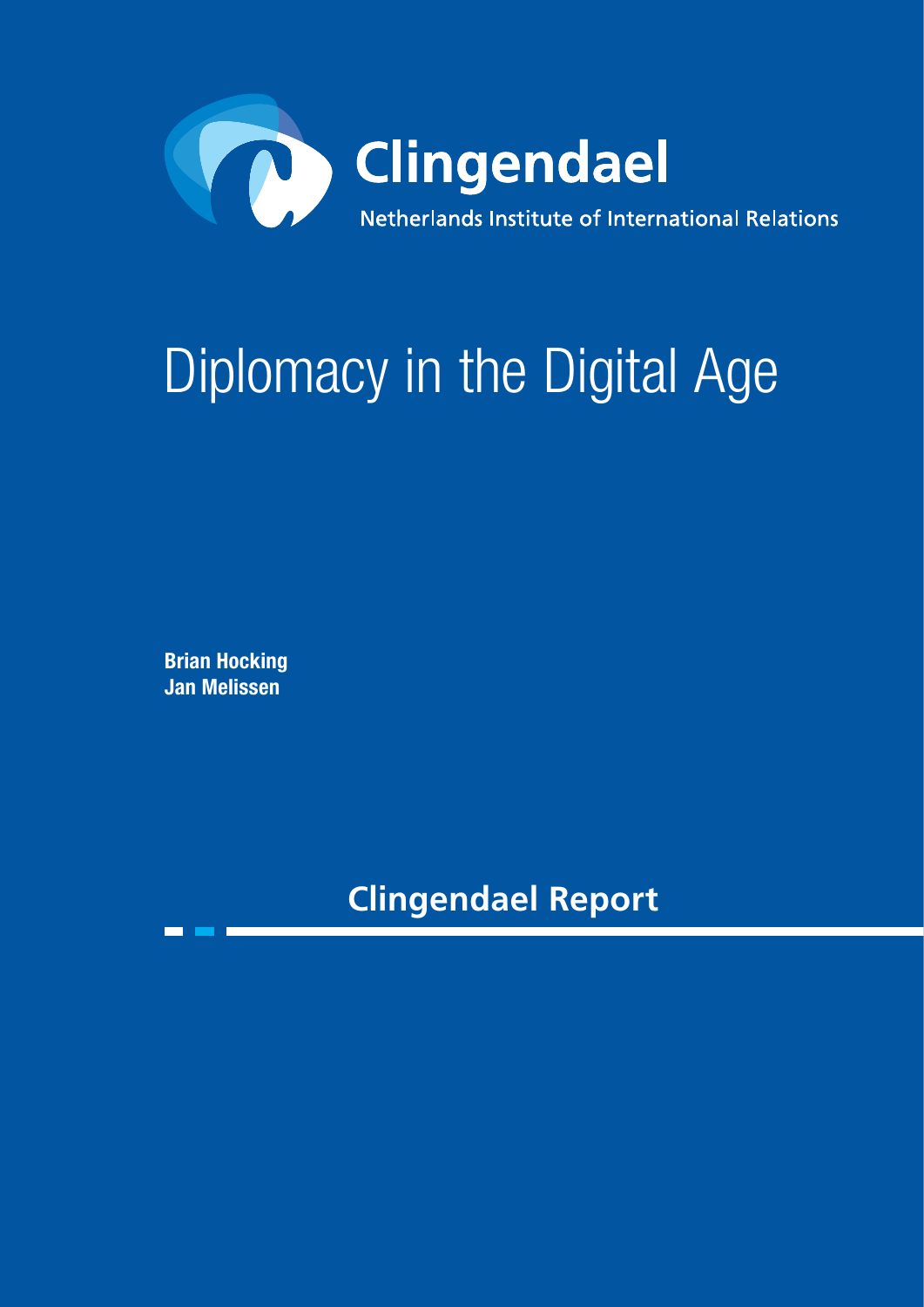

# **Diplomacy in the Digital Age**

Brian Hocking Jan Melissen

July 2015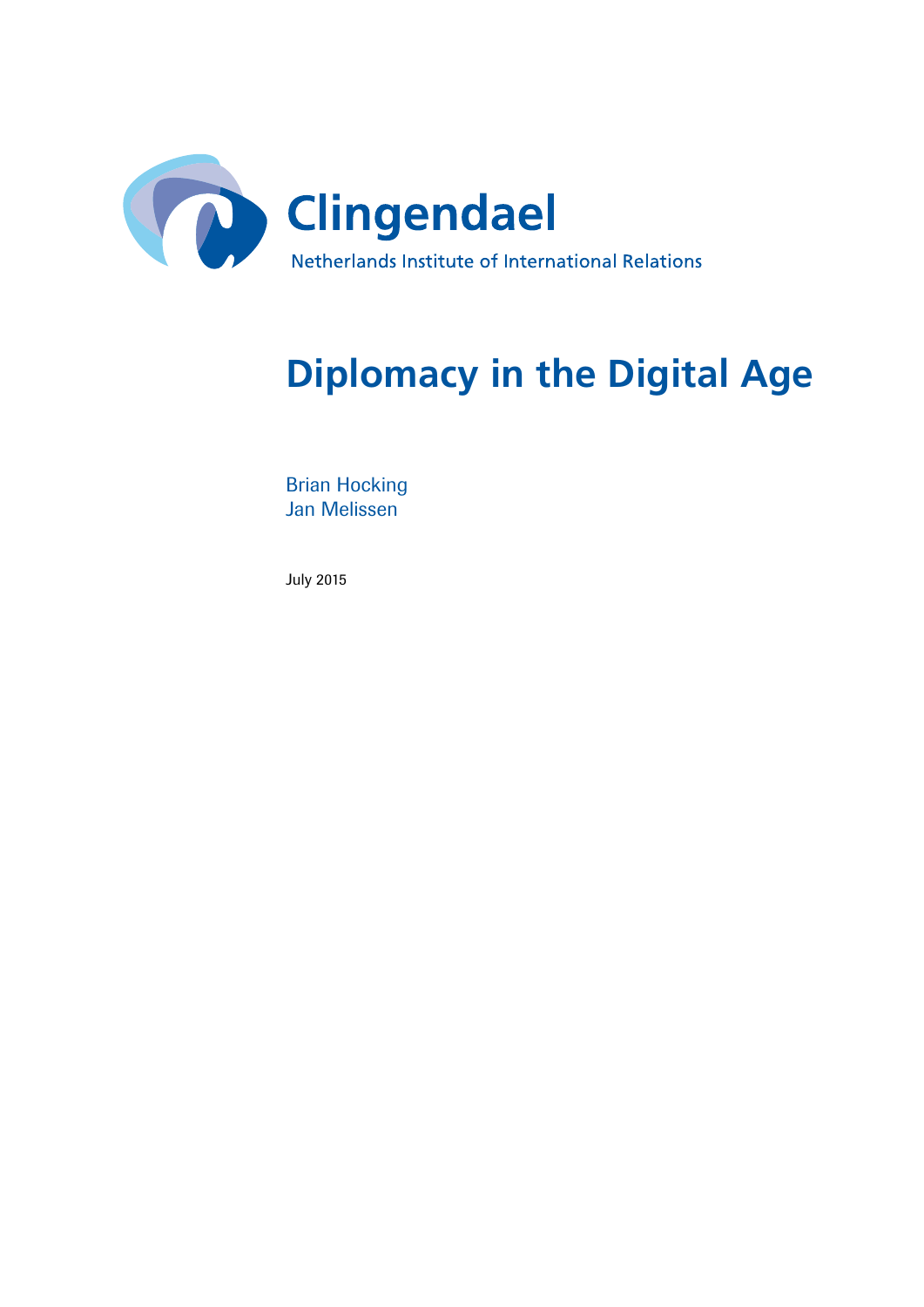#### July 2015

© Netherlands Institute of International Relations Clingendael.

All rights reserved. No part of this book may be reproduced, stored in a retrieval system, or transmitted, in any form or by any means, electronic, mechanical, photocopying, recording, or otherwise, without the prior written permission of the copyright holders.

#### About the authors

**Brian Hocking** is Emeritus Professor of International Relations at Loughborough University and a Senior Visiting Research Fellow at the Netherlands Institute of International Relations 'Clingendael'. He is also Visiting Professor in Diplomatic Studies at the College of Europe. Brian Hocking has served as an advisor to several foreign ministries and other government agencies on aspects of change in diplomacy. His research interests focus on the evolution and changing nature of foreign policy and diplomacy. Current projects relate to innovation in structures and processes of diplomacy – particularly foreign ministries and diplomatic services - the changing nature of EU diplomacy and the interactions between business, NGOs and governmental agencies in complex diplomatic environments. Email: Bhocking@clingendael.nl

Jan Melissen is a Senior Research Fellow at the Netherlands Institute of International Relations 'Clingendael' and Professor of Diplomacy at the University of Antwerp, Belgium. He is founding co-editor of *The Hague Journal of Diplomacy* and editor of the Brill Nijhoff Diplomatic Studies series. He is currently also Senior Research Fellow with the Charhar Institute, a Chinese non-governmental think tank focusing on public diplomacy. Jan Melissen has done research and advisory work on innovation in diplomatic practice with several European governments. His current projects are on trends in diplomacy and MFA networking, diplomacy in the digital age, public diplomacy, consular diplomacy and security, and diplomacy in East Asia and EU external relations. His latest co-edited book is *Understanding Public Diplomacy in East Asia* (Palgrave Macmillan, 2015). Email: Jmelissen@clingendael.nl Twitter: @JanMDiplo

Clingendael Institute P.O. Box 93080 2509 AB The Hague The Netherlands

Email: info@clingendael.nl Website: http://www.clingendael.nl/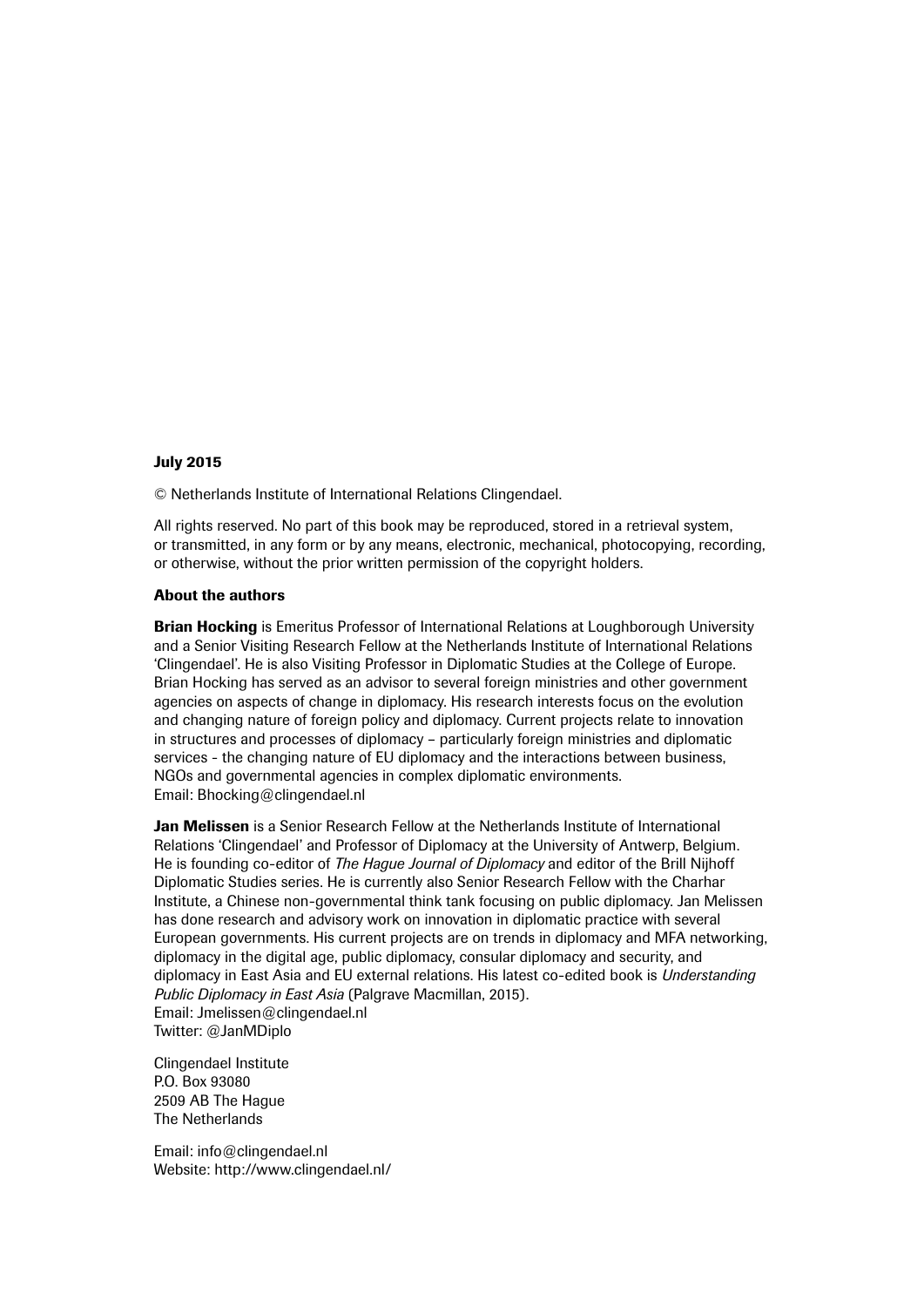# **Contents**

|                                                              | <b>Executive Summary</b>                                                   | 5        |  |
|--------------------------------------------------------------|----------------------------------------------------------------------------|----------|--|
|                                                              | Acknowledgements                                                           | 8        |  |
| 1                                                            | Introducing Diplomacy in the Digital Age                                   | 9        |  |
|                                                              | Questions with few instant answers                                         | 9        |  |
| Integrative diplomacy and networking                         |                                                                            | 10       |  |
| Hybridity and the integration of 'online' and 'offline'      |                                                                            | 11       |  |
|                                                              | The structure of this report                                               | 12       |  |
| 2                                                            | <b>Contexts: Defining the Digital Age</b>                                  | 14       |  |
|                                                              | Learning from history                                                      | 15       |  |
| Big data                                                     |                                                                            | 16       |  |
| Government and the 'wired society'                           |                                                                            | 17       |  |
|                                                              | Conclusion                                                                 | 18       |  |
| 3                                                            | <b>Offline and Online Perspectives</b>                                     | 19       |  |
|                                                              | Trust and communication                                                    | 19       |  |
| Digital diplomacy categories                                 |                                                                            | 21       |  |
| Digital disruption and diplomacy                             |                                                                            | 23       |  |
| Diplomats' comments on digital diplomacy                     |                                                                            | 24       |  |
|                                                              | Conclusion                                                                 | 26       |  |
| 4                                                            | The Changing DNA of Diplomacy                                              | 27       |  |
|                                                              | Diplomatic processes in the digital age                                    | 27       |  |
|                                                              | Foreign policy arenas and ICT                                              | 30       |  |
|                                                              | Public diplomacy<br>Managing knowledge                                     | 30       |  |
|                                                              | 34                                                                         |          |  |
| Policy management and negotiation                            | 35                                                                         |          |  |
|                                                              | Diplomatic structures in the digital age                                   | 43       |  |
|                                                              | Digitalization, the national diplomatic system and the MFA                 | 44<br>46 |  |
|                                                              | Digitalization and the MFA subsystem<br>The MFA as node and digitalization |          |  |
|                                                              | 47<br>47                                                                   |          |  |
| The relationship between foreign ministries and embassies    |                                                                            |          |  |
| Digitalization and foreign policy organization<br>Conclusion |                                                                            | 49<br>51 |  |
| 5                                                            | Conclusion                                                                 | 53       |  |
|                                                              | <b>References</b>                                                          | 57       |  |
|                                                              |                                                                            |          |  |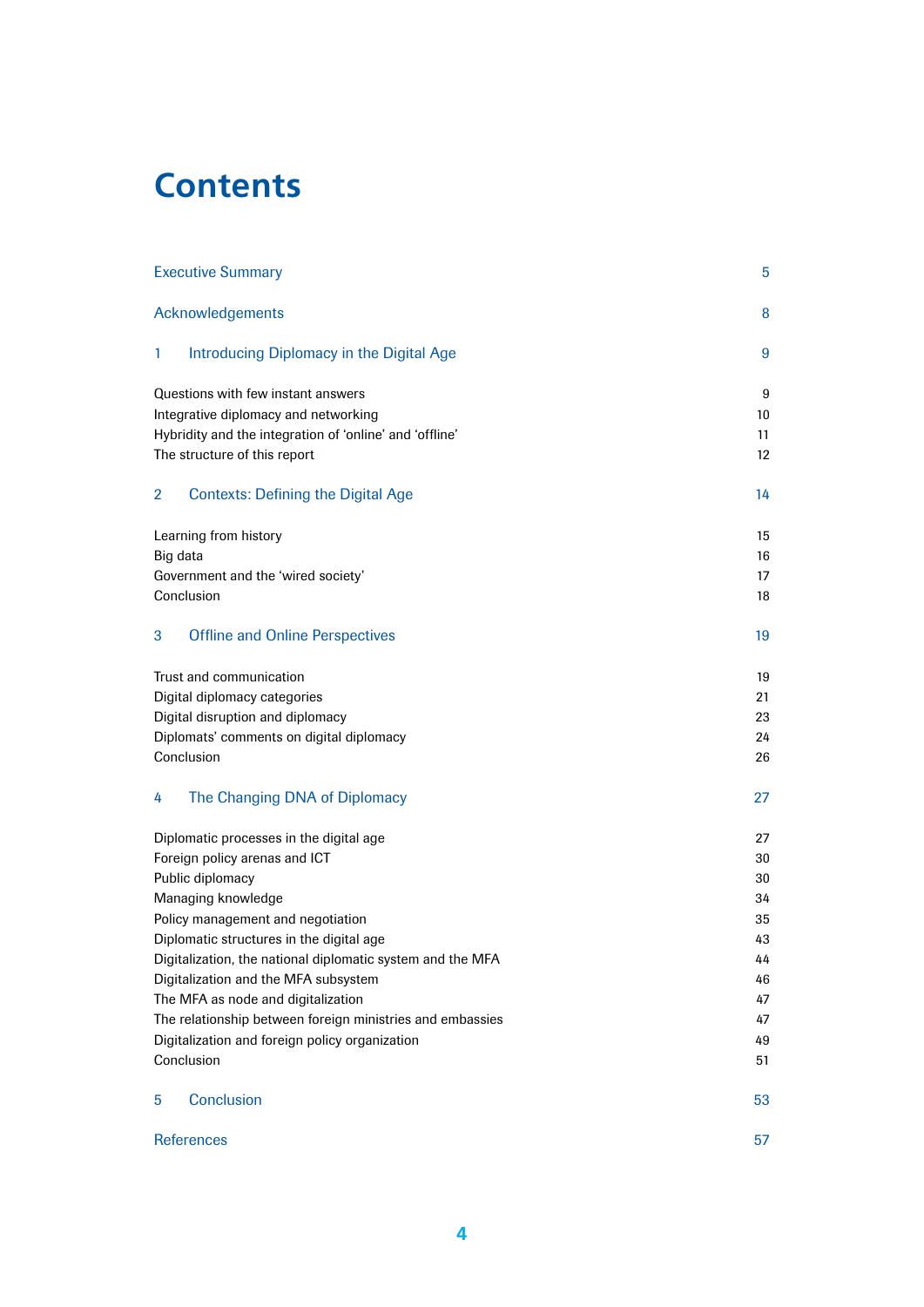# <span id="page-4-0"></span>**Executive Summary**

There is an explosion of commentary on the implications of the digital age for diplomacy. Digitalization has a major impact on diplomacy, both in terms of the forms in which it is conducted and its structures at all levels. The current debate separates differing understandings of the impact of digitalization on foreign policy: at one extreme, the 'cyber-utopians' and at the other, the 'cyber-realists'.

#### What are the main characteristics of the debate on digital diplomacy?

- There is a lack of definitional precision.
- Most of the debate focuses on the social media.
- 'Digital diplomacy' is a shorthand term embracing broader changes in diplomacy pre-dating digitalization.

#### As a study in diplomacy, the aim of the report is to consider:

- The meaning of general ideas in the developing debate specifically the concept of digital diplomacy.
- The relationship between more general patterns of change in diplomacy and digitalization.
- The impact of digitalization on the diplomatic process and the national machinery of diplomacy.

#### What do we mean by the 'digital age'?

We need to take a broader view: e-government and e-participation are part of the landscape of digital diplomacy and help us to interpret how digitalization is impacting on domestic as well as international policy environments.

#### How is diplomacy affected by the broader digitalized environment?

- History offers useful lessons: the introduction of the electric telegraph illustrates how technologies impact differentially on diplomatic institutions.
- In the digital age diplomatic missions are becoming a more salient part of a decentralized internal MFA network while external MFA partners are increasingly important for policy success. Unsurprisingly, existing diplomatic culture clashes with the imperatives of speed and 'horizontalization'.
- Recent experience with public diplomacy suggests that new communications related developments within foreign ministries pass through a cycle from skepticism to hype to acceptance and mainstreaming.

# **Offline and Online Perspectives on Diplomacy**

Digital diplomacy is often equated with public diplomacy but also includes a number of other perspectives:

- Changing foreign policy agendas: with issues of speed, less control over events and agendas; and with work processes and organizational structures adapted to networked diplomacy in the digital age.
- Cyber agendas: digital diplomacy as a set of negotiating problems and scenarios: for example, Internet freedom, Internet governance and cybersecurity.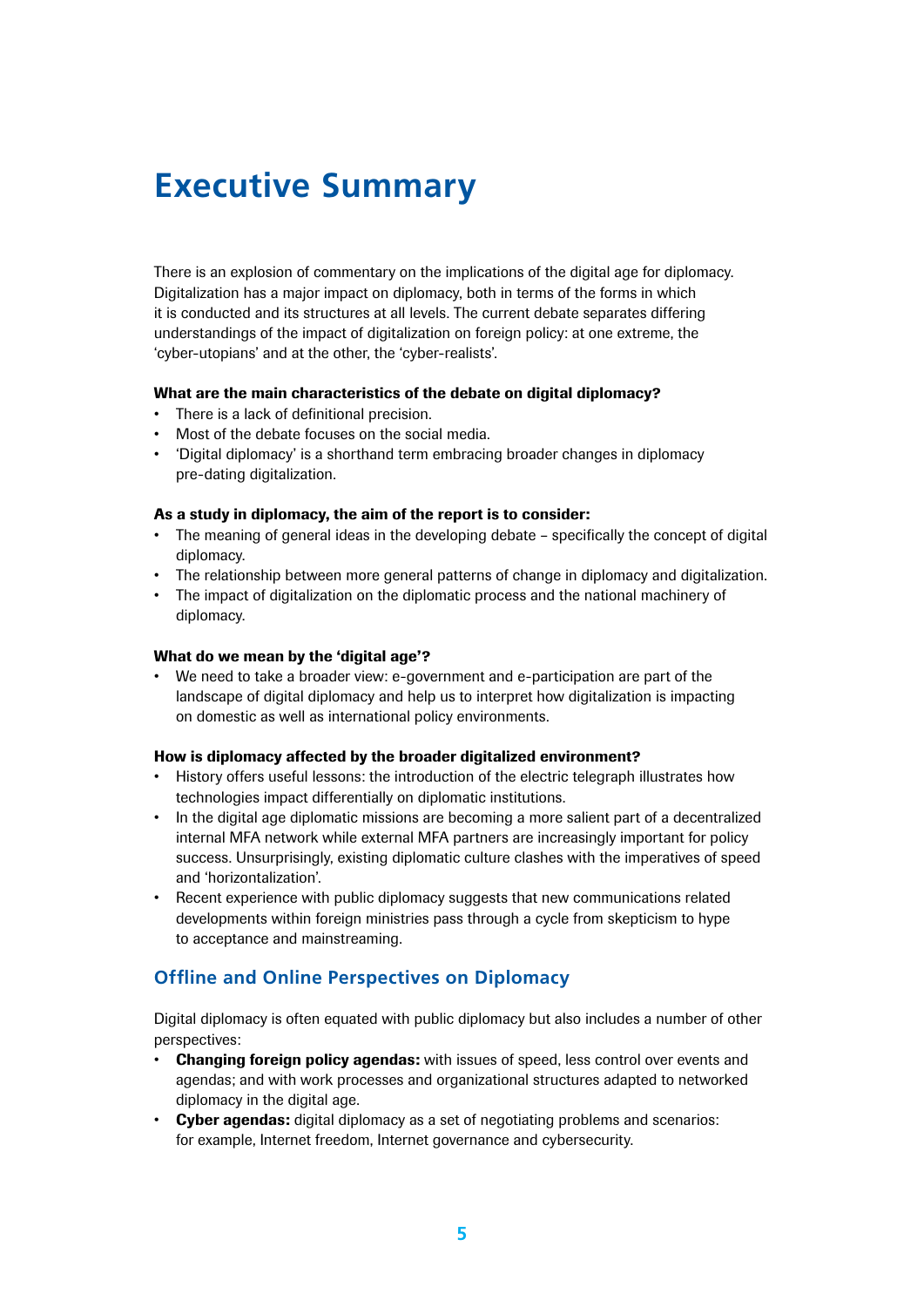- Knowledge management: the problem of managing data including big data effectively and using resources to best effect.
- Service delivery: utilising digital resources in performing consular work and crisis management.

There are two contrasting ways of looking at the position of diplomacy in the digital age: **gradual change** and adaptation within the existing frameworks and principles **versus a** fundamental break with accepted patterns of behaviour, norms and rules.

It is hard to predict how 'digital disruption' – including the positive and negative impact of digitalization on diplomacy – will play out. The picture is complicated by underlying 'offline' trends in diplomatic practice, showing a growing 'hybridity' of diplomacy now paralleled by greater 'hybridity' of the global media.

#### **Digitalization: Diplomatic Processes and Structures**

The broader context of diplomatic change and adaptation needs to be analyzed at two levels: diplomatic *processes*, geared towards the functions of diplomacy, and diplomatic *structures*, paying special attention to institutions of diplomacy such as foreign ministries.

In the diplomatic arena all things 'online' blend with the 'offline': ICT trends impact on pre-existing, hybrid modes of diplomacy. Digital diplomacy builds on trends predating web 2.0 based forms of communication and the rise of social media.

Models of diplomacy coalescing around different policy agendas involve distinct digital communication requirements.

The **consular diplomacy** challenge is the most pressing one, with citizens demanding the speedy delivery of government services meeting both the technological standard set by society and the human touch.

**Public diplomacy** is the area most often singled out for attention in the digital debate. Social networking sites have created new dynamics and opened up a plethora of previously unimaginable opportunities.

The digital revolution has been accompanied by fundamental changes in **international** negotiation processes. Hybridity blurs the distinction between 'online' diplomatic activities and 'offline' diplomacy and negotiation.

#### **Structures: digitalization, the national diplomatic system and the MFA**

We need to look at the MFA in the broader context of the national diplomatic system (NDS) – that is the totality of departments and agencies involved in the shaping and implementation of international policy.

The MFA forms a subsystem within the NDS and this subsystem requires two sets of tools that can be enabled by digitalization: *detectors* for acquiring and processing information and *effectors* for delivering policy.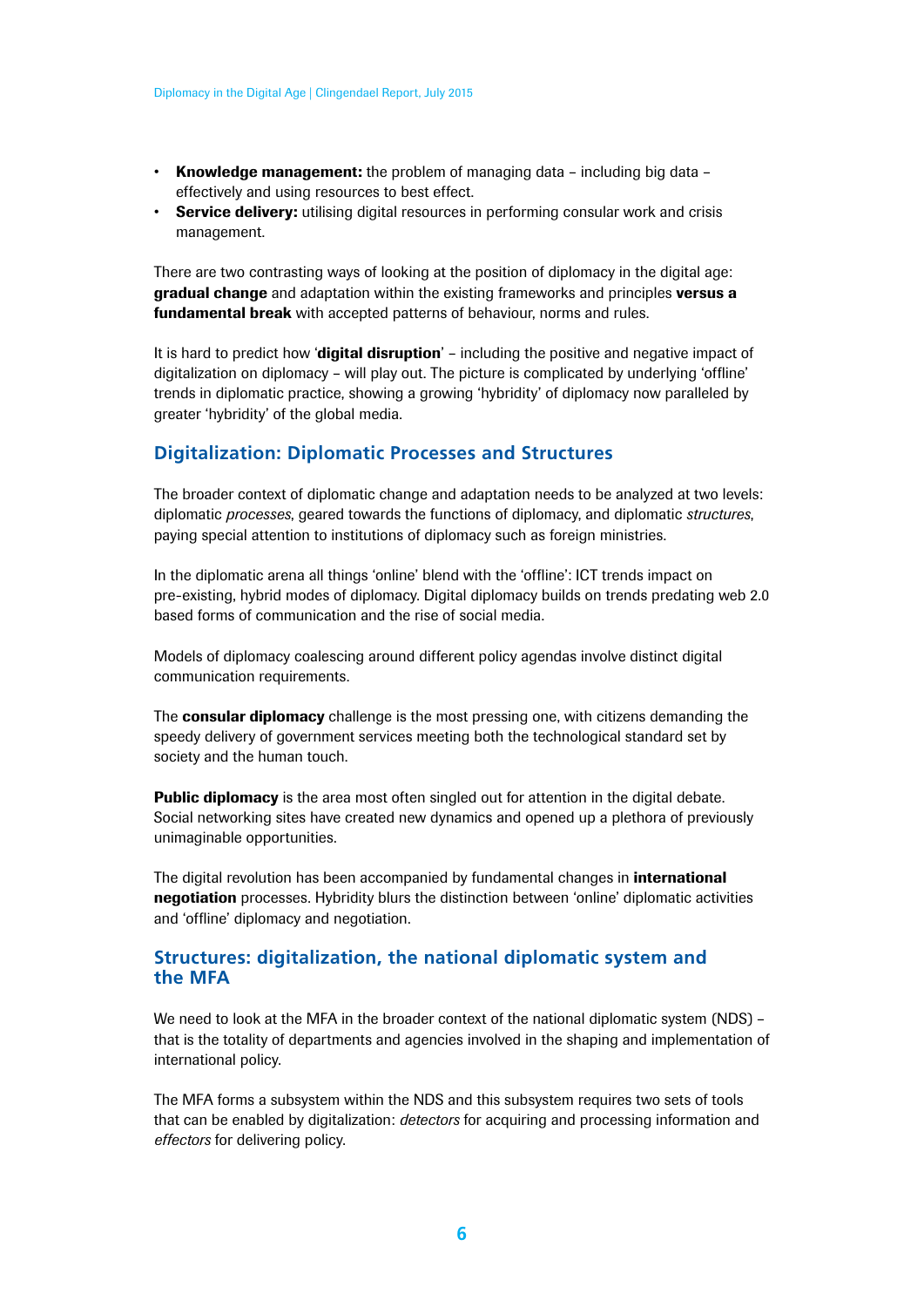Digitalization is increasingly important in determining centre-periphery roles and relationships within the integral network of the MFA and its diplomatic missions.

For the MFA it is of central importance to perform as a significant node in information networks. Networking is the basis of contemporary diplomacy, calling for the development and effective use of 'nodality' tools. This is one of the critical areas of digitalization in the diplomatic field.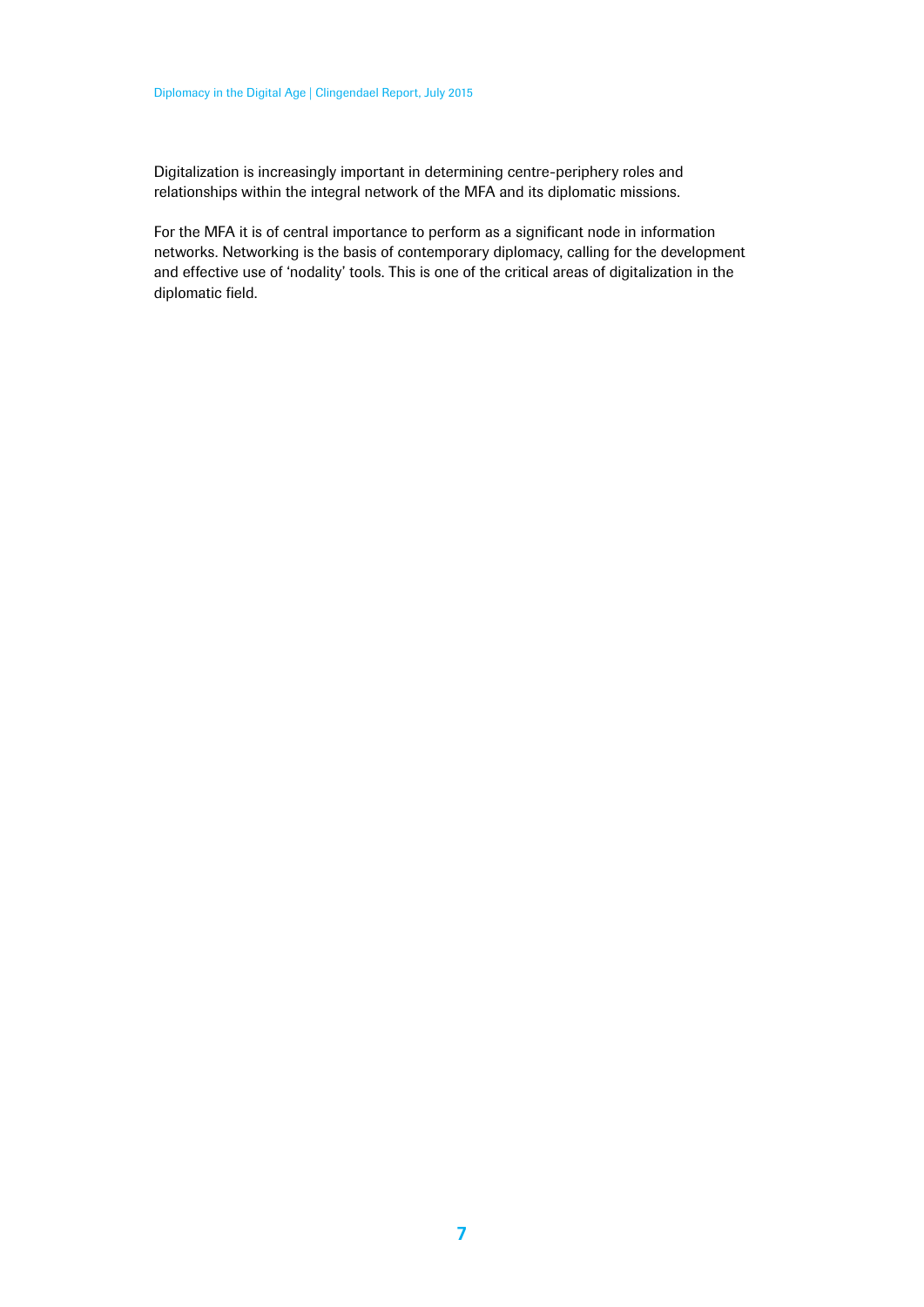# <span id="page-7-0"></span>**Acknowledgements**

This report has been commissioned by the Ministries of Foreign Affairs of Finland and Belgium. We would like to thank Petri Hakkarainen, Acting Director of the Finnish Policy Planning and Research Department, Marc Otte, Director-General Policy Planning and Director of the Egmont Institute in Brussels, as well as Leo Peeters, Director Press and Communication at the Belgian MFA, for their enthusiastic support. We are grateful to two very capable research assistants, Martijn van Lith and Julian Slotman, who have now joined the Netherlands Ministry of Foreign Affairs and the CPB Netherlands Bureau of Economic Policy Analysis.

The authors would like to thank Clingendael Senior Visiting Fellows Paul Sharp and Shaun Riordan for their comments and support, and the Strategy Advisory Unit and the Communications Directorate of the Netherlands Ministry of Foreign Affairs for sharing information and materials. Interviews with officials from the Canadian Department of Trade and Development and the UK Foreign and Commonwealth Office have also been very helpful to our understanding of digitalization within foreign ministries. A range of experts and practitioners from inside and outside Europe who attended a December 2014 expert seminar hosted by the Egmont Institute in Brussels provided an important impulse to this project, and we are thankful to them for sharing their knowledge of this complex topic. The Finnish Foreign Ministry kindly organized and hosted a seminar on "Diplomacy in the Digital Age" in June 2015, which gave us a first opportunity to share results from this study with an international audience. Jukka Peltonen of the Finnish Foreign Ministry has been very supportive in organizing that event.

In the course of this project we have benefited from exchanging ideas with Corneliu Bjola at Oxford University, and we have met three other 'digital diplomacy' experts who make a contribution to a 2015 special issue of *The Hague Journal of Diplomacy* on the social media in diplomacy: Ilan Manor from Israel, Juan Luis Manfredi from Spain and Gökhan Yücel from Turkey. We have learned a great deal from discussions with them and their contributions to the journal. In the context of this project we have also collaborated with Jay Wang and other staff at the Centre on Public Diplomacy, University of Southern California, in preparing an online digital diplomacy bibliography.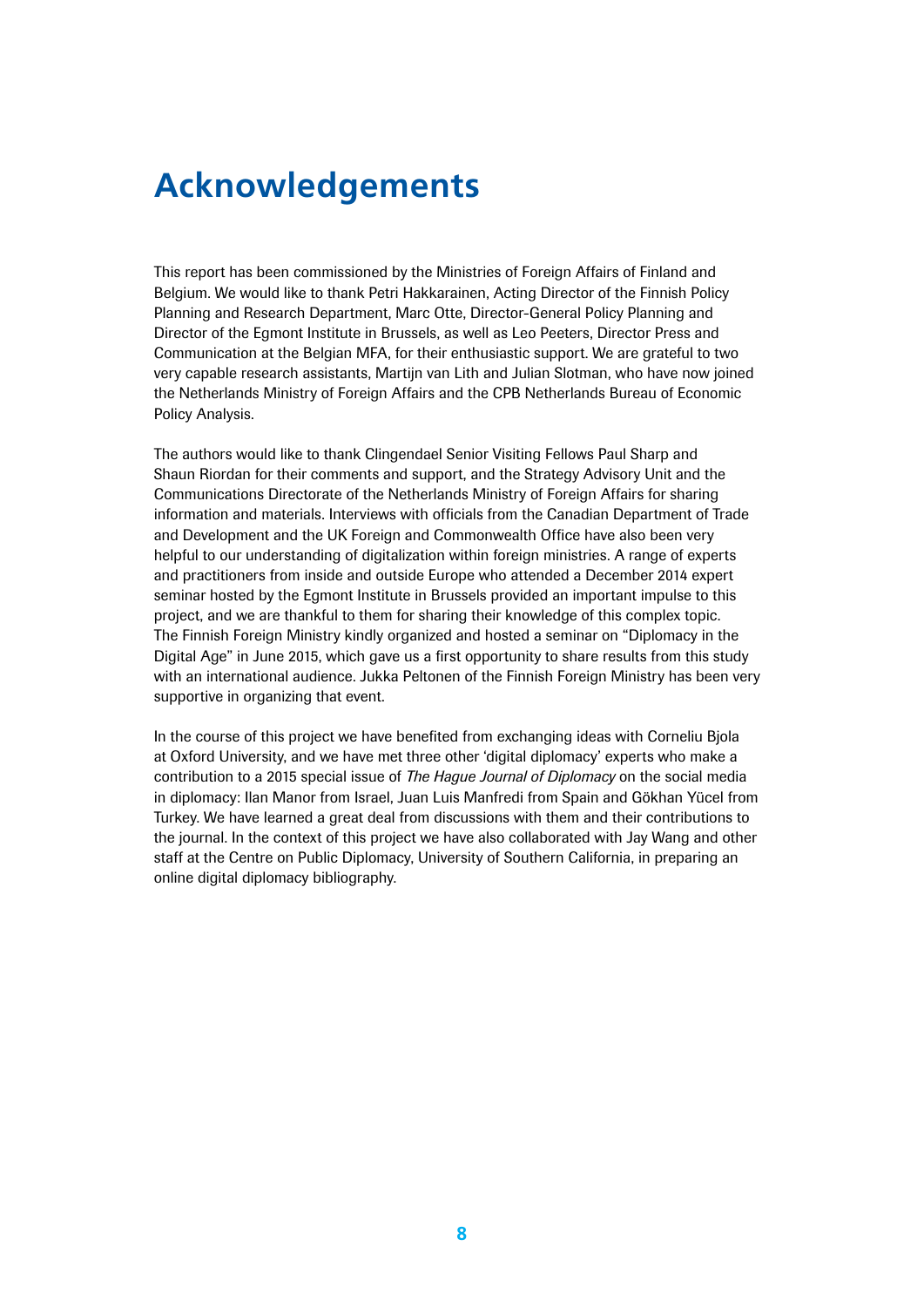# <span id="page-8-0"></span>**1 Introducing Diplomacy in the Digital Age**

This report represents initial reflections on diplomacy in the digital age. In the ongoing debate amongst international relations scholars, information and communication technology (ICT) experts, digital strategists, social media advocates and others, the first question for us is: what is happening to diplomacy?<sup>1</sup> And the obvious answer is what has always happened to it: diplomacy is responding to changes in the international and domestic environment, in the main centres of authority, particularly states, and in the character of societies at home and abroad. The extent to which diplomacy is a social institution is now more visible than ever. In the early 21<sup>st</sup> century societal transformations have a much greater impact on diplomacy than in earlier periods, when the authority of elites was questioned less than is the case today. Confronted with fast-moving change in society, governments have a hard time anticipating impending developments, let alone events, even though new technological capabilities appear to enhance the capacity for forecasting future trends.

'Newness' in diplomacy today has everything to do with the application of new communications technologies to diplomacy. This issue goes right to the heart of diplomacy's core functions, including negotiation, representation and communication. Given the centrality of communication in diplomacy, it is hardly surprising that the rise of social media should be of interest to practitioners of diplomacy. Most of them, like people outside diplomatic culture, are in the process of adjusting their 'analogue' habits and finding their own voice in a new information sphere. This takes time, and for technological enthusiasts to simply proclaim the arrival of a 'new statecraft' in the form of what is variously termed e-diplomacy, digital diplomacy, cyber diplomacy and 'twiplomacy' is too simplistic. Paradoxically, greater complexity encourages Nescafé-school analyses and the search for simple explanations about what is happening to diplomacy as the regulating mechanism of the society of states. As in other epochs of fast technological change, the lure of quick fixes addressing multifaceted processes of change in diplomacy appears almost irresistible at the opening of the 'digital age'.

#### **Questions with few instant answers**

What is it, then, that we wish to convey by employing such terms as 'digital diplomacy' and 'e-diplomacy'? There is clearly more at stake than the advent of new communication technologies. How do we identify and make sense of broader developments that need to

<sup>1</sup> Amongst the growing literature on the theme of 'digital diplomacy' and broader reflections on the impact of changes in communications technologies on international relations, see: Simmons, B. 'Preface: international relationships in the information age', *International Studies Review, (special issue)* 15, 2013 pp 1-4; Copeland, D. 'Digital technology', in Cooper, A., Heine, J. and Thakur, R. (eds), *The Oxford Handbook of Modern Diplomacy*. Oxford: Oxford University Press 2013; Kurbalija, J. 'The impact of the Internet and ICT on contemporary diplomacy', in Kerr, P. and Wiseman, G. (eds) *Diplomacy in a Globalizing World: Theories and Practices*, New York, Oxford University Press, 2013; Bjola, C. and Holmes, M. (eds) *Digital Diplomacy: Theory and Practice*, London, Routledge, 2015; Thomas, T., *Digital Disruption: The Crisis of the State in the Digital Age*, New York: Oxford University Press, 2015.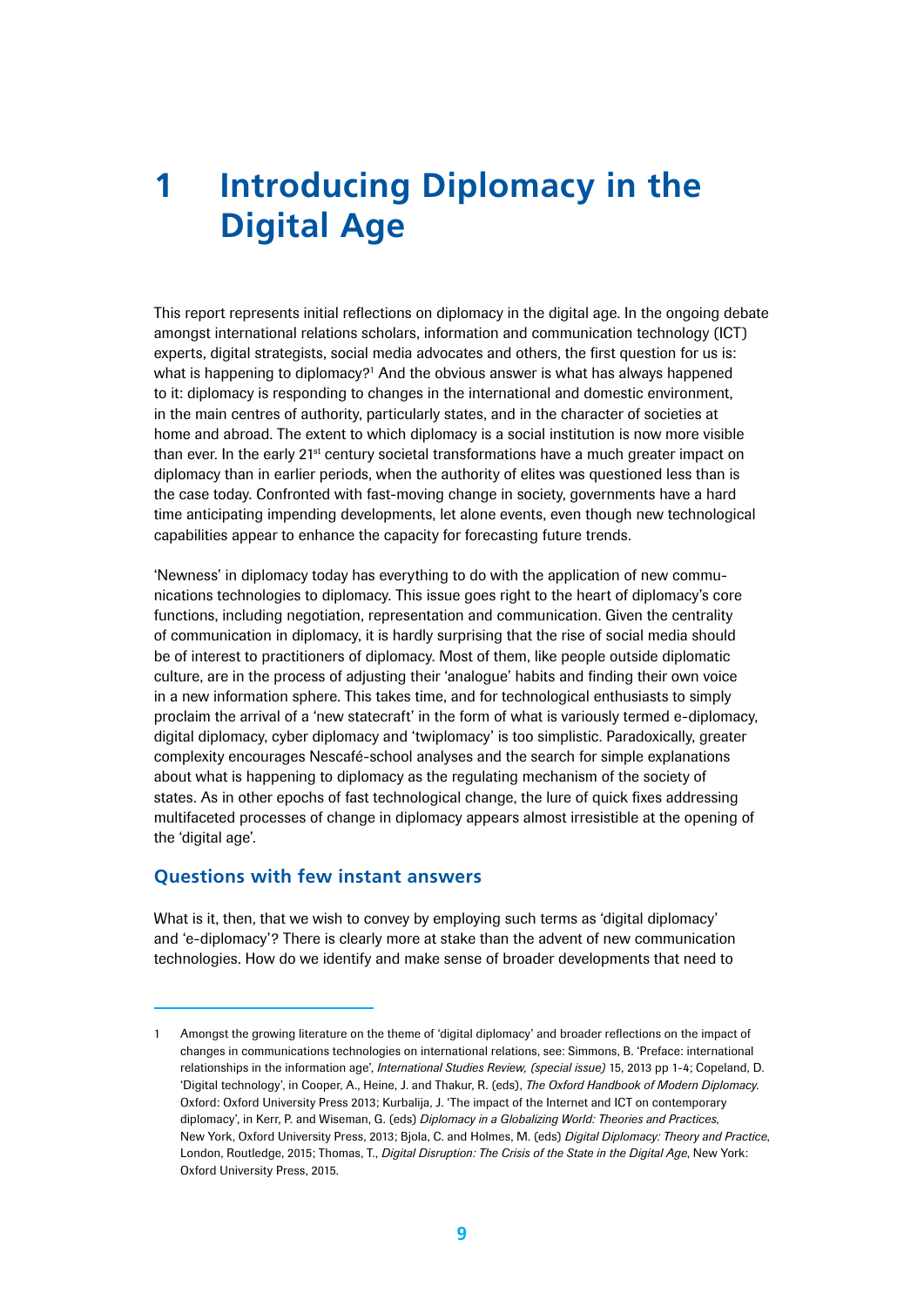<span id="page-9-0"></span>be taken into account? Historical experience suggests that communication technologies are conditioned by the environments in which they operate and may have different effects depending on the processes and institutions to which they are applied. This is something to bear in mind – as an antidote to presentism and the desire to give instant answers to complex questions.

We recognize that the rise of networking sites like Twitter, Facebook and other social media is important, but the ongoing debate equally needs to address the wider impact of digitalization on the external relations of governments and other international actors. This presents us with two basic questions. First, what is meant by the 'digital age'? The term appears with increasing frequency but carries with it the same sense of vagueness and imprecision as 'globalization'. It has provided a meta-narrative for change in diplomacy but references to the 'digital age' often fail to spell out or merely imply precisely what is changing and how it affects the nature of diplomatic activity. Second, is 'digitalization' part of an ongoing evolutionary process of change and adaptation that has always characterised diplomacy? Or does it represent revolutionary changes, a fundamental 'time-break' that warrants the appellation '21<sup>st</sup> century statecraft'?

The social media in particular are a magnet to a fast-growing global crowd. Facebook is 'as big as the world's largest nation', and older generations have no other option than catching up with the young. About 90 per cent of people between 18 and 29 are now using social networking sites. Those who stay outside their magnetic field, may find themselves on the periphery of a phenomenon that is here to stay or that will mutate into something very different from past patterns of communication. The attraction of social media has turned this 21<sup>st</sup> century tool of diplomacy into a prime focus for debate, and 'digilliterates' seem to have no right to join the conversation. This may help explain why the demands of political correctness probably result in a skewed picture of who in diplomacy is using social networking sites, how, and with what aims and objectives.

### **Integrative diplomacy and networking**

An excessive focus on the social media conflates new communications technologies with broader dimensions of change in domestic and international policy. We can make our point more clearly by relating this report to an earlier Clingendael study that developed a new framework for diplomacy which we termed 'integrative diplomacy'.2 This broader picture of change in the practice of international relations is our interpretation of diplomacy in the digital age. It sees the global environment as characterised by relationships between states and non-state entities, producing complex webs of diplomacy – sometimes competitive, sometimes collaborative. Central to this image are patterns of mutual dependency, policy and actor linkages, and 'networked' diplomacy embracing diverse stakeholders. Networking as the conceptual basis of modern diplomatic practice – including its digital dimension – has fundamental implications for conceptualizing and practicing diplomacy, for office routines and rules of engagement among people representing different types of public and private actors, and in a more general sense for officials engaging with the outside world. For the people who

<sup>2</sup> Hocking, B., J. Melissen, S. Riordan, P. Sharp, *Futures for Diplomacy: Integrative Diplomacy in the 21st Century*, The Hague, Netherlands Institute of International Relations, Clingendael, October 2012. A later and shorter version of this report is: 'Integrative Diplomacy in the 21st Century', *China International Strategy Review 2013*. Beijing: Foreign Languages University Press, 2013.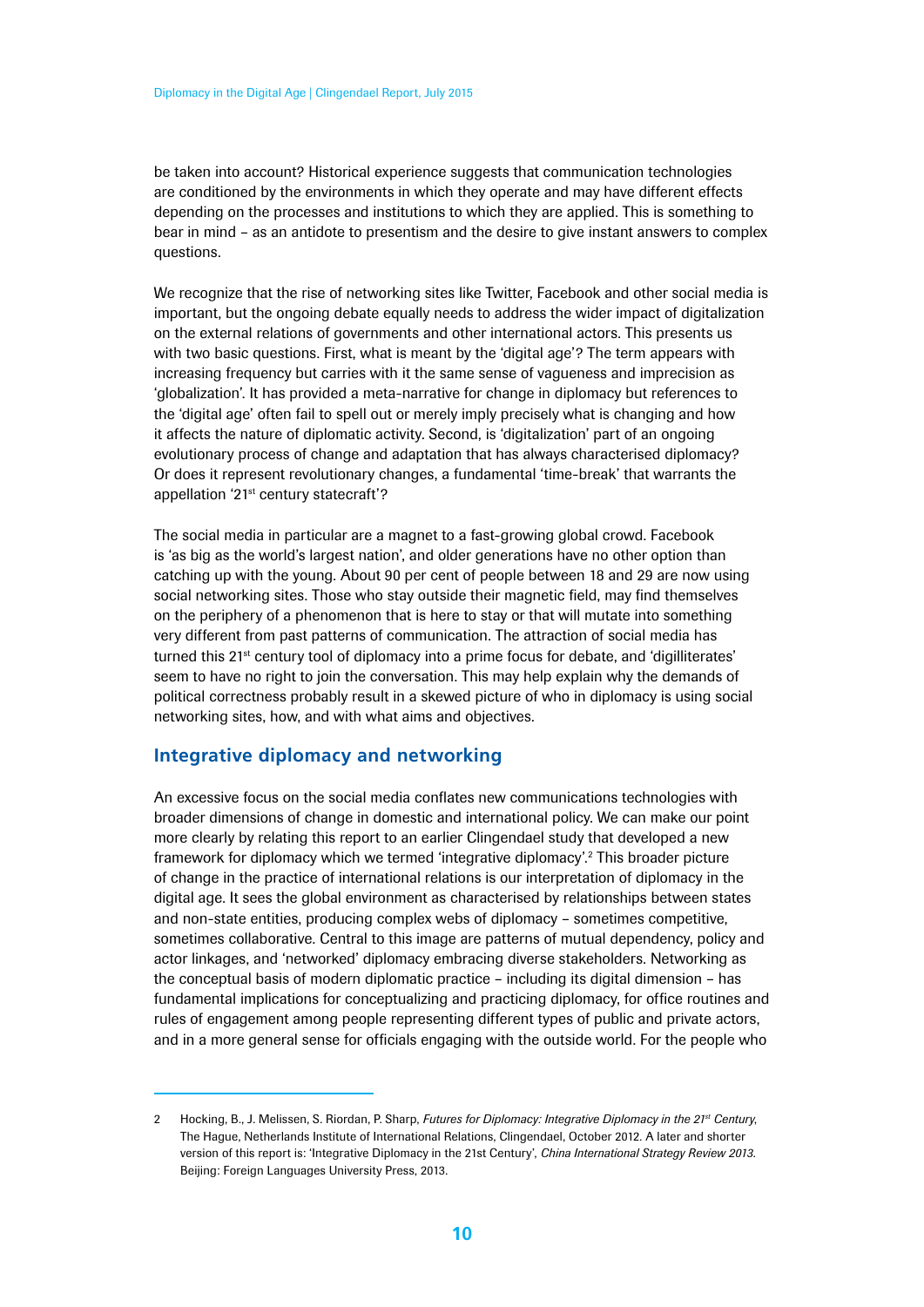<span id="page-10-0"></span>work for government, networking implies a fundamental willingness to adapt to 'interface cultures' that are radically different from those of more familiar but increasingly outdated hierarchical environments.

### **Hybridity and the integration of 'online' and 'offline'**

Three related assumptions guide this contribution to the discussion about diplomacy in the digital age. First, the tools of the digital age create new issues and routines, and simultaneously redefine existing ones. Old phenomena take on new dimensions and they do so in all spheres of human interaction. There are many examples of behavioral mutations in the diplomatic world. Diplomatic missions' outreach to the societies of host countries, for instance, is as old as diplomacy itself, and 'offline' public diplomacy work has received a great deal of attention in the public outreach strategies of foreign ministries. The penetration and interaction with foreign publics has however taken on entirely new dimensions in the digital age and reaches well beyond the West. The US Embassy in Jakarta has over 600,000 likes on its Facebook account, and European embassies in Beijing use the Chinese microblog Sina Weibo to engage with swathes of the population out of their reach in the age of offline diplomacy. The Chinese leadership encourages its embassies throughout the world to take advantage of Twitter, while this US-based platform is blocked at home.

Diplomatic coalition building and networking are affected by digital developments, which is perhaps most clearly visible in the more experimental human rights' and official development aid fields. The digital domain for instance opens up new forms of engagement opportunities for Dutch transnational campaigning in favour of LGBT rights, UK actions aimed at the prevention of sexual violence, and Swedish policy initiatives supporting vulnerable citizens, including mothers and their unborn children. Even a relatively traditional multi-stakeholder network like the OECD/DAC initiated Global Partnership for Effective Development Cooperation – aiming at getting extreme poverty 'to zero in one generation' – is likely to become progressively digital when it reaches out to non-state actors and promotes greater youth involvement.

Second, **hybridity is the norm in the current media and diplomatic environments.** $^3$ The evolution of communications technologies rarely involves the supplanting of one form by another. More typically, existing forms of communication adapt to the emergence of new technologies. They help generate rapidly evolving 'hybrid' media environments in which traditional media are adapting to new 'online' ways of conceptualizing, sharing and visualizing 'the news'.

In diplomacy, the balance between old and new forms of communication is different and appears not to reflect similar revolutionary changes. Things may not be what they seem at first sight – and media reports sometimes only tell part of the story. When in the spring of 2015 Pope Francis publicly referred to the "first genocide of the  $20<sup>th</sup>$  century" in Armenia, Turkish foreign minister Mevlüt Cavusoglu was quick to get world attention by voicing his protest through Twitter. But obviously this move was only the opening shot, and paralleled by traditional diplomatic initiatives through less visible channels. Various technological revolutions have not led to newly invented means of communication entirely taking over from tried and tested ones. But in future diplomacy we expect to see the progressive adoption

<sup>3</sup> Chadwick, A. *The Hybrid Media System: Politics and Power*, Oxford, Oxford University Press 2013.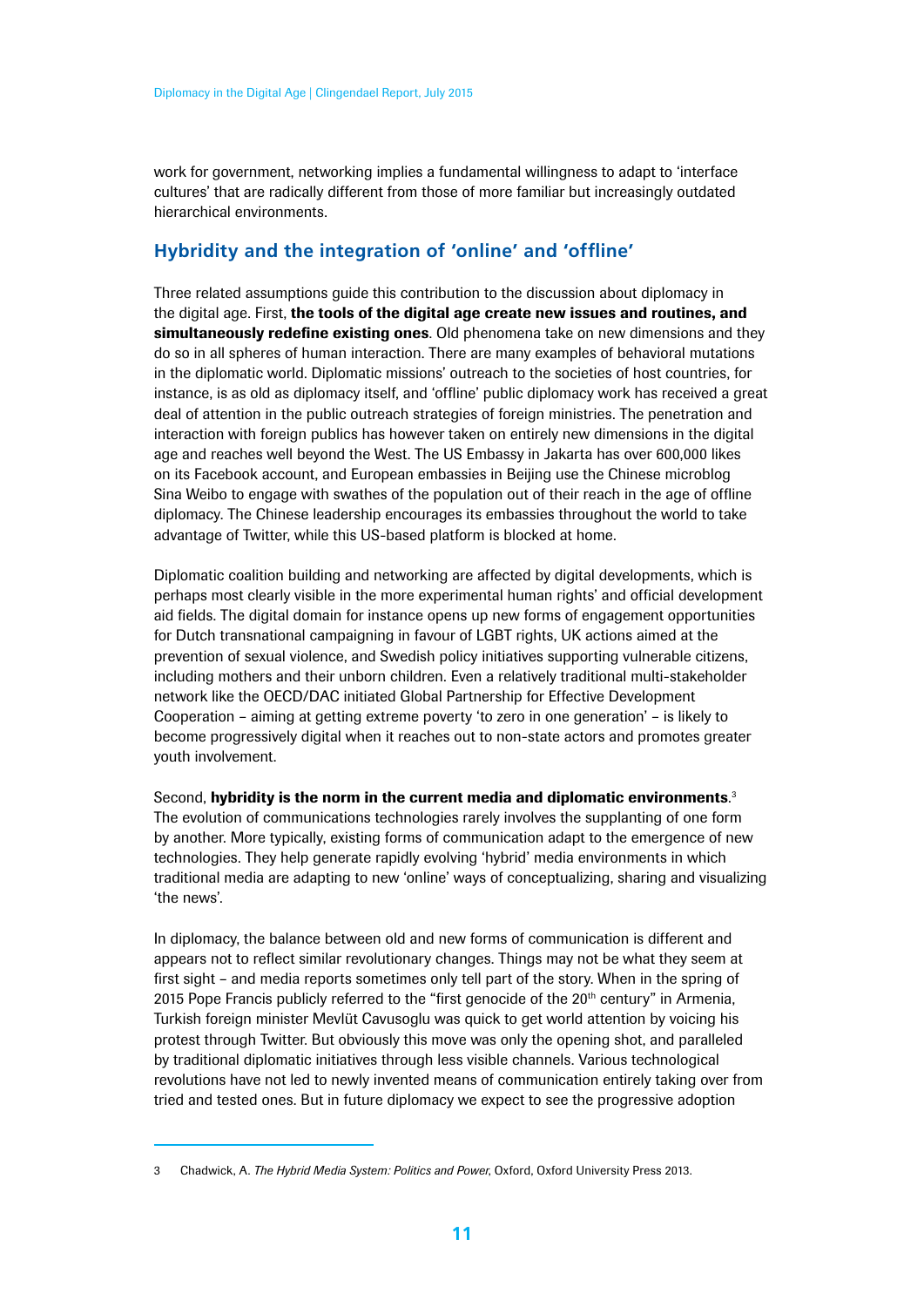<span id="page-11-0"></span>of a mix of 'old' and 'new' modes of communication – within governmental networks, in transnational multi-stakeholder environments, and in both friendly and antagonistic relations between states.

In a more general sense, diplomacy is characterized by hybridity. State-based diplomacy is not irrelevant but it assumes more complex forms, is adapting its structures to new demands, and the roles performed by its practitioners are changing. We are presented with a milieu in which traditional diplomatic forms and processes are interacting to produce more diverse and complex diplomatic scenarios. As far as such scenarios involve non-traditional actors, they will expect that governments adapt to the networking norms of public-private environments – and indeed accept the use of digital tools increasingly used outside the sphere of government.

Third, the challenges posed by digital technologies will demand strategies dealing with the integration of 'online' and 'offline' environments. In their book *The New Digital Age*, Eric Schmidt, Chairman of Google, and Jared Cohen, one of the architects of the '21<sup>st</sup> century statecraft' in Hillary Clinton's State Department, argue that the revolution in communications technologies mean that governments will have to develop two general orientations - and two foreign policies - the online and the offline.<sup>4</sup> Whilst appreciating the thrust of their argument, we want to express the problem facing governments and diplomats in a slightly different form.

The juxtaposition of 'digital' and 'analogue' has clear limits. There are highly significant changes in the 'offline' world of diplomacy that intersect with the emerging 'online' world. Just as the 'real world' of contemporary diplomacy is not captured in the dichotomous categories of state and non-state actors locked in zero sum relationships, so digital technologies will demand a transition facilitating the integration of 'analogue' and 'digital' environments impacting on government. Rather than separate foreign policies attuned to each, the real test – now and increasingly in the future – will be integrating the two. The speed and the scope with which foreign ministries will be confronted with this challenge will be faster and probably more encompassing than anything they have experienced since their invention in the 17<sup>th</sup> century. It will require a redefinition of roles and new diplomatic skills, and involve a challenge to vertical organizational structures and traditional work processes within foreign ministries. The good news is that new technologies facilitate such fundamental change requiring the integration of existing analogue and emerging digital spaces.

### **The structure of this report**

The remainder of this report is divided into chapter 2 The Context of the Digital Age; chapter 3 Offline and Online Perspectives; and chapter 4 The Changing DNA of Diplomacy, followed by Conclusions in chapter 5.

Chapter 2 sets the scene for the discussion by placing the changes associated with digitalization in their broader societal context. This is relevant and necessary as a background to the ensuing discussion on diplomacy in the digital age. Much of the history of diplomacy

<sup>4</sup> Schmidt E., and J. Cohen, *The New Digital Age, Reshaping the Future of People, Nations and Business*, London, John Murray, 2013.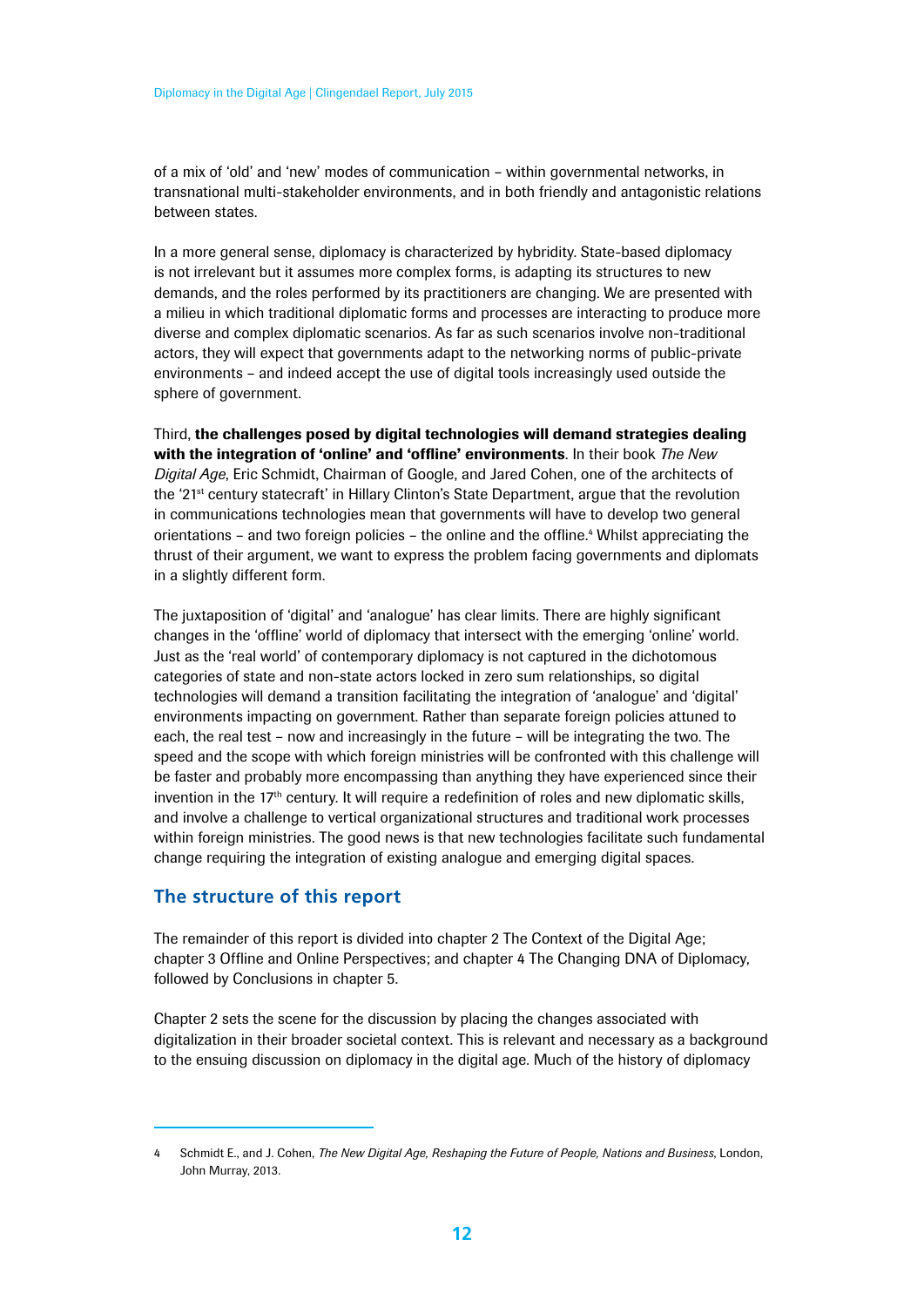has paid insufficient attention to the societal context in which international relations have developed. Such an approach was problematic in earlier eras, and is wholly inadequate today.

The underlying issue of the changing character of diplomacy is the focus of chapter 3. Much of what is attributed to the rise of new communications technologies actually predates them. There is a broader story to tell, and there are a number of concerns related to the concept of 'digital diplomacy'. One of them is definitional vagueness. Discussions tend to embrace a range of concepts and quite loosely argued propositions that are reminiscent of the popularization of the notion of 'soft power'. Thus the term 'cyber diplomacy' may be a synonym for 'digital diplomacy' or focus on regime development in the cyberspace agenda – such as Internet freedom, 'net neutrality' and Internet governance.

Another problem relates to causality. Recently, the focus of attention has been the role of social media in events such as the 'Arab Spring' and the potential for this phenomenon to revolutionize the conduct of international policy. As with the 'CNN effect', supposedly determining change in US foreign policy during the Clinton administration, the impact of these media on politics and political decision-making has been exaggerated and/or misinterpreted. A third point affects the scope of the debate. In recent years much of the digital diplomacy discourse has been incorporated in discussions about public diplomacy, but it is clear that digital diplomacy has implications outside this narrative. There is also a danger of exaggerating the diplomatic use of social media by professionals used to operating confidentially and seeing information as power. The hype about digital diplomacy conceals the fact that there are still plenty of diplomats who feel unfamiliar, insecure or uncomfortable with microblogging and exchanging information in the open domain, or who may have very good reasons for working 'offline'.

Chapter 4, the largest part of this report, deals with a number of questions related to the impact of digital technology on selected diplomatic processes and structures. What are the implications of digitalization on traditional diplomatic practices, in particular related to the functions of communication and negotiation? At the most fundamental level, does the rise of a more participative, interactive diplomatic environment transform our understanding of the essence of diplomacy? Does the digital revolution require a fundamental re-evaluation of the rules and practices of a state based diplomatic system in a networked world? How is the advent of digital diplomacy impacting on the multilateral and national arenas? How are ministries of foreign affairs adapting to new forms of communication in areas such as public diplomacy, consular work and crisis management? To what extent is the digital age reshaping the relationships between the MFA and the network of diplomatic posts?

The conclusions aim to bring together the general concerns with the nature and impact of the digital age on government and society and its implications for diplomacy. We make some suggestions as to how national diplomatic structures in particular might respond to the demands of a changing international and domestic environment.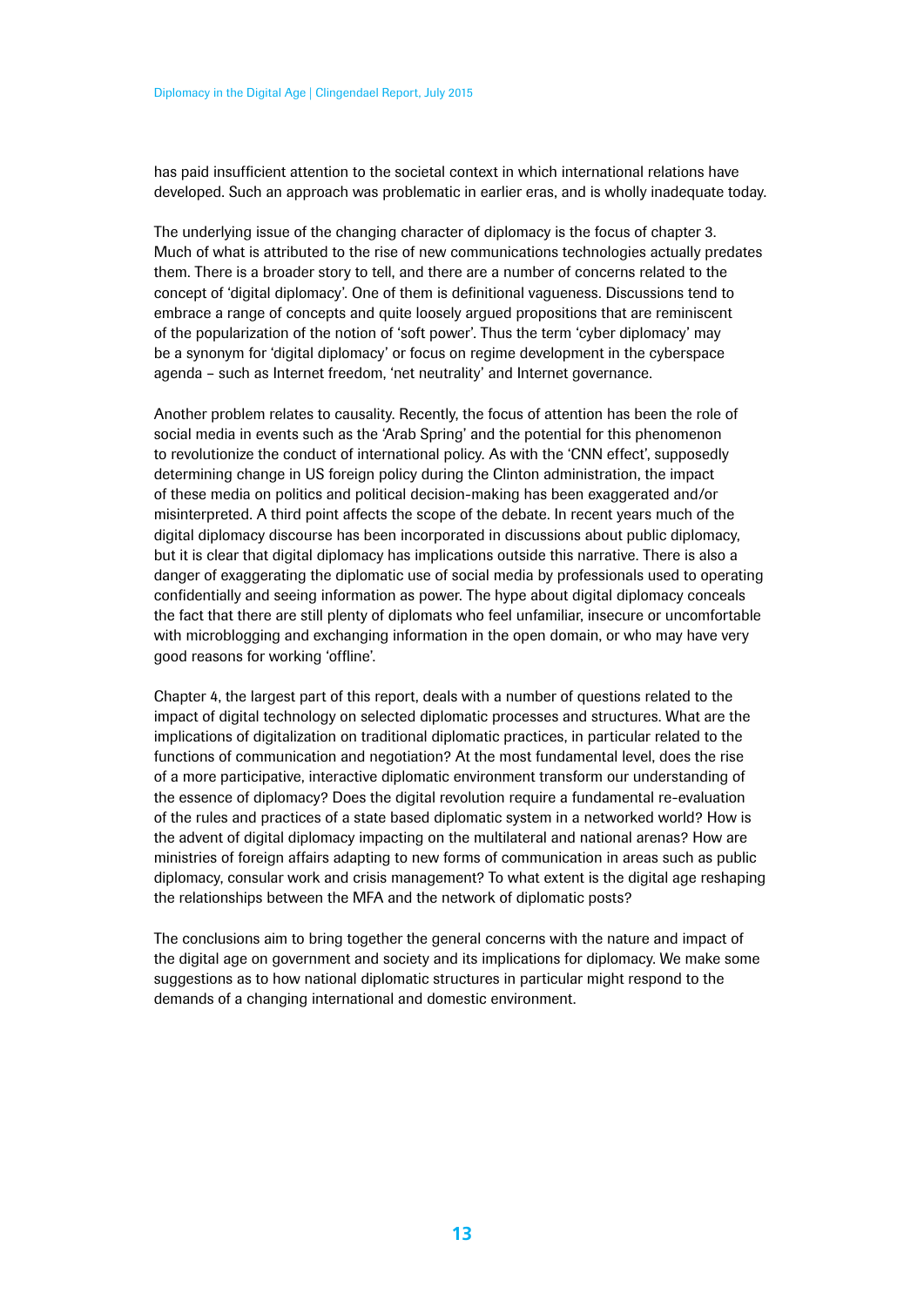# <span id="page-13-0"></span>**2 Contexts: Defining the Digital Age**

If the first casualty in war is truth, then the first casualty in the world of diplomacy when confronted with significant change in communications technologies is balance. Hence the oft-quoted reaction to the introduction of the electric telegraph from the British foreign secretary, Lord Palmerston: 'My God, this is the end of diplomacy!' Taking a less histrionic view but one nevertheless skeptical of the place of newish technologies in the delicate world of diplomacy, astute analyst of diplomatic practice Harold Nicolson, writing in the 1960s, would lament the impact of the telephone as 'a dangerous little instrument through which to convey information or to transmit instructions'. One of the most important assets of sound diplomacy he suggested is precision and the telephone failed to promote it.<sup>5</sup>

Much has changed in the past half century, and even in the past ten years. Social media have added an important real-time dimension to diplomacy, making communication ultra-fast and, by necessity, often less precise. For the first time, foreign ministries have no other option than allowing diplomats with delegated authority to make mistakes in the social media – and to correct such mishaps immediately and preferably repeatedly. There will be no immediate consensus among diplomats, though, as to how to use the social media, neither is there a generational gap between luddites wary of change and technophiles with sympathies in the opposite direction. And while some diplomats embrace change as an opportunity to reform their profession, to others it represents a challenge to established conventions and may simply be 'dangerous' to proven and accepted forms of conducting international relations – or to their own self-interest. The impact of the Internet and the rise of social media platforms, particularly Twitter and Facebook, are generating a wealth of reactions.

What do we mean when use the term 'digital age'? The deeper issue goes beyond diplomatic adaptation to speed and openness. It focuses on the relationship between technological change and the broader societal context in which it occurs.<sup>6</sup> The debates on the recent rise of Islamic State reflect differing views on the impact of the Internet between 'cyber-utopians' – adherents of the view that social revolutions may be the product of the digital revolution – and the 'cyber-realists'. The latter, whilst not denying the importance of the Internet and the various tools it has engendered, make the point that social change is the product of human agency, much of it occurring in offline environments.7 As the chief exponent of the concept of the 'network society', Manuel Castells, points out, communications technologies are not at the root of social movements, these result from conflicts and contradictions in societies.<sup>8</sup>

<sup>5</sup> Nicolson, H. 'Diplomacy then and now', *Foreign Affairs*, October 1961.

<sup>6</sup> Huxley, A. *Discovering Digital Diplomacy: the Case of Mediatization in the Ministry for Foreign Affairs of Finland*. Dissertation: Master Programme in Social Sciences Digital Media and Society, Uppsala University, August 2014.

<sup>7</sup> Morozov, E. 'Facebook and Twitter are just places revolutionaries go', The Guardian, 7 March 2011.

<sup>8</sup> Castells, M. *Networks of Outrage and Networks of Hope': social movements in the Internet age*, Cambridge, Polity Press, 2012: p. 235.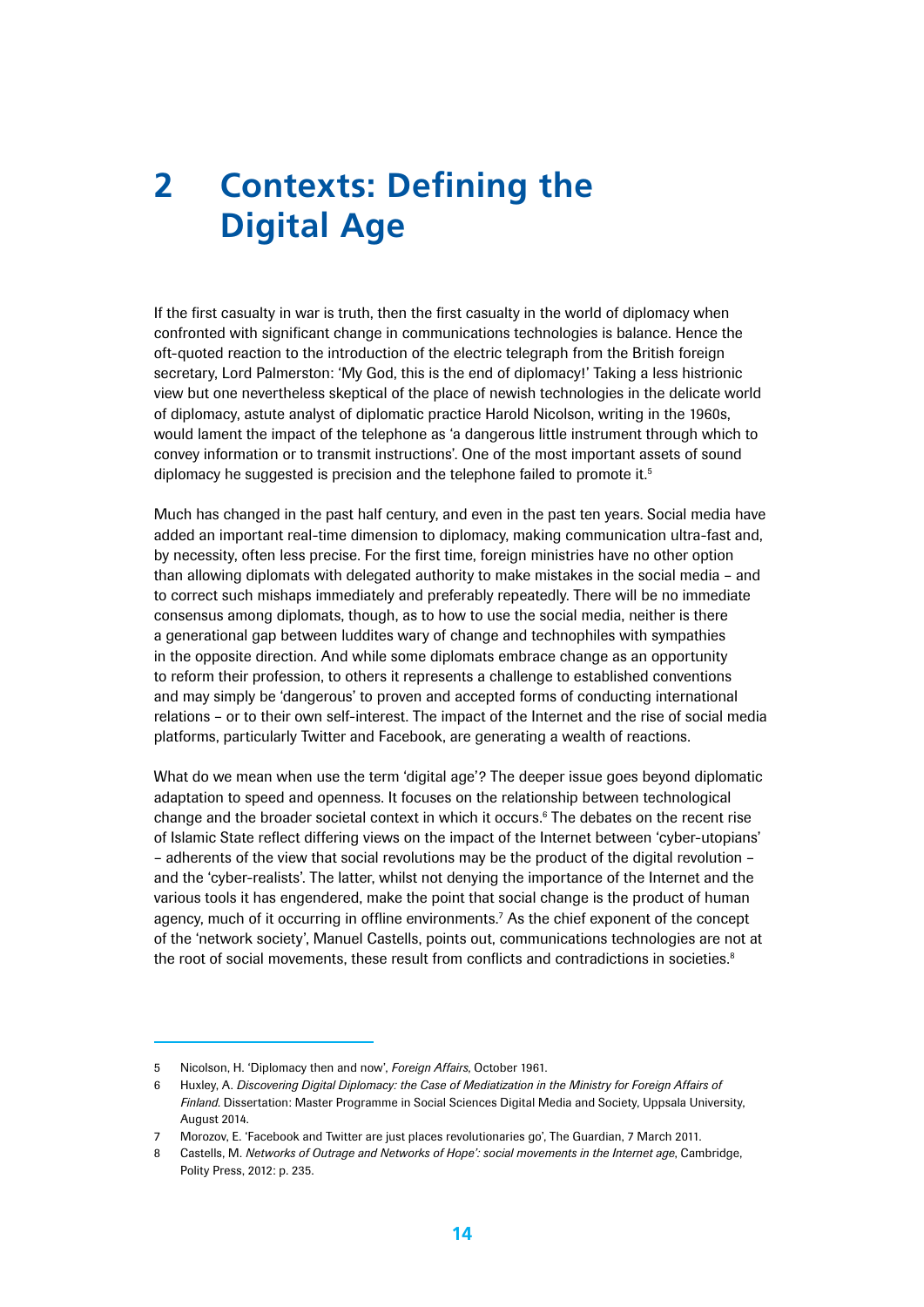<span id="page-14-0"></span>The long-standing debate between technological determinist and social constructivist interpretations of change is not simply an academic matter, but significant to our understanding of the environment in which diplomacy is functioning. Those seeking to manage international policy need to appreciate how and why the digital communications revolution is significant and how and why human agency remains of prime importance.

### **Learning from history**

Looking at past experiences of communications 'revolutions' such as the electric telegraph in the nineteenth century, whilst time bound, can provide clues as to how diplomatic process and structures responded to change in an earlier era. Telegraphy, of course, was a very different form of communications revolution. Compared with the age of the Internet, the telegraph's impact was of limited scope and it hardly ranks as a form of 'mass media' in the sense that the term was to acquire in the 20<sup>th</sup> century. But there are lessons to be learned from the impact of the telegraph on government and society, and the relationship between them. Nickles' penetrating analysis suggests that the effect of the telegraph on diplomacy raises four questions.<sup>9</sup>

First, *is a new technology likely to alter human behaviour?* The experience of the telegraph reveals the significance of diplomatic agency here. At the individual level, existing diplomatic culture frequently clashed with the imperatives of speed. Patterns of work changed in response to the demands of virtually instantaneous communication but these were not uniformly standardised. Two of the great contrasts with the nineteenth century are of course the impact of parliamentary democracy on diplomatic practice and the 'embeddedness' in society of the institutions of diplomacy and people on their payroll, i.e. the way in which its 'societization' places constraints on diplomacy.

Second, *does a technology act as a tool or constraint?* Here, a critical effect of telegraphy was to greatly enhance the speed of events – particularly during crises. Governments came under greater pressure to respond to the quickening pace of events and to the demands of public opinion and the press at home, echoing the 'total diplomacy' of the second half of the twentieth century and after. At the same time, the telegraph could provide information much faster – if not always in a totally reliable form – reflected in today's 'virtual diplomacy'.

Third, *does a technology produce authoritarian or democratic power structures?* The effect of the telegraph was to reinforce authoritarian power structures in which vertical linkages were strengthened rather than the horizontal social networks associated with democratic technologies. The general feeling expressed by many, but not all, ambassadors was that the new technology had reduced their scope for action and their overall importance. By contrast, the digital age and new modes of communication facilitate a dual network dynamic. It is more likely than not, that foreign ministries will progressively service diplomatic missions that are becoming an increasingly important part of the decentralized, internal MFA network; and external MFA partners are increasingly important for policy success. They resist the imposition of the age-old rulebook of diplomacy on an expanding network environment in which government is only one player.

<sup>9</sup> Nickles D. *Under the Wire: How the Telegraph changed Diplomacy*, Cambridge, Mass., Harvard University Press, 2003.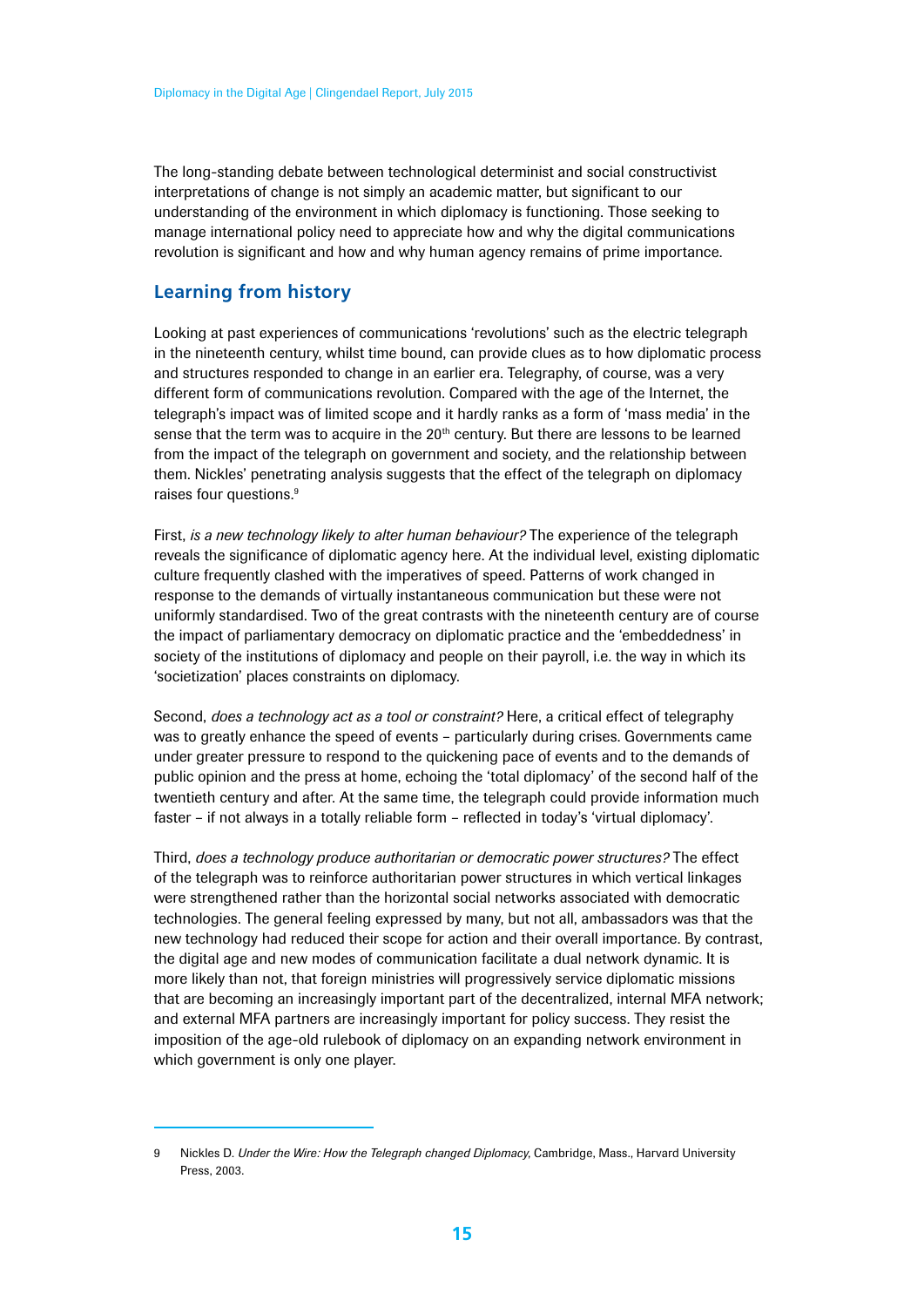<span id="page-15-0"></span>Finally, *does a technology tend to reflect and enhance existing social trends or mark a new departure in human affairs?* The telegraph was a hugely significant innovation, it tended to reinforce broader trends such as other modes of faster communication, patterns of economic development, social change and the expanding role of government. Similarly, digital innovations are epiphenomenal, an expression of broader patterns of change, and as such the term 'digital diplomacy' can be seen as a metaphor for profound change in policy environments demanding diplomatic adaptation.

# **Big data**

Big data affects diplomacy in a number of ways reflecting developments in the changing relationship between government and society, and radical changes facing the business community and wider the economic environment beyond the scope of this study.

The 'big data' phenomenon is characterized by the sheer growth in the quantity of digital information that is being produced and stored on a daily basis and, crucially, the fastgrowing capacity for automated analyses of such data. In 2000 only 25% of the world's stored information was in digital form; by 2014, the figure had increased to around 98%. The terms 'big data' and 'open data' are sometimes used interchangeably, but are not synonymous. Governments or companies may disclose information as part of an 'open data' policy, mostly in the interests of transparent governance. By contrast, 'big data' accessible to a variety of organizations are generated inadvertently by use of the internet and the telephone. Whereas there is considerable suspicion of potentially 'Orwellian' government utilising 'big data', international organizations in particular can take advantage of 'big data' to enhance their legitimacy. The UN Global Pulse initiative, for instance, is applying data mining to social causes, using 'Big Data for Development', and the World Economic Forum is also studying 'Data Driven Development'.10

The growth of 'datafication' means that, almost imperceptibly, size permits the acceptance of inaccuracy. There is a discernible trend in the direction of causality being replaced by correlation, and a risk of trivialization of the distinction between the two. It is important to underline such crucial differences, as it is to bear in mind that 'big data' cannot be used to make a prognosis of future developments. The potential for policy lies in the capacity of 'big data' to detect certain patterns in human behaviour and the characteristics of groups of people – but this young field is fraught with risks of inappropriate use, for instance when large swathes of information are used in a deterministic fashion for 'profiling' of individuals and groups.11 For some, a danger is the gradual triumph of data over politics as governments come to accept the immutability of huge swathes of information over political debate and policy choice, and the application of common sense to human affairs.

'Big data' can be used on a continuum ranging from crisis management support to speeding up policy-making and negotiation processes, mapping social movements in the interests of tailoring diplomatic initiatives to local needs, policy evaluation with real-time feedback, and using big data for policy planning purposes. Foreign ministries are acutely aware of the fact that access to large data bases has implications for diplomacy's age-old functions,

<sup>10</sup> 'Big Data', Strategy Advisory Unit, Netherlands Ministry of Foreign Affairs, background note, 2015.

<sup>11</sup> Cukier, K. and V. Schönberger, 'The rise of big data: how it's changing the way we think about the world' *Foreign Affairs*, May/June 2013.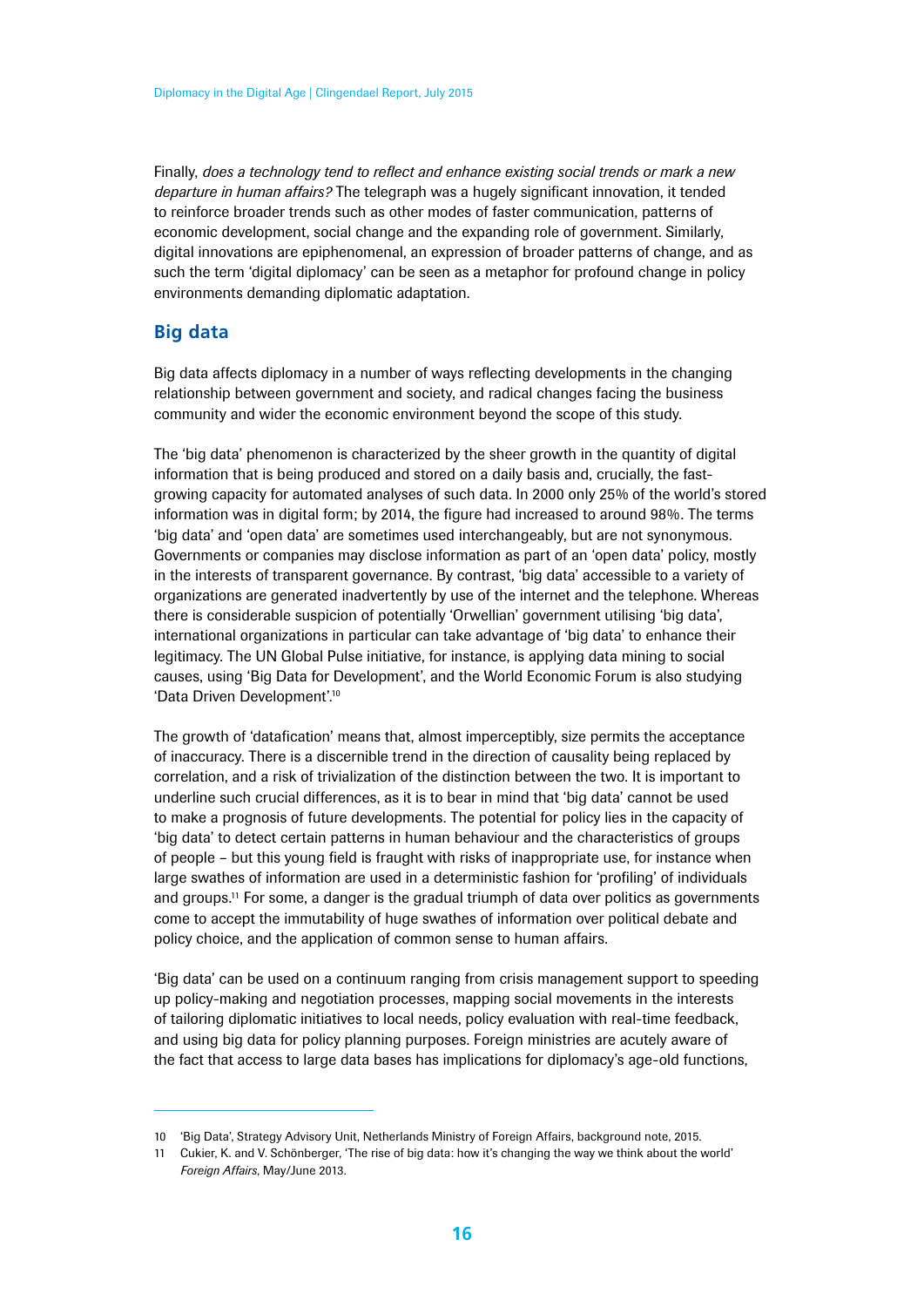<span id="page-16-0"></span>including information gathering, and the combination and analysis of large swathes of information particularly carry the promise of improved service delivery, for instance in consular diplomacy. Here, the short-term challenge is to have a good website for preventive use, service automation for travelling citizens by means of mobile apps, and to make use of social networking sites and text messaging services in crisis situations, whilst the scope for collaboration with the savvier private sector is evident. In the wake of the spring 2015 Nepal earthquake, governments used Twitter to communicate with their citizens and Google advertised 'Person Finder', which helps tracking people in the aftermath of natural and humanitarian disasters.

#### **Government and the 'wired society'**

There is a range of profound changes at work in the 'wired' society and it is important to note that underpinning developments predate the digital age.<sup>12</sup> Amongst these is the decline in deference and trust in social and political institutions that have weakened the hierarchical linkages between people and institutions. The empowerment of people through access to information and the ability to express views through new channels has reinforced the trend whereby government mimics business in viewing citizens as consumers. Conversely, commercial enterprises have had to come to terms with an environment in which older assumptions on which public relations and marketing strategies were based no longer accord with demands from society. The development of the Internet through Web 2.0 has both accelerated and is a reflection of these developments. The opening up of the Internet with the ability of individuals to add content represents a shift in power from the few to the many over the key modality of 21<sup>st</sup> century communication.

These social mutations are 'rewiring us', they are producing a world in which role definitions are more fluid.13 But if digital technology offers the prospect of empowerment, it also poses risks in the form of challenges to privacy. The 'Internet of things', that is the transfer of data and the execution of operations not requiring human-to-human or human-to-computer interaction, and the ability of smartphones to track individual movements and preferences, open up the prospect of an Orwellian world. Reconciling the growing addiction to connectivity and concerns with its consequent erosion of the sphere of the private is one of the major dilemmas of the 'networked society'.

Despite these concerns, the digital age impacts on government in terms of more effective top-down delivery of services. This was the key objective of the early phase of 'e-government', taken to a higher level by Estonia in offering the opportunity to anyone in the world to become an Estonian electronic citizen.<sup>14</sup> National governments and international organisations seek to incorporate digital tools into the toolkit of policy making. In the words of a statement following a meeting of the OECD Network on E-Government in 2014 which adopted a 'policy toolkit' to assist governments develop digital strategies, "the goal is to strengthen public sector strategic agility and improve public policy performance, leveraging the power of innovation to build and maintain trust in government services".<sup>15</sup> However, an OECD policy paper makes the critical observation that few governments are trying to leverage

<sup>12</sup> Kendall, P. 'Is the digital age rewiring us? *The Daily Telegraph*, 13 March 2013.

<sup>13</sup> 'Smartphones: planet of the phones' and 'The truly personal computer' *The Economist*, 28 February 2015.

<sup>14</sup> Schnurer, E. 'Estonia and the future of the cyberstate', *Foreign Affairs*, 28 January 2015.

<sup>15</sup> OECD, 'OECD E-Leaders take next steps to get their governments closer to citizens and businesses. <http://www.oecd.org/governance/eleaders/2014-key-outcomes.pdf>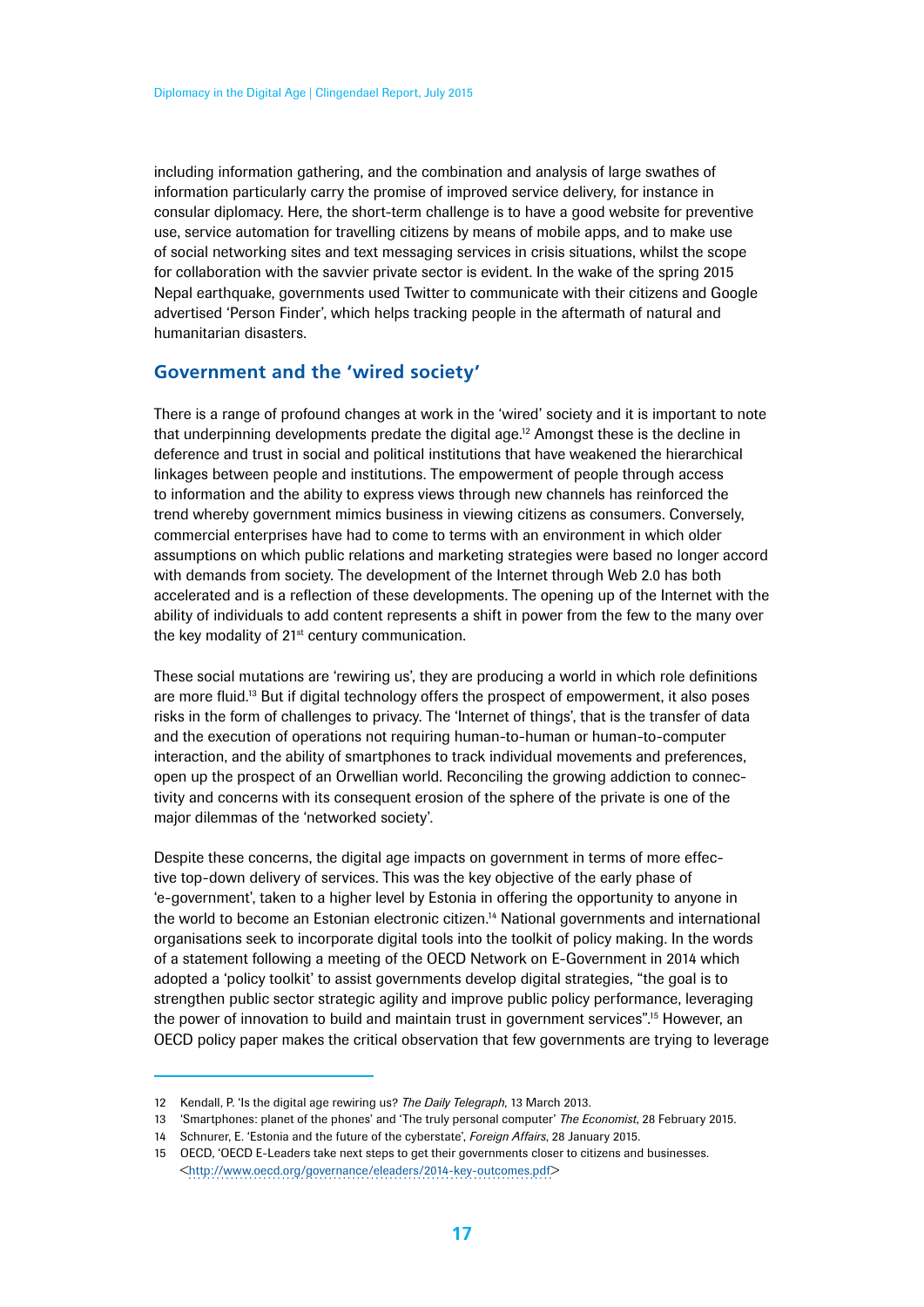<span id="page-17-0"></span>social media to involve people in public policy processes or in improving public service delivery.<sup>16</sup> Government institutions, as opposed to the spin doctors of political campaigns, seem somewhat uncertain about the objectives and gains to be made by utilising social media.

Next to 'e-government', the notion of 'e-participation' is framed around two-way, topdown and bottom-up dynamics and the expectation of co-creation of solutions between government and people. In OECD terminology, e-government involves a move from 'citizencentric approaches' where governments anticipate citizens' needs to 'citizen-driven' approaches whereby people identify their own needs and pursue them in partnership with government. Consequently, digital technologies can reduce political exclusion by allowing new routes for access and influence by offering the opportunity to interest groups to place issues on the policy agenda and/or alter policy decisions.

Social media offer significant participative potential, alongside an easy and possibly meaningless route to 'participation'. What has been termed social networking 'slacktivism' can perhaps best be described as virtual-cum non labour-intensive 'activism-lite'. Signing e-petitions may be comforting but ultimately simply create an illusion of participation in shaping public policy.

### **Conclusion**

Our argument suggests the importance of the relationship between technological change and the broader societal context in which it occurs – a view underscored by a historical perspective. In this vein the emergence of the telegraph occurred alongside profound social, political and economic changes. Moreover, the example of the telegraph is illustrative in that foreign ministries adjusted their procedures in the light of the changed international environment that it helped to create as well as specific domestic circumstances. Today there is a notable tendency to overdraw the 'newness' of communications technologies.<sup>17</sup> The propensity towards 'hype' in responding to technological change and the predilection for technological determinism are unhelpful in analysing the essence of diplomacy in the digital age.

<sup>16</sup> Mickoleit, A. Social Media Use by Governments: a policy primer to discuss trends, identify policy opportunities and guide decision makers, *OECD Working Papers on Public Governance no 26*.

<sup>17</sup> Standage, T. *Writing on the Wall: Social media – the first 2000 years*, London Bloomsbury, 2013.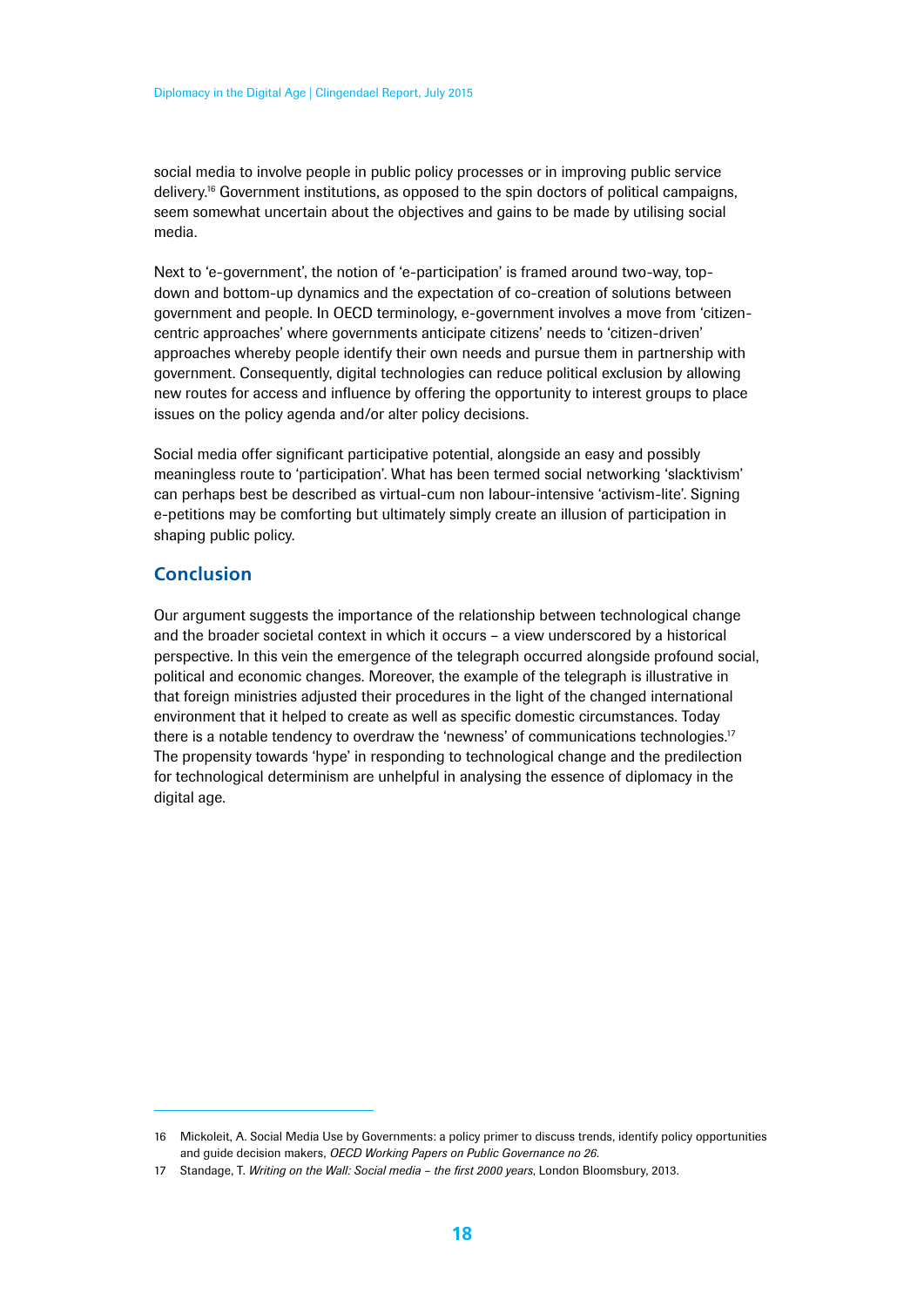# <span id="page-18-0"></span>**3 Offline and Online Perspectives**

If the term 'digital age' presents us with a complex mix of technological, social, economic and political changes, then its popular derivative, 'digital diplomacy' is no less problematic. The easiest course would be to focus on social media, but even here the picture is confused. For many, the role of digital media seems to be equated with the broader public diplomacy function, with diplomats embracing Twitter and Facebook, and their embassies engaging with local audiences in the digital domain. For others, digital media is loosely associated with general developments in world politics and foreign policy. Then there are disagreements as to the intensity of change in diplomatic practice wrought by technological change, not to mention clashes of opinion on their compatibility with diplomatic culture. There is a wide continuum ranging from technophile diplomats who accept the blessings of social media in toto, regardless of the job at hand, to technophobes with an irrational resistance to their use and, in any case, no clue as to where to start.

The more fundamental parallel debate is about diplomatic transformations that precede the advent of digital media, which is drowned out by the buzz about the social media. As suggested in the previous chapter, we have become familiar with 'multistakeholder diplomacy' which recognises a broadening of constituencies that need to be involved in the delivery of successful outcomes. 'Network diplomacy' shares the same basic logic. It looks at the organisational forms, work processes and practices characteristic of diplomatic milieus, and suggests that vertical hierarchical structures based on command and control models are no longer fit for purpose in an environment where 'horizontal' dynamics are increasingly significant. These debates about the 'offline' environment in which diplomacy functions have been going on for some time, and are now interacting with discussions on diplomacy in an 'online' world.

### **Trust and communication**

In the international press and other media, much of the debate in 2014 has focused on events such as the dramatic scenario unfolding in Ukraine, the Hong Kong pro-democracy riots and social turbulence in Western societies accompanying the rise of Islamic State. By casting our net wider, we can get a broader perspective on how changing communications patterns cut across the world(s) of diplomacy. Lessons can be drawn from three recent situations in which diplomacy has been challenged by a changing communications environment.

*The World Health Organization (WHO) and the Ebola Crisis.* During 2014, the WHO faced increasing criticism over its handling of the Ebola crisis in West Africa. Much of the criticism related to the speed of its response together with the lack of an effective strategy and focused on the leading health NGO, Médecins Sans Frontières (MSF). On 3 April, MSF first warned WHO, who responded by saying the numbers affected were still small. A dispute then broke out on social media between MSF and the WHO's spokesperson, who insisted it was under control. In September 2014, the adoption of a digital disease management system (RegPoint) through which medical staff, patients and public could communicate via mobile phones was being promoted by its private sector developer as the only means of combatting the emergency.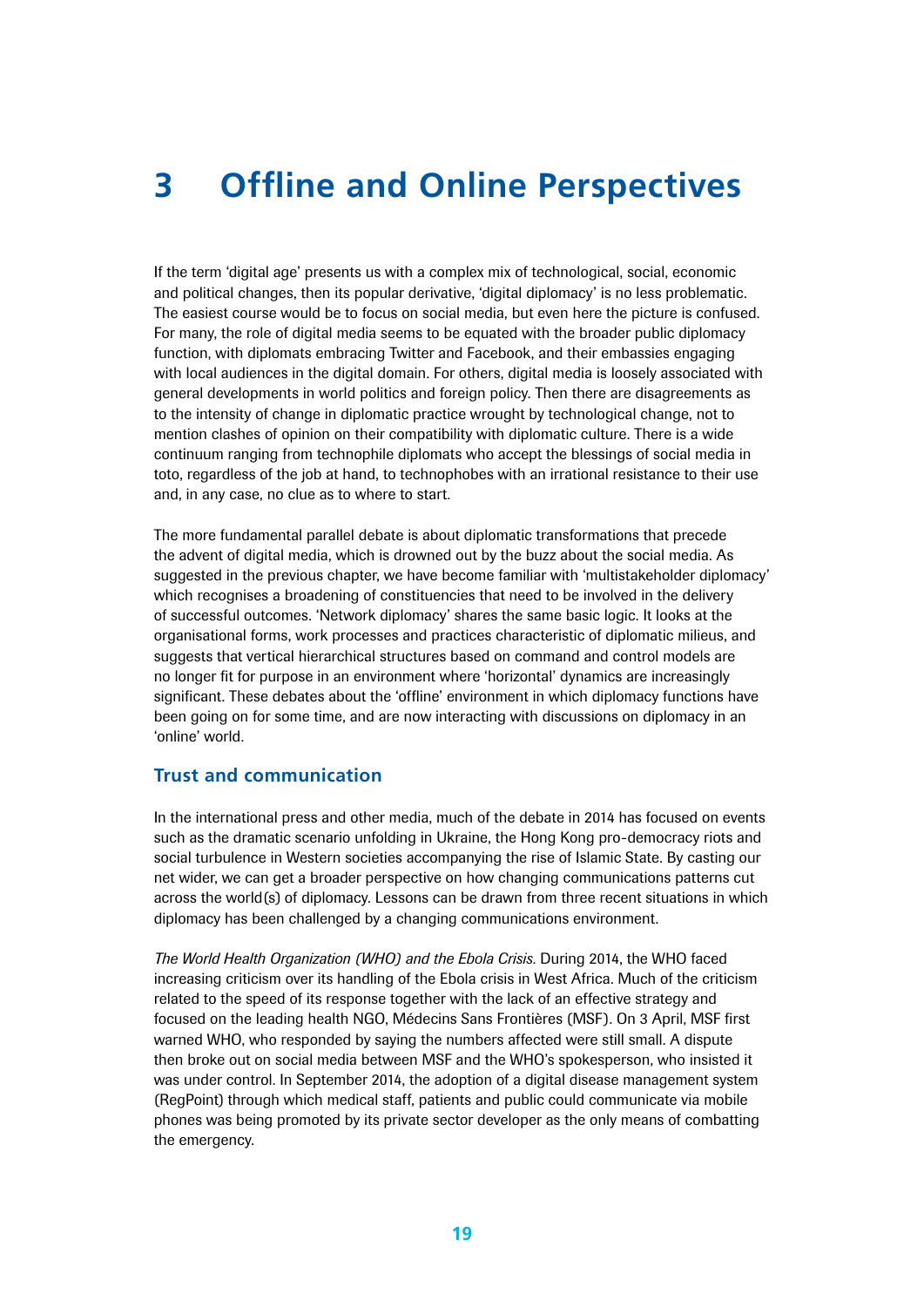*The disappearance of flight MH370.* The disappearance of Malaysian Airlines flight MH370 in March 2014 resulted in intense scrutiny by the world media of the Malaysian Government's response. A lack of deft handling combined with confused and contradictory information undermined the credibility of the government. Each official statement was greeted with skepticism in the press and on social networking sites like Twitter and Sina Weibo, with the Chinese government even questioning the veracity of information from Malaysian officials.

*The US-EU Transatlantic Trade and Investment Partnership (TTIP).* The negotiations between the EU and the US to create the world's largest free trade area ran into significant opposition over one of its key features, the Investor-state dispute settlement provision (ISDS). This would allow a business enterprise to take legal action against a foreign jurisdiction which it regarded as harming its commercial interests. Closed international tribunals would adjudicate on such disputes which opponents claim would conflict with governments' freedom to pursue policies in domestic domains such as healthcare, education and environmental protection. NGOs such as Public Citizen, a watchdog group, have tracked US multinationals use of ISDS clauses in other trade agreements and have developed a powerful alliance which through skilled use of digital and print media has been successful in generating public opposition to the agreement.

Each of these issues involves diplomacy in its most basic sense – namely the management of change in international relations by means of institutionalized communication. However, each of the three instances demonstrates just how difficult it is to manage communication in a highly fragmented information environment. Central to all these cases is:

*The importance of public trust:* these events highlight the problem that official actors – national governments and international organisations – confront in an environment where public trust is lacking. Confidence and reputation can be manipulated and destroyed through effective campaigns conducted by civil society groups using a range of media formats. The level of trust in the capacity and even truthfulness of the WHO, the Malaysian government, the EU and the US government were thrown into doubt, reducing their capacity to act.

*The problem of appropriate response:* none of the three cases demonstrated a high level of capacity to manage the situation. Given the complexity of the circumstances in the case of the Ebola situation and flight MH370, this is understandable to a degree. In the case of the Malaysian airliner, the failures in communication between Malaysian and Indonesian authorities enhanced public distrust. But even so, both governments demonstrated a clear failure to anticipate the global information campaigns and the multiplier effect of the social media. The case of TTIP is rather different – especially on the EU front. Here, it has been argued that the communications strategy was 'captured' by the Directorate-General (DG) Trade whose professional culture – rooted in client confidentiality and commercial sensitivities – was totally unsuited to dealing with a nimble and sophisticated opposition strategy.

*The hybrid nature of the policy environment:* each set of events demonstrated differing degrees of 'hybridity' in terms of the actors involved and the strategies that the various actors pursued – whether consciously or unconsciously. First, the case of MH370 was a sudden and tragic crisis situation demanding a response from several authorities and jurisdictions. The TTIP experience at the EU level seems to be an instance of a formal negotiating process where a key actor, the EU, failed to deploy an effective communications response through the most appropriate part of the EU policy machine. Second, each case involved a range of actors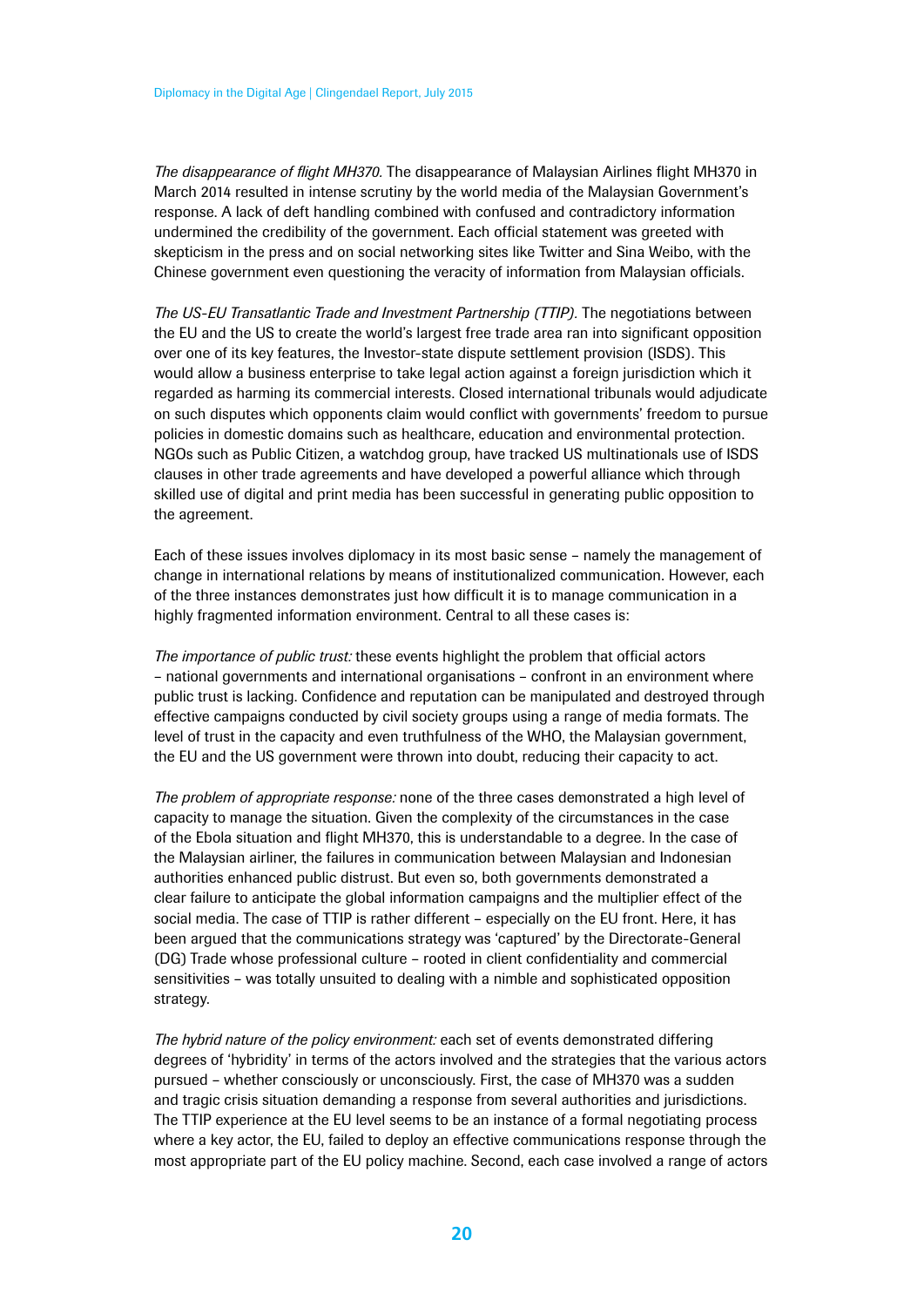<span id="page-20-0"></span>both governmental and non-governmental, the roles of which configured a distinctive pattern of communications. Third, whilst it is tempting to regard each situation as an example of the power of social media, the actual pattern of events was one of combined communications flows, including digital media, print media and TV.

Understanding these events requires a perspective broader than that conventionally regarded as diplomacy. Foreign ministries now share the pressures confronting sectoral ministries. This is part of the problem. Diplomacy has become 'domesticated' since the realm of the foreign is far harder to define. Moreover, more forms of diplomacy are developing in response to complex policy agendas comprising a mix of environmental threats, global pandemics, cybercrime and the instabilities presented by fragile states. These issues are far less susceptible to rational policy processes of problem definition, analysis and solution – often because there is no clear and agreed definition of the problem.

In our 2012 report *Futures for Diplomacy*, we set out what we termed an 'integrative diplomacy' framework for understanding this changing environment. Many of the arguments developed there – such as the growth of complex communication patterns, the importance of networks and the challenges to hierarchical forms and processes – puts in a broader context points underpinning much of the digital diplomacy debate. Our aim then and now is to integrate the *online* and the *offline* in order to draw a more balanced picture of where diplomacy stands. Secretary of State John Kerry made the point neatly in the State Department blog DipNote:

Everybody sees change now. With social media, when you say something to one person, a thousand people hear it. So of course there's no such thing anymore as effective diplomacy that doesn't put a sophisticated use of technology at the center of all we're doing to help advance our foreign policy objectives, bridge gaps between people across the globe, and engage with people around the world and right here at home. *The term digital diplomacy is redundant – it's just diplomacy, period*. 18

This observation echoes the debate on public diplomacy and the argument that 'PD' has now been 'mainstreamed' into diplomatic practice, and that treating it as a separate category may be reductionist – simplifying a complex picture.

# **Digital diplomacy categories**

We are confronted with varying possibilities regarding the position of diplomacy in the digital age: gradual change and adaptation within the existing frameworks and principles versus a fundamental break with accepted patterns of behaviour, norms and rules so that diplomacy starts to look fundamentally different. The term 'digital diplomacy' covers a multitude of meanings. Table 1 seeks to set these out whilst recognising that the categories overlap and that the implications for diplomacy are by no means solely related to innovations in communications technologies.

The first – and broadest – category relates to the *changing foreign policy environment*. Here, a key theme is the growing speed of events (how fast they develop) together with

<sup>18</sup> Kerry, J. 'Digital Diplomacy: adapting our diplomatic engagement', DipNote, 6 May 2013. [https://blogs.state.](https://blogs.state.gov/stories/2013/05/06/digital-diplomacy-adapting-our-diplomatic-engagement) [gov/stories/2013/05/06/digital-diplomacy-adapting-our-diplomatic-engagement](https://blogs.state.gov/stories/2013/05/06/digital-diplomacy-adapting-our-diplomatic-engagement) (Emphasis added).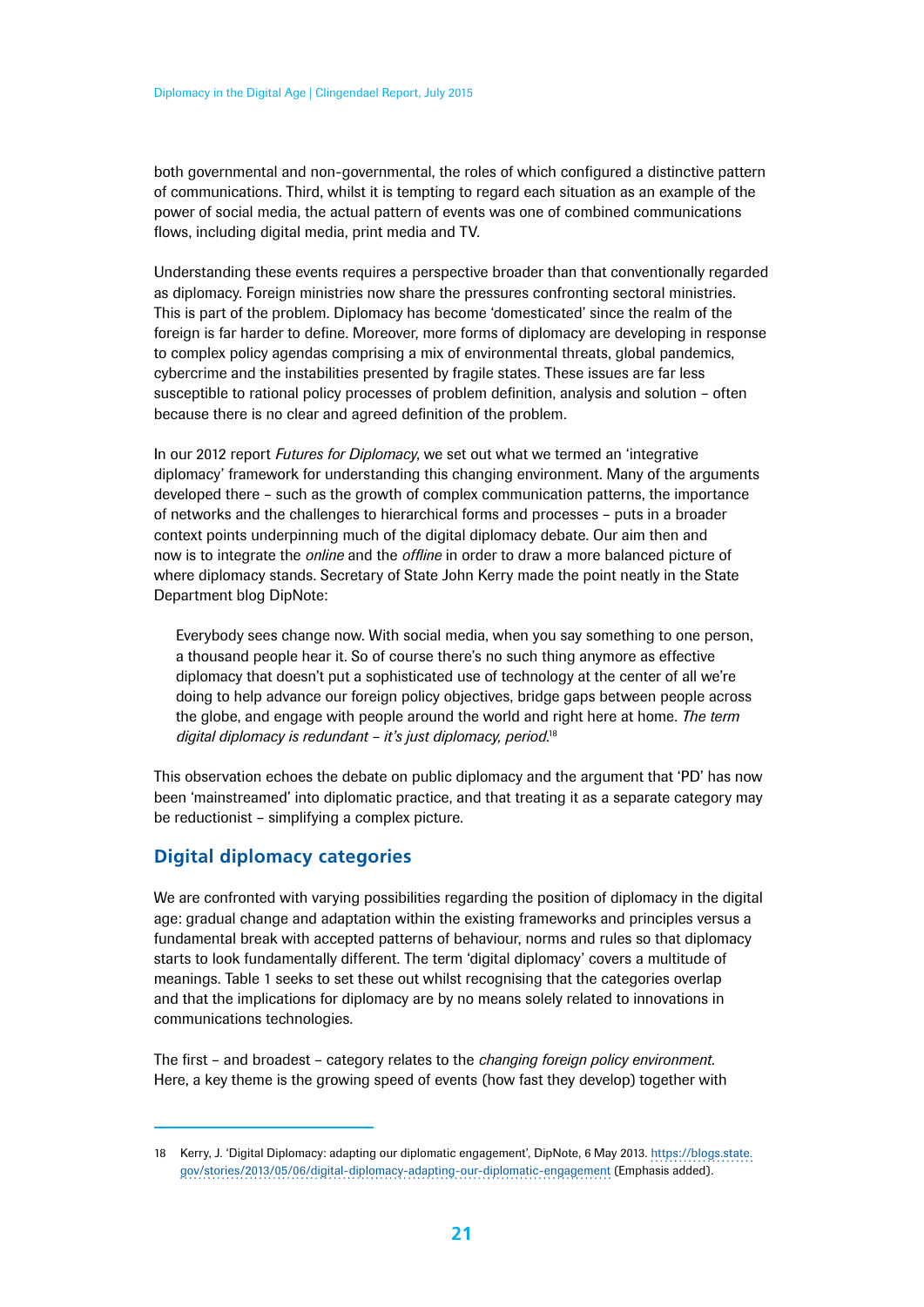their velocity (speed *and* direction) and the implication that these have for policy makers. These are not unfamiliar ideas since they are part of the established globalization argument. However, they are reinforced by a much more fragmented flow of communications as mobile technologies empower individuals and groups to shape rapidly unfolding events. The capacity of governments to deploy digital resources is a critical component of the digital environment. Equally important is the capacity of governments to control them – as through state intervention in access to and the use of the Internet and social media. Alongside these factors are the changing character of the policy agenda and the rising importance of social power – the capacity to frame agendas through non-hierarchical modes of policymaking – which is reinforced by the dynamics of the digital age.

Taken together, these perspectives on digital diplomacy suggest diminishing control over events and agendas, and the need for developing new skills and structures and adapting those already in use. This once again echoes experiences with public diplomacy, particularly in the western world. Hence the recognition that MFAs and individual diplomats need to develop networking approaches, adapt their work processes to the changing playing field, and refine 'stakeholder' strategies to accommodate the claims of a broader range of participants. Crucially, networks thrive on the value added of ideas rather than authority, explaining the growing importance of the capacity to influence the shaping of policy agendas in critical areas of external relations, such as health, financial structures, the environment, human rights and other issues on the new security agenda. This highlights the significance of 'knowledge leadership', which is increasingly bound up with digital resources. New ideas are typically launched in the social media and modern networking takes advantage of the multiplier effect of influential netizens and actors whose external communication is centred on the internet.

Related to changing foreign policy agendas, a second facet of the digital diplomacy environment, largely outside the scope of our analysis, focuses on *cyber agendas*. Rather than concerned with how digitalization impacts on the performance of diplomacy, the focus is on what diplomacy is about. The range of issues subsumed under this heading includes general issues of cyber governance, Internet freedom, and cyber warfare and cyber security. Apart from questions of negotiating formats, for foreign ministries questions of threats to the security of diplomatic structures and processes arise.

A third dimension of the digital diplomacy debate (termed in the US State Department 'e-diplomacy') is the use of the Internet and related digital technologies for *knowledge management*. As with government more generally, this recognises the importance of managing data efficiently but has a particular resonance in diplomatic networks and MFA policy planning staffs because of the promise of managing scarce resources more effectively. During the 1990s, the term 'virtual diplomacy' came into common usage reflecting the growing demands placed on diplomatic services in the post-Cold War environment. Part of this changed environment (to be followed by the resource constraints created by the global economic crisis after 2007) strengthened the quest for more cost-effective modes of diplomatic representation and experimentation with alternatives to the traditional embassy. One key technological aspect of these changes was the development of secure e-mail. This not only strengthened the arguments of those questioning the age-old balance between headquarters and diplomatic posts – as two parts of the integral MFA network – it also began to challenge traditional hierarchical work procedures within the organization as a whole.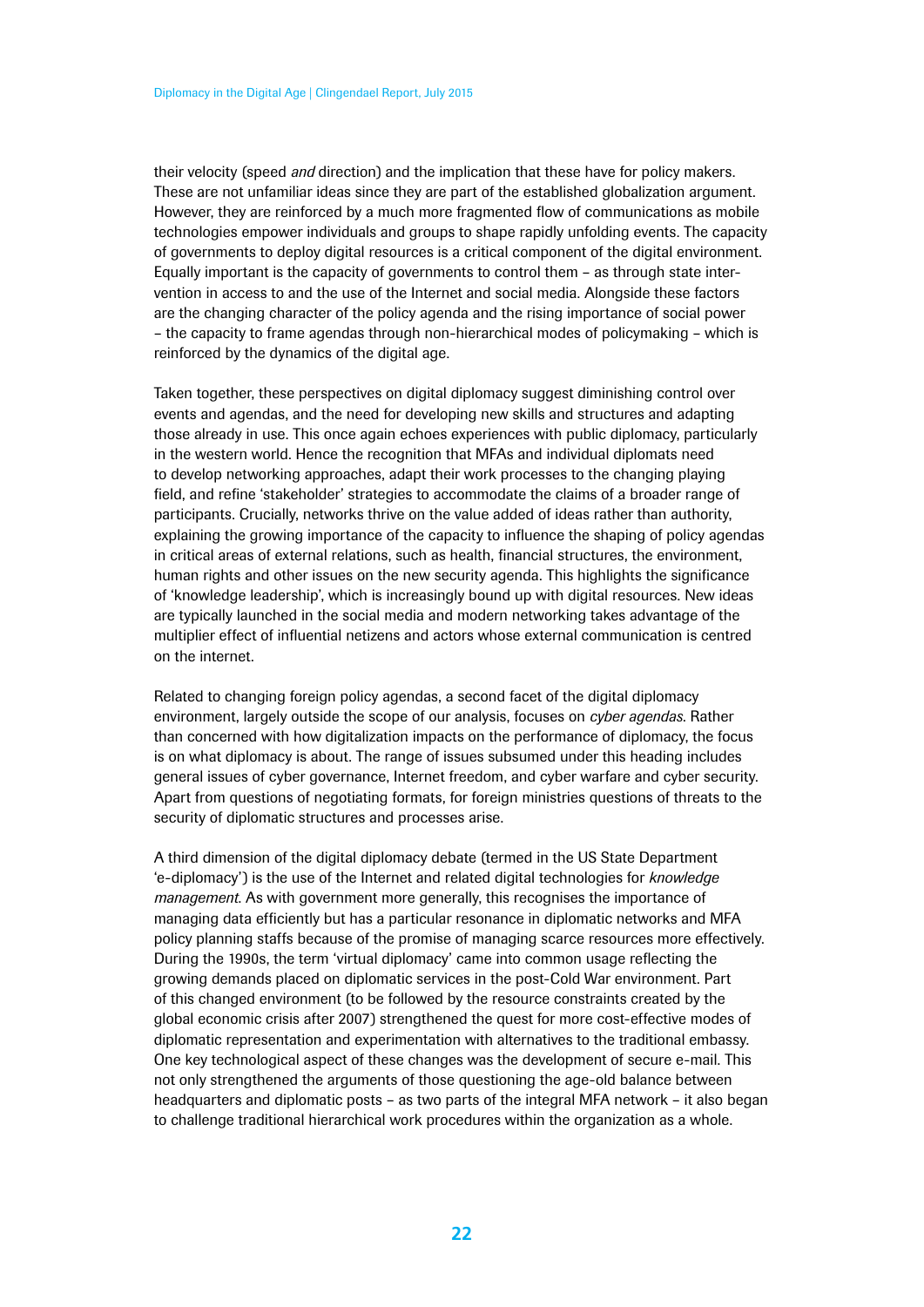<span id="page-22-0"></span>The fourth facet of the digitalization debate, again rooted in broader debates about the impact on government of digitalization, relates to the usage of digital technologies to *improve the service delivery, enhance the key functions of sectors of the public service, and reinforce participation in the shaping of policy*. On one side, the focus here is on improving access to government and enhancing participation, reflecting earlier debates on the 'democratisation' of diplomacy. Here we confront a key debate in the recent evolution of public diplomacy and the extent to which this can live up to expectations of two-way communication suggesting an 'opening up' of the foreign policy processes.

On another level, the issue is one of utilising new modes of communication to manage networks and to perform service functions more effectively, as in consular and crisis management. Central to these elements of digital diplomacy is the notion of developing 'responsive' or 'web 2.0' diplomacy. This recognises the need to move beyond top-down or one-way information distribution models (as represented by static websites and, in public diplomacy, practices that are effectively little more than 'Infopolitik') to interactive modes of communication.

These four interpretations of digital diplomacy are related features of an increasingly complex policy milieu that transcends domestic and international policy environments. Taken together they constitute patterns of 'digital disruption'.

### **Digital disruption and diplomacy**

As a paper from Deloitte Australia suggests, 'digital disruption' is a neutral term covering positive and negative impacts of digitalization on organisations – both in the private and public sectors.19 How this will play out in a given context varies, depending on the nature of the enterprise or government and can be measured by the impact of digital technologies – the 'bang' – and the length of time before an industry or organisation is affected – the length of the 'fuse'.

How does this apply to the diplomatic arena?20 As we can see from table 3.1, diplomatic institutions face significant challenges from a changing policy environment partly determined by digital innovations. At the same time, the intensity of change (the 'bang') is likely to be lower than that experienced by government departments and agencies with sensitive domestic agendas. Diplomacy – with the obvious exception of consular functions – is less involved in service provision. Similarly the scope or 'fuse length' of digitalization will be more variable in foreign policy management with parts of the diplomatic machinery, such as those most closely involved with public diplomacy, affected more rapidly and extensively than others.

We can distinguish between two ends of a spectrum of change. At one end of the spectrum there will be patterns of adaptation reflected in table 3.1. Here, the structures and processes of diplomacy respond to digital disruption in a relatively straightforward way, by utilising its

<sup>19</sup> Deloitte Touche Tohmatsu, *Digital Disruption: short fuse, big bang?* Sydney, 2012. https://www2.deloitte. com/content/dam/Deloitte/au/Documents/Building%20Lucky%20Country/deloitte-au-consulting-digitaldisruption-whitepaper-0912.pdf

<sup>20</sup> Owen, T. *Disruptive Power: the Crisis of the State in the Digital Age*, Oxford, Oxford University Press, 2015.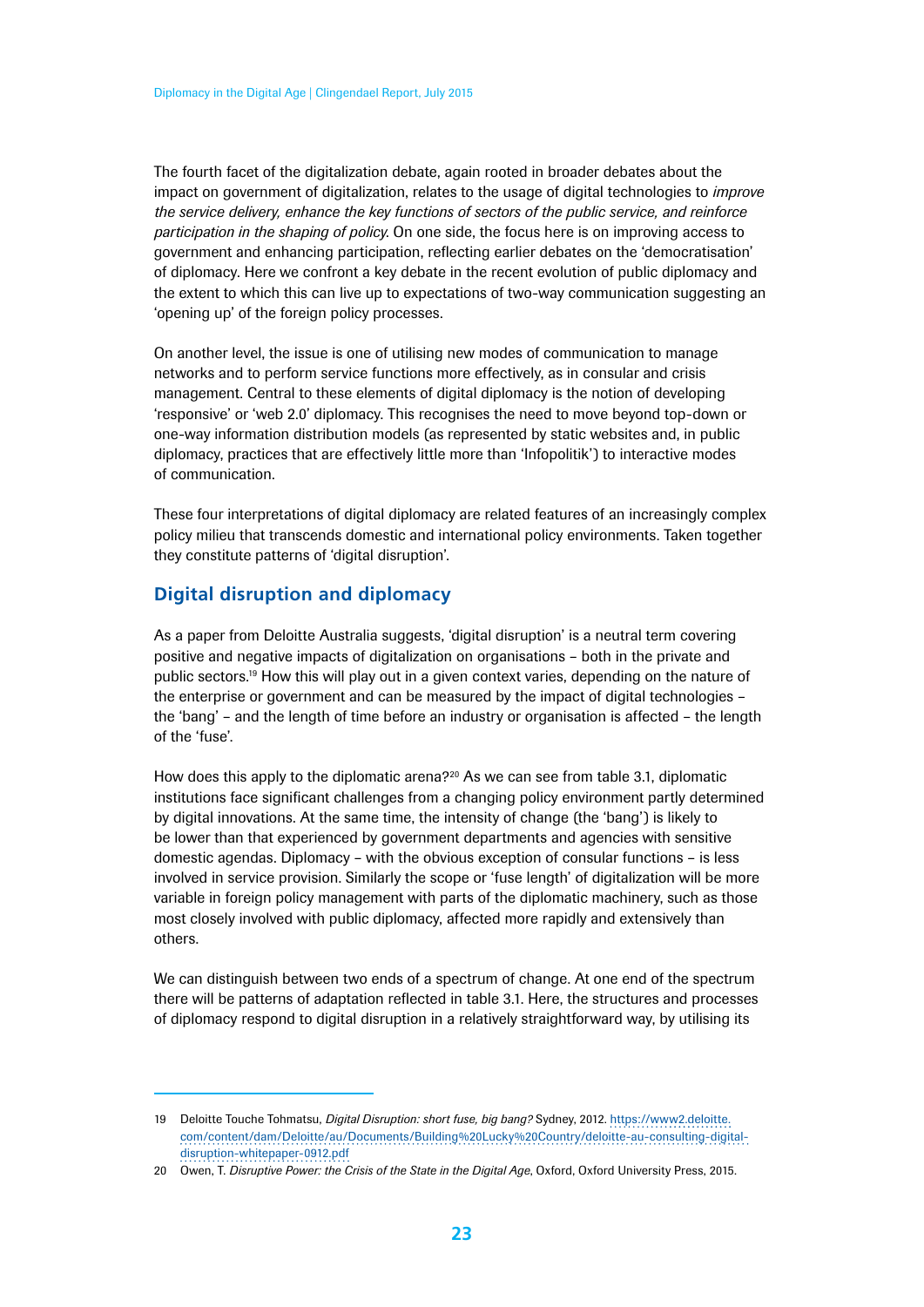<span id="page-23-0"></span>resources and tailoring patterns of activity to demands that are enhanced by digitalization. We see this for the fields of representation and consular functions.

At the other end of the spectrum, there are much more profound changes to fundamental norms and rules which challenge accepted notions of what diplomacy is – or should be. As we have seen, these comprise *entrenched notions of hierarchy* rooted in the evolution of state-based diplomacy over several centuries. A second norm is the *specialness of foreign policy as a realm of one-way, top down communication*. A third norm is the place of *secrecy or confidentiality* in diplomatic process. At most levels of diplomatic activity, whether in national or international forums, there is a counter claim to that of confidentiality. Networked diplomacy requires engagement with broader constituencies, increasingly transparent relationships, and more openness when it comes to sharing information in the interests of collaborative policy-making and joint problem-solving. This 'opening up of diplomacy' underscores the key problem of balancing the requirements of confidentiality in negotiations with the growing demands for transparency. One response to this tension is to argue that new technologies such as social media do not replace conventional forms of diplomacy, as a paper from the Russian International Affairs Council argues:

…digital diplomacy is mainly applicative in nature and is particularly useful in working with foreign audiences in matters of relaying the official position and building up the image of the state. *It is important to understand that it is unlikely to ever replace diplomacy in its conventional sense*. Closed talks will remain closed. However digital diplomacy is capable of explaining why a certain decision was made, what results it will give, how it will influence the foreign policy process, i.e. of *opening public access to the results of conventional diplomacy*. 21

### **Diplomats' comments on digital diplomacy**

How do practitioners see the impact of digitalization on their work, or better: what do they say about this in public? We have seen the view reflected in the comment of John Kerry that employing digital technologies is becoming mainstreamed into diplomatic practice. But that still leaves the question of how digital technologies are being used, with what kinds of policy objectives and how they relate to fundamental precepts of diplomacy identified earlier. A favourite theme is that social media is somehow *'demystifying' diplomacy and enhancing access to diplomatic process*. Examples regularly cited are social campaigns using Twitter hashtags and viral videos such as the 'bring back our girls' campaign calling for the release of 270 Nigerian schoolgirls kidnapped by Boko Haram.

Another key theme is the *use of digital technologies to 'amplify messages'*. As one example, Michael Grant, Canadian deputy permanent representative at the UN, notes the significance of social media for finding and spreading information, replicating and amplifying messages such as diplomats' speeches and public appearances: "Is social media absolutely 100 per cent required? No it isn't. But I think you can do your job better by engaging with social media… Is it 100 per cent part of diplomacy? Yes it is."<sup>22</sup> A recurrent theme is that social media is an essential weapon in the developing diplomatic armoury through message projection

<sup>21</sup> Permyakova, L. Digital diplomacy: areas of work, risks and tools', Russian International Affairs Council, 28 September 2012. <[http://russiancouncil.ru/en/inner/?id\\_4=864#top](http://russiancouncil.ru/en/inner/?id_4=864#top)> (Emphasis added).

<sup>22</sup> 'Twiplomacy at the UN', *Nepali Times*, 7 February 2015.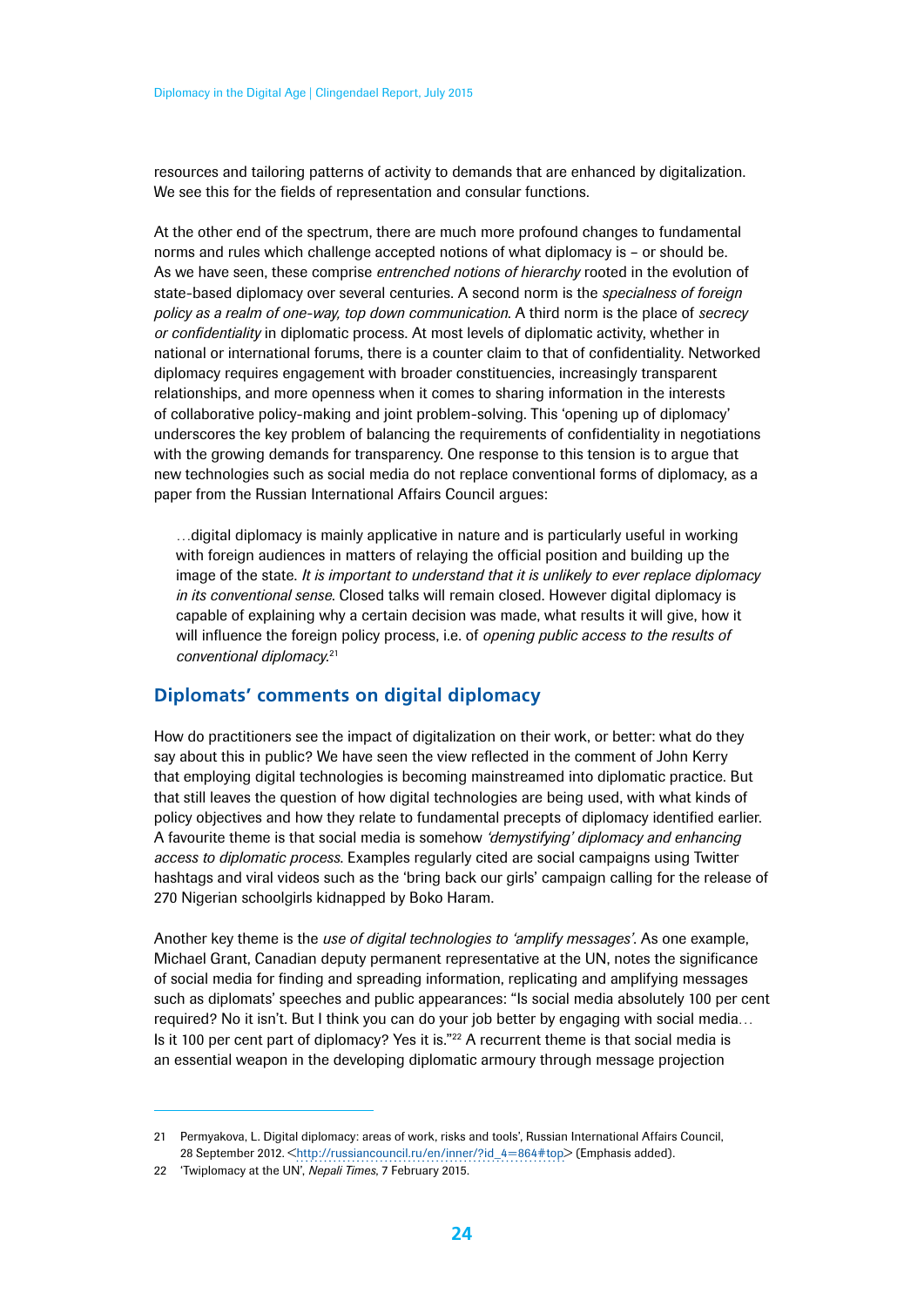and amplification. National diplomats make the point regularly but often surround it with cautionary notes mostly heard during in-house discussions about the use of the social media in diplomacy. Many practitioners are skeptical about the hyperactive sending behavior of colleagues who are sometimes portrayed as role models of the diplomat in the digital age.

As can be seen in the comments of two ambassadors cited in Box 3.1, the possibilities of extended dialogues with global communities can add to the diplomatic toolbox. But Ambassador Bekink makes the point that using digital tools effectively demands a strategy that relates a specific communications modality to clear objectives. Ambassador Volker in similar vein cautions against regarding the use of new technologies as simply 'tweeting feel-good photos'. The potential impact of digital forms of communication when attuned to clear objectives is highlighted by the International Committee of the Red Cross (ICRC). Here, a spokesperson for the organization argues that social media has radically changed the character of its campaigns: "when a crisis or disaster happens, people want to do something. It's hard to give them an outlet to do anything, especially in a war zone, but social media gives people the opportunity to participate in fundraising or awareness".23 But the dangers of unreflective usage of social media have been identified by some diplomats in the UN where Security Council proceedings have been described as generating 'digital wars' and 'hashtag battles'.

#### Box 3.1

- Digital behavior, trends, and opportunities can raise awareness of particular issues in a country. This extends well beyond posting a few tweets, as cautioned by the Netherlands Ambassador to the USA, Rudolf Bekink: "the digital arena opens new possibilities, from one-on-one conversations to dialogues with communities." Traditional diplomacy is still relevant, he says, "but digital diplomacy adds enormously to the capabilities of every diplomat." Bekink points out that "one challenge in this field is choosing the appropriate technological platform that allows you to reach your target audience. We should not be engaging in a one-sizefits-all strategy, but customizing digital diplomacy to our specific needs."
- Ambassador Kurt Volker, former U.S. Ambassador to NATO and Executive Director of the McCain Institute for International Leadership at Arizona State University, says that "in every other aspect of our lives, we are using technology to gain access to more information, speed up our activities, and extend our reach and effectiveness." Diplomacy, he says, should take note. "Ambassadors and diplomats need to think of technology not merely as tweeting feel-good photos, but as an essential tool for accomplishing their core mission in a technology-driven era." The challenge will be to deepen and enrich such work, making full use of emerging tools to support those in the global diplomatic arena.
- *From:* L. DeLisa Coleman, 'Diplomacy must embrace digiculture', *Diplomatic Courier* 13 June 2014.

<sup>23</sup> This, of course, raises the issue of meaningful participation in international events and the likelihood that it has little meaning – an example of online pseudo-participation referred to as 'slacktivism' and 'clicktivism'. 'Twiplomacy at the UN', *Nepali Times*, 7 February 2015.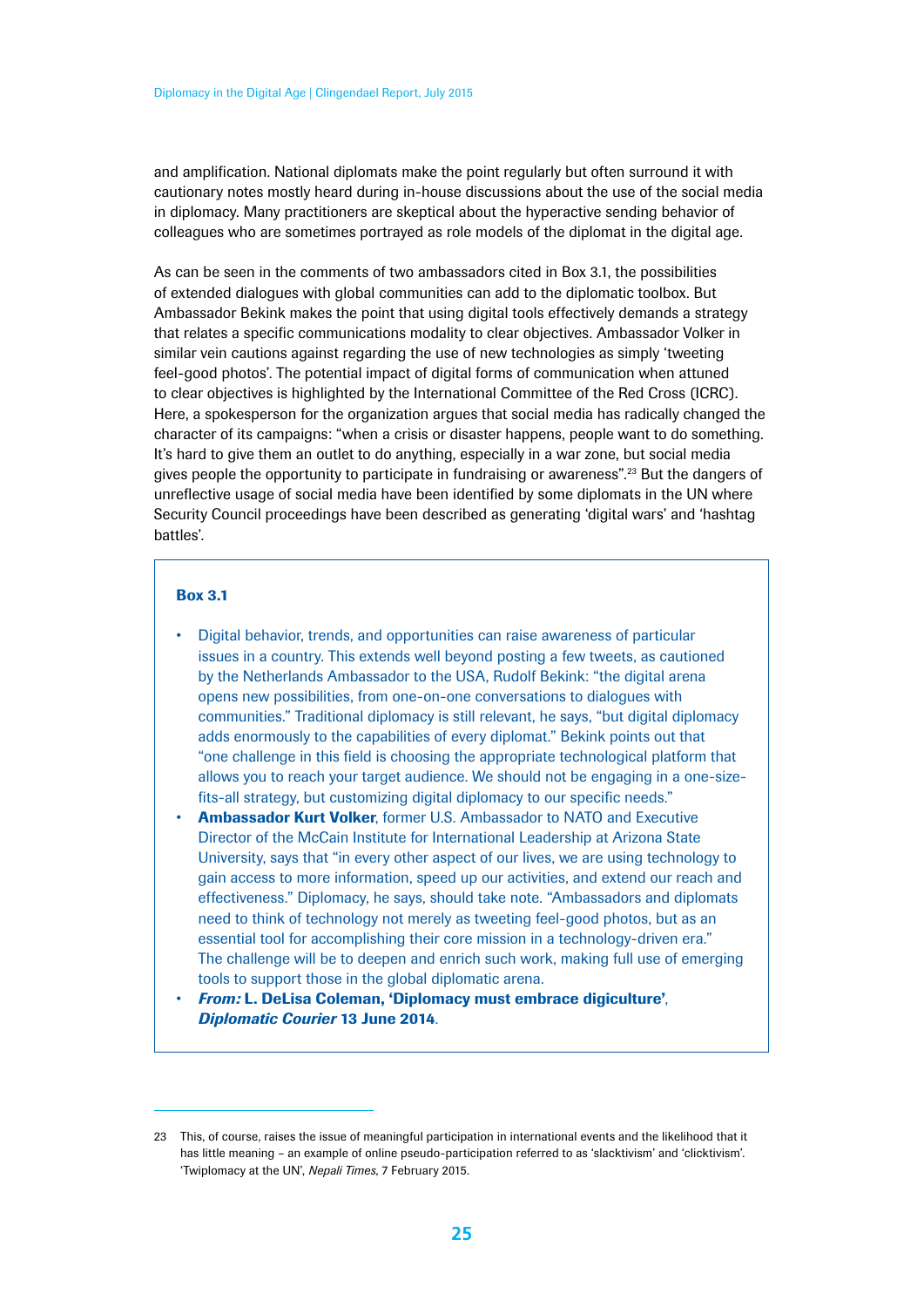# <span id="page-25-0"></span>**Conclusion**

Understanding the nature and implications of digital diplomacy is clouded by the varying usages that the term currently embraces. Whilst no single perspective is 'right' or 'wrong', it is important to appreciate the meanings and implications that each conveys. Having said that, it hard to predict how patterns of 'digital disruption' with their balance of constraints and opportunities are likely to play out. The picture is confused by the broader 'offline' evolutionary trends in all levels of diplomatic practice, and as the growing 'hybridity' of media is matched by a growing 'hybridity' of diplomacy in the digital era. More varied forms of diplomacy develop to deal with the growing range of global, regional and local challenges.

|                                                                                                  | <b>Focus and forms</b>                                                                                                                                                                                                                                                                                                                                                                                            | <b>Implications for diplomacy</b>                                                                                                                                                                                                                                                                                                                                                                                                                                                                                                                                                                        |
|--------------------------------------------------------------------------------------------------|-------------------------------------------------------------------------------------------------------------------------------------------------------------------------------------------------------------------------------------------------------------------------------------------------------------------------------------------------------------------------------------------------------------------|----------------------------------------------------------------------------------------------------------------------------------------------------------------------------------------------------------------------------------------------------------------------------------------------------------------------------------------------------------------------------------------------------------------------------------------------------------------------------------------------------------------------------------------------------------------------------------------------------------|
| Changing foreign<br>policy environment                                                           | Sees the advent of digital media as<br>altering the foreign policy environment.<br>Enhanced velocity of events; complex<br>flows of communications.<br>Role and capacity of non-state actors<br>reinforced by new communications<br>technologies.<br>Changing power configurations.<br>Enhanced significance of social power<br>and ability to shape agendas through<br>non-hierarchical means of policy-making.  | Diminishing control over information<br>flows.<br>Implies the need for new skills<br>and structures symbolised in new<br>terminologies such as 'twiplomacy'.<br>Need to develop 'stakeholder' strategies<br>and to review the resources needed to<br>effect policy outcomes.<br>Significance of 'knowledge leadership' in<br>achieving policy objectives.                                                                                                                                                                                                                                                |
| Knowledge and<br>resource management                                                             | The implications of managing and<br>analysing growing information flows.<br>Utilising the Internet and other digital<br>technologies to manage diplomacy in a<br>more resource-efficient fashion.                                                                                                                                                                                                                 | Knowledge management in an era of vast<br>and increasing flows of data (sometimes<br>equated with 'e-diplomacy')<br>Identification of 'virtual diplomacy' in<br>1990s focuses on possibilities of ICT in<br>resource savings through new modes of<br>representation (e.g. 'laptop diplomacy')                                                                                                                                                                                                                                                                                                            |
| Cyber policy agendas                                                                             | The digital revolution as a set of policy<br>agendas focusing on such issues as<br>Internet freedom, cyber security and<br>cyber warfare.                                                                                                                                                                                                                                                                         | At the global level, the challenges<br>posed in negotiating modes of cyber<br>governance.<br>Security threats to diplomatic structures<br>and processes.                                                                                                                                                                                                                                                                                                                                                                                                                                                 |
| E-governance and<br>e-participation<br>Changing diplomatic<br>structures, functions<br>and needs | Governments' responses to digital<br>technology in terms of delivering services<br>and encouraging broader participation<br>The implications of digitalization for the<br>organisation and delivery of diplomacy,<br>notably in<br>public diplomacy.<br>$\bullet$<br>• Consular and crisis management.<br>Constructing and managing networks<br>Enhancing broader patterns of<br>participation in foreign policy. | Digital technologies offer new tools to<br>diplomatic actors for achieving policy<br>objectives and performing services.<br>Developing responsive 'web 2.0<br>diplomacy.<br>New channels for communication in<br>public diplomacy and possibilities for<br>reputation management.<br>Delivering consular services and<br>managing crises through use of digital<br>technologies.<br>Operational challenges in reconciling<br>demands of openness and confidentiality.<br>Reconciling hierarchical and networked<br>modes of operation.<br>Challenges to accepted norms, rules and<br>roles in diplomacy. |

#### Table 3.1 Perspectives on Digital Diplomacy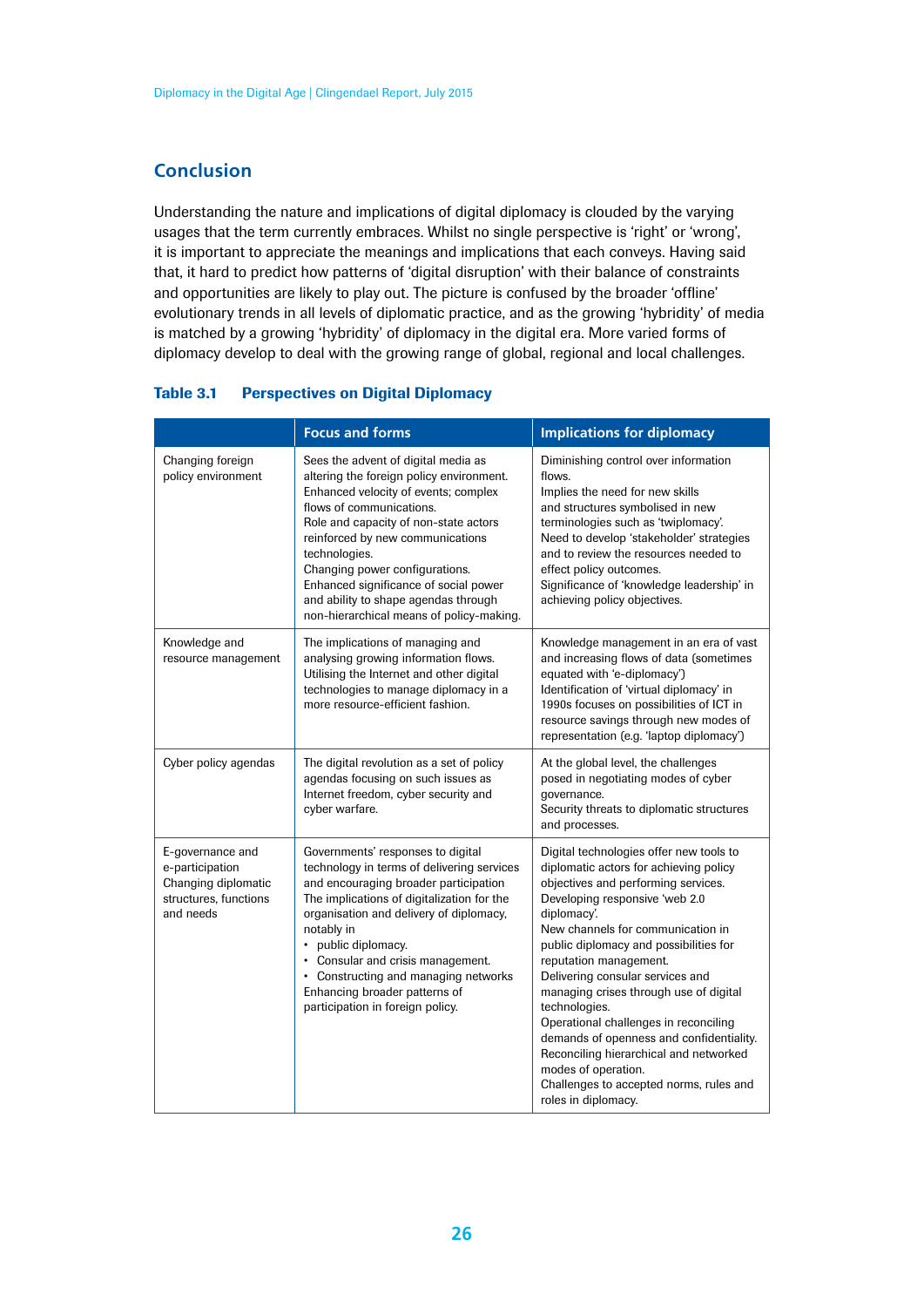# <span id="page-26-0"></span>**4 The Changing DNA of Diplomacy**

There are two interconnected perspectives to the broader context of diplomatic change and adaptation in the digital diplomacy debate: diplomatic *processes*, geared towards the functions of diplomacy, and diplomatic *structures*, focusing on the institutions of diplomacy such as foreign ministries. Debates about diplomacy have regularly muddled arguments about the role and importance of the key functions of diplomacy with arguments about specific institutions. As we have seen, interpretations of the *consequences* of change in information and communication technologies tend to focus on the specific features of technology. They place less emphasis on the context in which they develop. 'Digital diplomacy' therefore becomes a shorthand term for developments conditioning and conditioned by the emergence of digital modes of communication.

### **Diplomatic processes in the digital age**

In the diplomatic arena all things 'online' blend with the 'offline': ICT trends impact on pre-existing, hybrid modes of diplomacy. In this connection, the use of the Web 2.0 metaphor crops up regularly in the literature. Luk Van Langenhove employs it to describe the transformation from 'closed' to 'open' multilateralism, including a wider range of stakeholders in diverse networks required to deal with increasingly multifaceted policy agendas.24 In national governments, we discern a trend towards more systematic reflection on 'networked diplomacy', which has become a growing preoccupation among Asian governments – including China, South Korea and Japan – as much as in the West. Referring to the 'offline' context to the impact of 'online' technologies, Fergus Hanson succinctly sums up the key focus of what he terms 'eDiplomacy': "the use of the Internet and new Information and Communications Technologies to help carry out diplomatic objectives".25 As he notes in his 2012 study of digital diplomacy in the US State Department:

State has already begun conceptual work on the idea of "networked diplomacy" – that is, moving beyond the traditional siloed approach to information gathering in capitals, where every embassy closely guards all its information, to a networked approach where information is easily shared between like-minded governments.<sup>26</sup>

'Networked diplomacy' can here be identified as the underlying theme – at the interface of hybrid diplomacy and the impact of ICT trends – and marked by a growing range of non-state players, linked policy agendas and a greater space for citizen involvement. The current emphasis on networks, and hence the acceleration of 'horizontal' relationship dynamics, does not gel with the traditional bureaucratic culture and corresponding work processes of hierarchical and institutionalized diplomatic environments. Networked diplomacy as a systematic activity rather than diplomats' second nature can, in a way, be seen as the

<sup>24</sup> Van Langenhove, L. 'The transformation of multilateralism: mode1.0 to mode 2.0', *Global Policy* 1(3) October 2010.

<sup>25</sup> Hanson, F., *Baked in and Wired: eDiplomacy@State*, Foreign Policy Paper Series no 30, Washington D.C., Brookings Institution, 25 October 2012: p.2.

<sup>26</sup> Hanson, p. 5.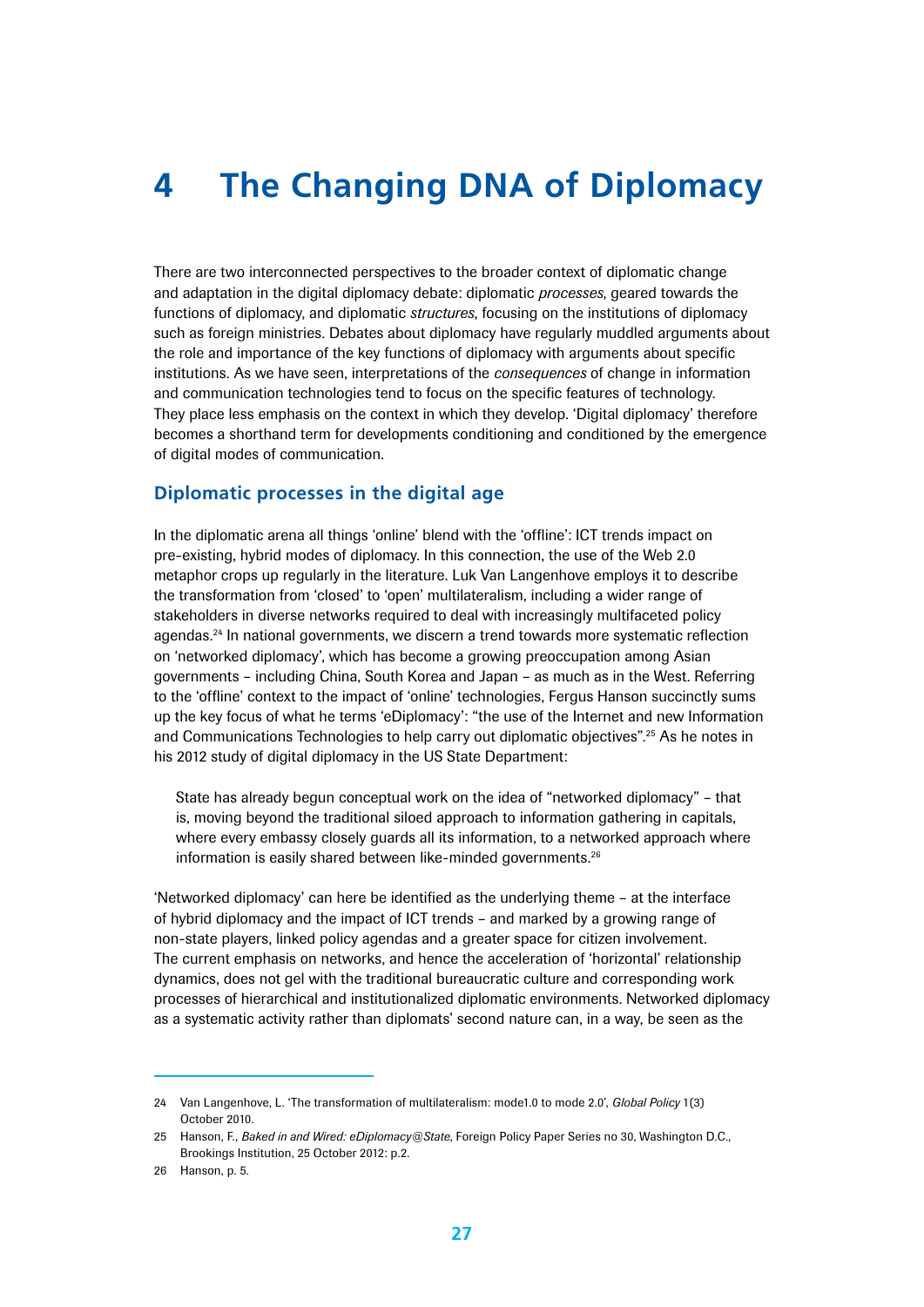basis of 21<sup>st</sup> century diplomatic practice. It implies a conceptual upgrade to new functions, shifting roles and changing relationships with external stakeholders.

The mix of hybrid diplomacy and digital trends helps us to understand and draw the conceptual outline of a new 21st century environment in which networking as an activity is becoming the foundation of diplomatic practice. The requirements of greater transparency and varying expectations of different types of diplomatic actors are two of the major factors that result in more complex diplomacy. Relationships with new sets of stakeholders are important in expanded policy environments where the power of ideas is greater than in the past and in which procedures, the informal rules of engagement, are no longer dictated by government. The great mistake that diplomats today can make – and do make – is to imply that the institutions that they represent are at the heart of 'their' networks. In reality, and accelerated by the impact of digitalization, diffuse diplomatic networks that put a premium on knowledge and expertise are substituting the more rigid state-centred networks of diplomacy that flourished during most of the 20<sup>th</sup> century. The value added and 'output legitimacy' of stakeholders within networks, rather than their authority determined by their status, is what matters.

Diplomats still acting and speaking like exponents of a traditional diplomatic world will meet progressive resistance. And as far as agents from government try to copy-paste hierarchical behaviour from their own professional base to multi-stakeholder networks, they will undermine their own legitimacy. Changing diplomatic structures and processes affect the requirements for successful diplomatic behaviour. In the combined 'offline' and 'online' diplomatic networks, information flows more horizontally and is shared in constantly changing milieus – like the subterranean root structures of nettle or ginger plants. Such modern networks are of course inherently less stable than the familiar world of states and international organizations. Furthermore, governmental acceptance that internal norms and routines cannot be imposed on their external environment is a necessary condition for their effective functioning.

Discussions of digital diplomacy are divided between on the one hand analyses of the changing character of diplomacy and the ways in which the use of, for example, social media can impact on its processes. On the other hand, trying to capture change in neologisms such as 'twiplomacy', generally offers little reflection on how the forms of diplomacy might be modified by new communications technologies. Self-help books claiming to offer signposts to developing 'digital diplomacy' are only useful as generic guides to social media dressed up with public relations principles.27 In order to take our discussion forward, what are the key questions focusing on the character of diplomacy as an activity?

*Does the rise of a more participative, interactive diplomatic environment transform our understanding of the very essence of diplomacy?* Here it is worth repeating that the term 'diplomacy' has evolved with the growing number of core diplomatic functions and roles, and that it embraces quite diverse activities. Much contemporary 'diplomacy', for example, is service oriented – in the form of consular services and crisis management requiring the deployment of skills and resources that span domestic and international environments.

<sup>27</sup> A recent example is Deruda, A. *The Digital Diplomacy Handbook: how to use social media to engage with global audiences*, (no publisher), 2014. More informed analyses with experience of diplomacy are Hanson (see above) and Sandre, A. *Twitter for Diplomats*, Geneva, DiploFoundation 2013.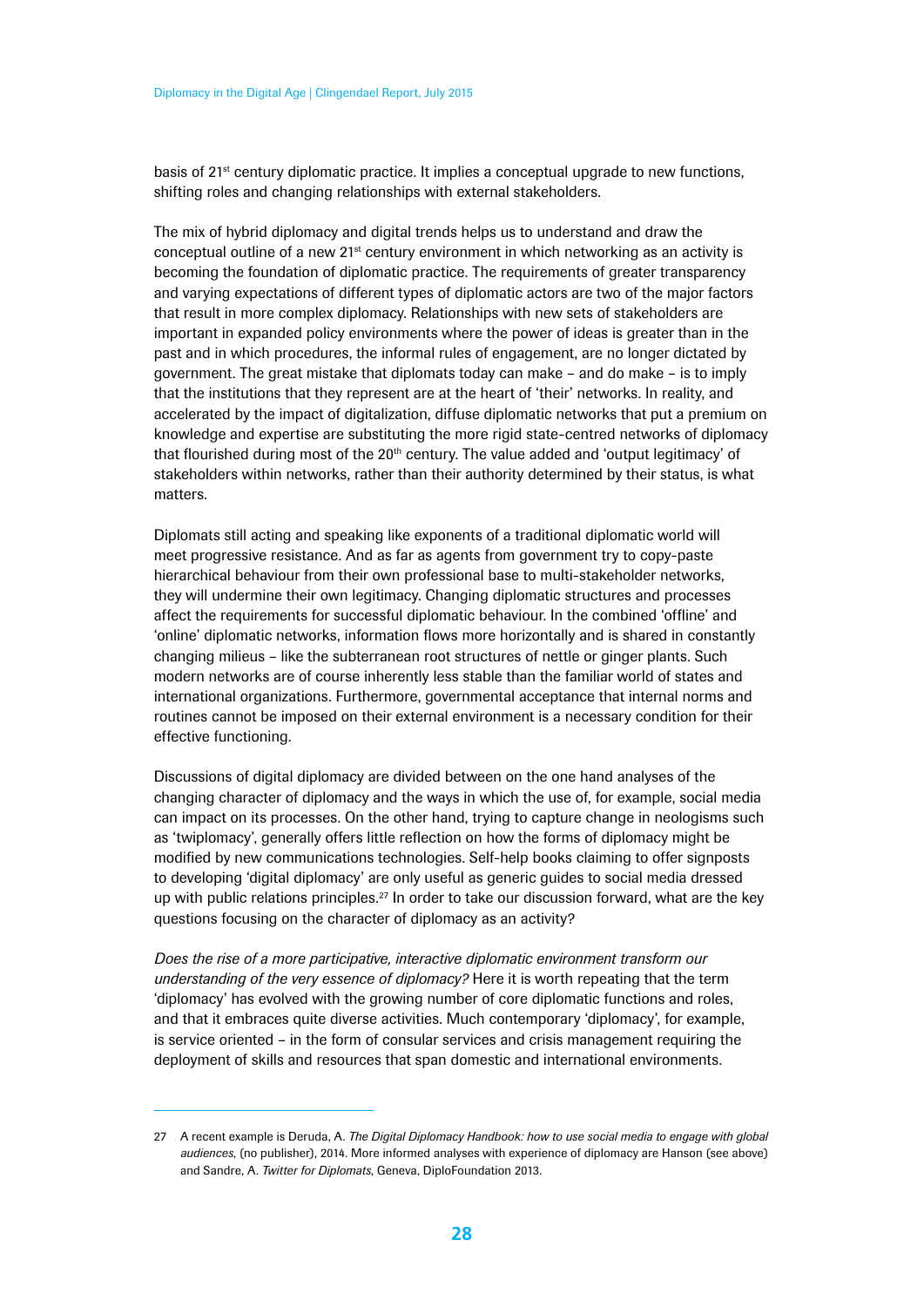*How will negotiation respond to the rise of digitalization, apart from accelerated policy analysis and decision-making facilitated by, for instance, email, teleconferencing and automated analysis of 'big data'? Will the assumption that online, face-to-face communication is essential prove to be weakening?* This question and the issue of the balance between 'online' and 'offline' are more subtle ones than might be assumed at first glance. Aside from such considerations regarding negotiation – traditionally seen as the hard core of diplomacy – it deserves mentioning that many activities by diplomats have little to do with face-to-face communication in the shape of negotiation, as practitioners know and diplomatic memoirs illustrate.

*Will digital technologies remain a specialist aspect of diplomacy or will they be mainstreamed into diplomatic processes?* As with earlier technologies, digital forms of communication will go through phases of scepticism and hype, gradual acceptance and incorporation into diplomatic life. In the process, some diplomats will find their egos inflated. Social media allow them to step outside the twilight world imposed by norms of diplomatic behaviour and become feted 'twiplomats'. The more prosaic reality is however that diplomats, like other people, are still finding their feet in the social media, and a number of MFAs have therefore started offering social media training courses.

Our observations suggest that there is still a great deal of reluctance regarding the use of social media among practitioners. Many diplomats, for example, appear to use Twitter predominantly for (very useful) purposes of information gathering. All this suggests that the mainstreaming of social media, let alone digital technologies in a more general sense, into diplomatic processes is going to be a long-term project. To be fair, the public diplomacy experience of the past 15 years or so directly addresses the issue of 'mainstreaming'. From being a new niche area of diplomacy, Western governments now commonly see public diplomacy as an integral component of all facets of diplomatic activity, even though upgrading MFA and embassy practices remains an ongoing challenge.

*Will some traditional aspects of diplomacy become obsolete because of the digital revolution and will others become more salient?* This is a question which underpins the long evolution of what Harold Nicolson called 'diplomatic method'. Experience suggests that technologies rarely create new diplomatic functions but rather influence the ways in which those functions are performed. Different facets of diplomacy have become significant or seemingly dominant as a consequence of international developments, domestic political pressures and, not least, fashion. Take commercial diplomacy as an example. In many European countries in the wake of the 2007-8 global financial crisis commercial diplomacy was resurrected as a dominant goal of national diplomacy.

*Does the digital revolution require a fundamental re-evaluation of the rules and practices of a state based diplomatic system?* Does this demand a reappraisal of, for example, outdated principles of the 1961 Vienna Convention on Diplomatic Relations? Here we can see that change is afoot in several directions. In recent years precepts regarding non-interference in the domestic affairs of host countries have repeatedly rubbed up against public diplomacy strategies. In some bilateral relationships it seemed that the principle of non-interference became replaced by the 'duty to interfere'. Equally, there are recent developments pointing to the continued relevance of 'Vienna' principles. Experiences on the cyber diplomacy agenda – especially with China and Russia – point to the likelihood that digitalization, in the form of cyber-security and Internet freedom, will lead to growing disputes between geopolitical rivals – as much as enhancing collaboration between like-minded states.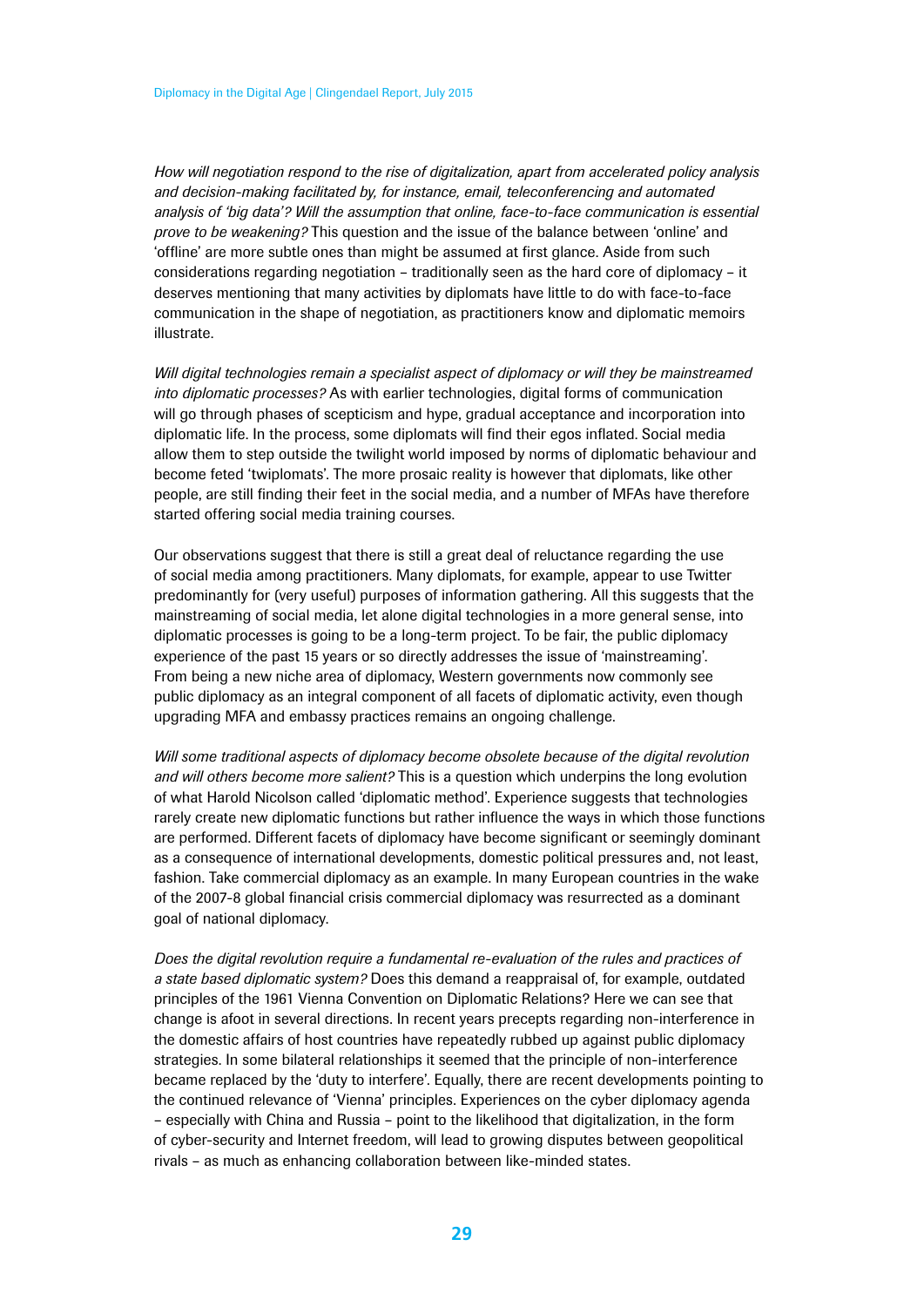#### <span id="page-29-0"></span>**Foreign policy arenas and ICT**

It is essential to avoid generalisations about the policy environments we are examining. Not only is this important analytically but also in a practical sense so as to resist 'one size fits all' digital strategies. We need to differentiate between the often-intricate web of issues underlying negotiations (*diplomatic domains*) and the character of the processes through which diplomatic communication occurs in specific arenas (*diplomatic sites*). Several patterns of diplomatic interaction co-exist. These range from encounters marked by high levels of official input from national policy communities and/or intergovernmental organizations, through 'shared' diplomatic arenas reflected in 'multilayered' and 'private diplomacy' categories, to situations where government input is low.

Different models for diplomacy coalesce around different policy agendas involving varying actors and arenas – and indeed distinct communications requirements. The latter point can be illustrated by contrasting the employment of social media in human rights campaigns with their much more problematic use on traditional security issues. Furthermore, the shift towards 'networked governance' obviously puts a premium on 'networked diplomacy'. This requires the ability to develop holistic strategies, construct and manage diverse diplomatic spaces; persuade others outside one's own organization to work towards the accomplishment of shared goals, and to maximize knowledge capacity in producing relevant policy concepts, proposals and data capable of generating consensus for action. Each of these suggests a role for ICT tailored to the specific requirements of a given issue or area.

It is equally relevant to be clear about what diplomacy is for. Looking at earlier discussions on the effects of globalization, generalizations evolved from initial sweeping claims to more cautious approaches which disaggregated the basic functions of diplomacy, and sought to evaluate the impact of specific aspects of globalisation on them. We need to follow the same path with digital diplomacy. Not only is this important in allowing us to understand the rewards and risks of digitalization but, as Hanson makes clear in the case of the State Department, it has the added benefit of explaining the differential impact of ICT on the component parts of an MFA. Assembling the toolkit of digital resources is one thing: knowing how and where to employ them is quite another. Questions surrounding the use of social media, their purposes and even the desirability of their visible use on personal accounts, for example, vary greatly between different policy areas. Whilst the average consular officer in times of crisis probably prefers to work without being personally exposed to distressed citizens, diplomats campaigning for development goals have much less of a problem with being individually visible in public campaigns and engaging with the public.

### **Public diplomacy**

Public diplomacy is the area most often singled out for attention in the digital debate. Social networking sites have created new dynamics and opened up a plethora of previously unimaginable opportunities for public diplomacy. It is necessary, however, to always bear the wider picture in mind: the use of websites and social networking sites like Facebook, Twitter and other online platforms for public diplomacy is just the tip of the larger digital iceberg. Marcus Holmes rightly argues that the danger of treating the digital agenda as one synonymous with public diplomacy is that it narrows the discussion in such a way as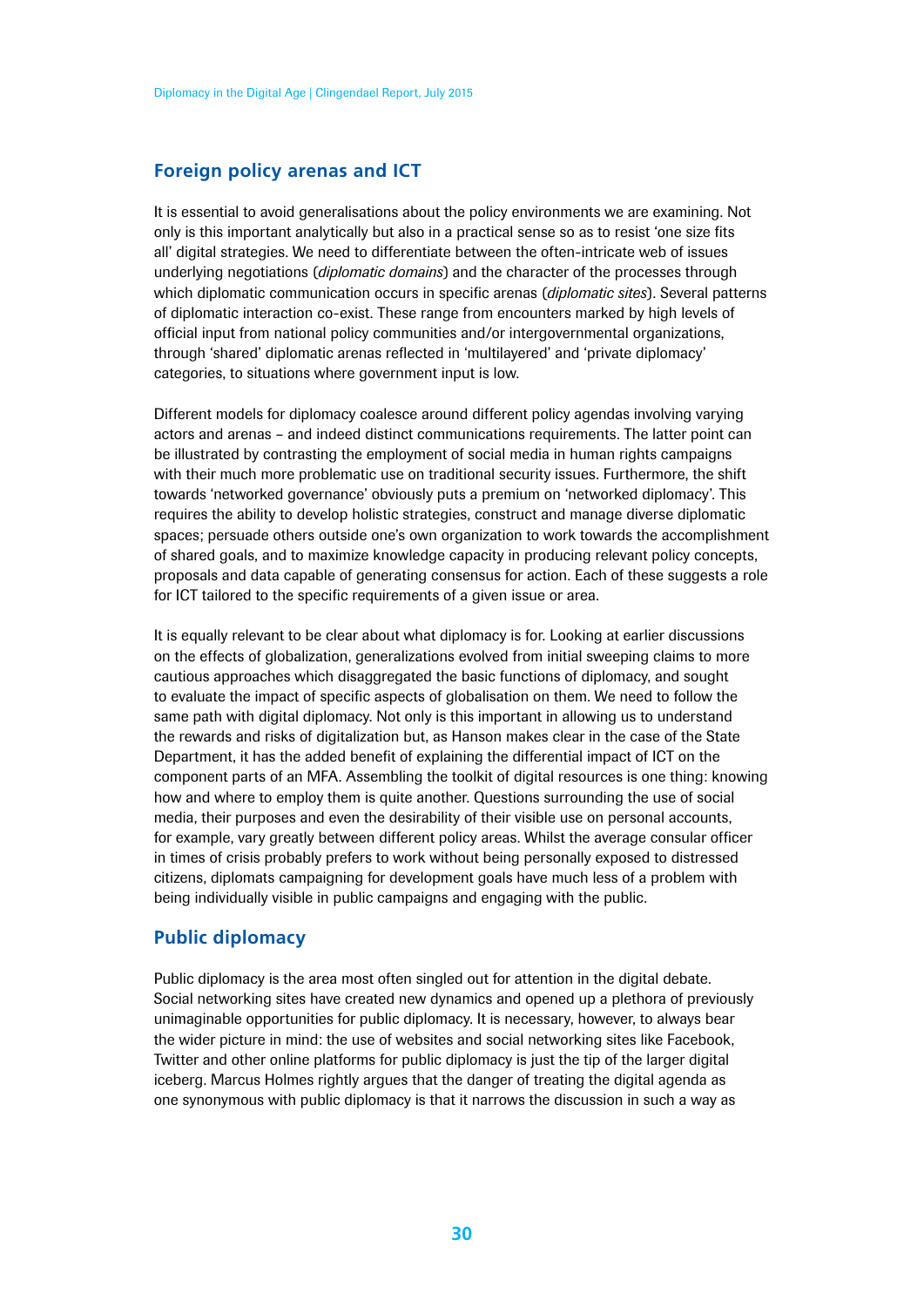to downplay the scope of diplomatic activity.<sup>28</sup> It is easy to agree with this point but, looking at it in reverse, public diplomacy principles and strategies are woven into most aspects of diplomatic activity.

Digital technologies have reinforced an established theme in public diplomacy discourses over the last decade or so: namely, the 'talking' versus 'listening' debate frequently presented as 'public diplomacy 1.0' versus 'public diplomacy 2.0'. The distinction is between models of top-down 'broadcast' public diplomacy models and dialogue-based models in which there is exchange of information and two-way communication between publics and government representatives. As can be seen in Box 4.1, Zaharna identifies these developments in terms of three phases, the third – albeit not supplanting the previous two – being based on the 'relational paradigm' involving relationship building and networking.

#### Box 4.1 Digital media and the evolution of public diplomacy

Social media has effectively rendered this one-way quest for information dominance and control obsolete. That ushered in a new phase of public diplomacy based on the relational imperative…. Governments realized that publics were no longer content to be the target audience, or "target practice," for public diplomacy messages. Social media had greatly expanded the array of media and information choices…

…Proliferation of social media soon spawned a third phase of public diplomacy in which governments operated on the understanding that publics were not content with being merely participants in government-initiated and controlled communication. Thanks to digital media's low costs and high capabilities, publics quickly seized the mantle of being content producers. They now had the ability to augment their voice and initiate a new communication dynamic in the public arena. Governments, not wanting to lose relevancy, in turn, quickly lauded the publics, movements, and initiatives they favored. This phase saw the increasingly organized participation of civil society organizations and the rise of "relationship building," "mutuality," "partnerships," and "social networks" in the lexicon of public diplomacy.

…Effective public diplomacy now rested on a government's ability to cultivate relations with publics in order to promote policy agendas and create policy change. The operative words in this phase are publics, movements, and initiatives that a government favored. The challenge for diplomacy is that digital media remained a medium, and policy itself remained the message. And in the policy battles, publics are using digital media to go for the political jugular.

Extracts from R.S Zaharna, '*From Pinstripes to Tweets*', Cairo Review of Global Affairs, 25 January 2015.

<sup>28</sup> Holmes, M. 'What is e-Diplomacy?' Paper presented at 7<sup>th</sup> European Consortium for Political Research General Conference, Bordeaux, 2013.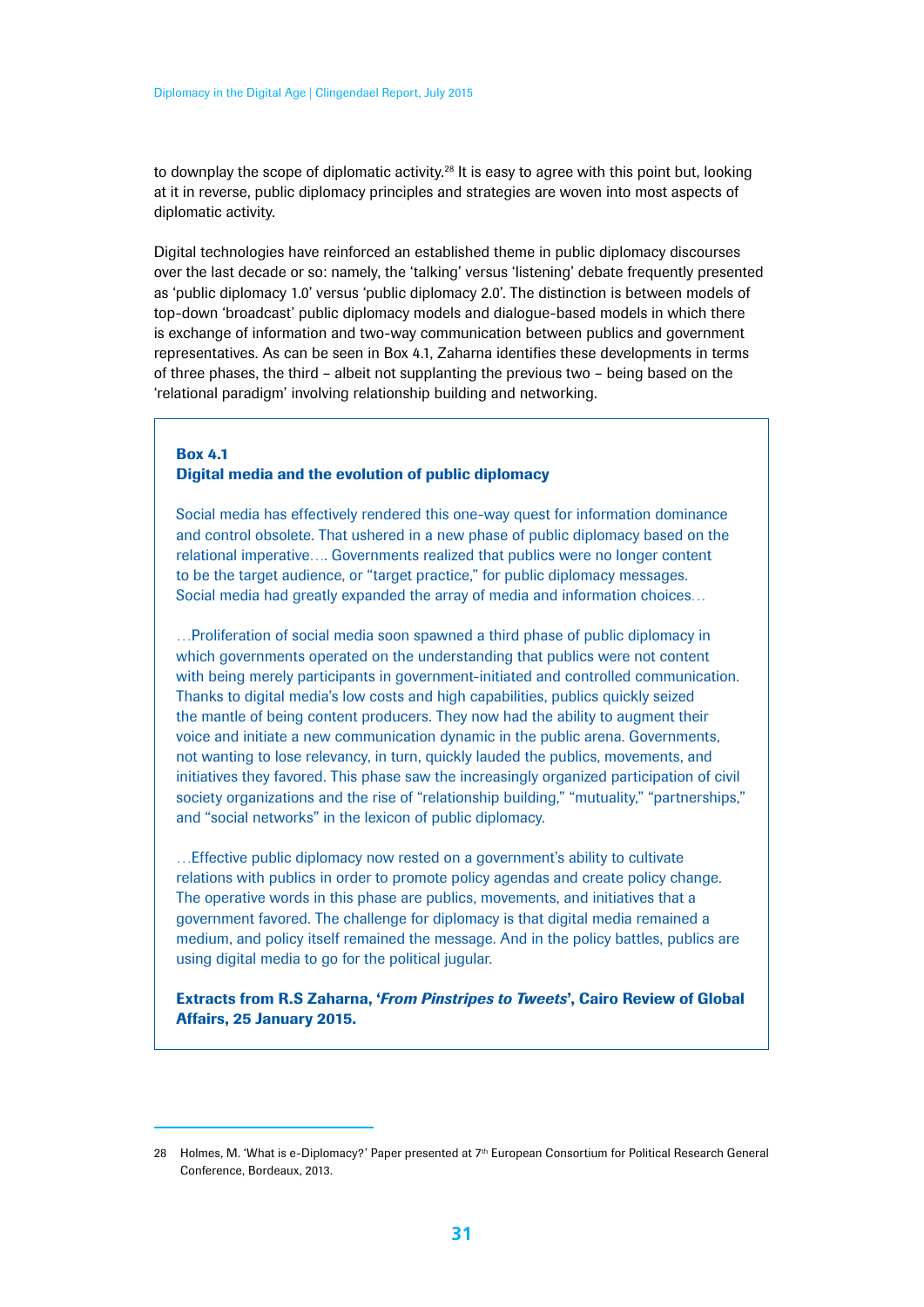Expanded digital communication resources create new opportunities and challenges for governments and other international actors. On the positive side, there is value in being able to reach vast audiences without the interposition of mass media. Added to this is the advantage of being able to segment audiences and direct messages more precisely. In listening mode, digital diplomacy offers the prospect utilising 'big data' resources in developing more effective policy.

The reverse side of the digital coin is that *others* are at least as skilled – usually more so – in utilising digital platforms such as social media. If one problem for governments is gaining a voice in a growing welter of information flows, another concerns lies in the loss of control. The implicit promise of a considerable degree of governmental control over the projection and perception of its image was of course never delivered by consultants in reputation and brand management, and social media are now driving home the message that such control is a delusion. But such limitations do in fact predate the 'digital age': big international NGOs such as Greenpeace were adept at reputation manipulation long before social media endowed it with enhanced possibilities. Once the digital genie was out the bottle, the problems confronting governments developed apace.

This is one facet of the rising significance of social power.<sup>29</sup> Establishing and controlling narratives has long been a central function of diplomacy. Digital modes of communication provide a new dimension and challenge to 'framing' or the presentation of issues in communicative text. As the comments from the NATO Deputy Secretary General at the Public Diplomacy Forum in February 2015 illustrate (see Box 4.2), framing the narrative in the Ukraine conflict has become of paramount importance.

#### Box 4.2 Meeting the Strategic Communications Challenge Remarks by NATO Deputy Secretary General Ambassador Alexander Vershbow at the Public Diplomacy Forum 2015

 $NATO$ NORTH ATLANTIC TREATY ORGANIZATION

But the new threats we face have a significant new dimension. Whether we look to the East or the South, they include sophisticated propaganda and disinformation. Rarely have we had to deal with such well-financed, well-orchestrated, slick and unrelenting information and media campaigns.

Russia devotes an estimated 100 million Euros a year to media operations. According to some accounts, it employs no fewer than 12 advertising agencies. It has established new state-controlled media, such as Russia Today and the new news agency Sputnik, available in Europe, North America and around the world. These outlets broadcast in English, French, German and other NATO languages.

<sup>29</sup> Van Ham, P. *Social Power in International Relations*, London, Routledge, 2010.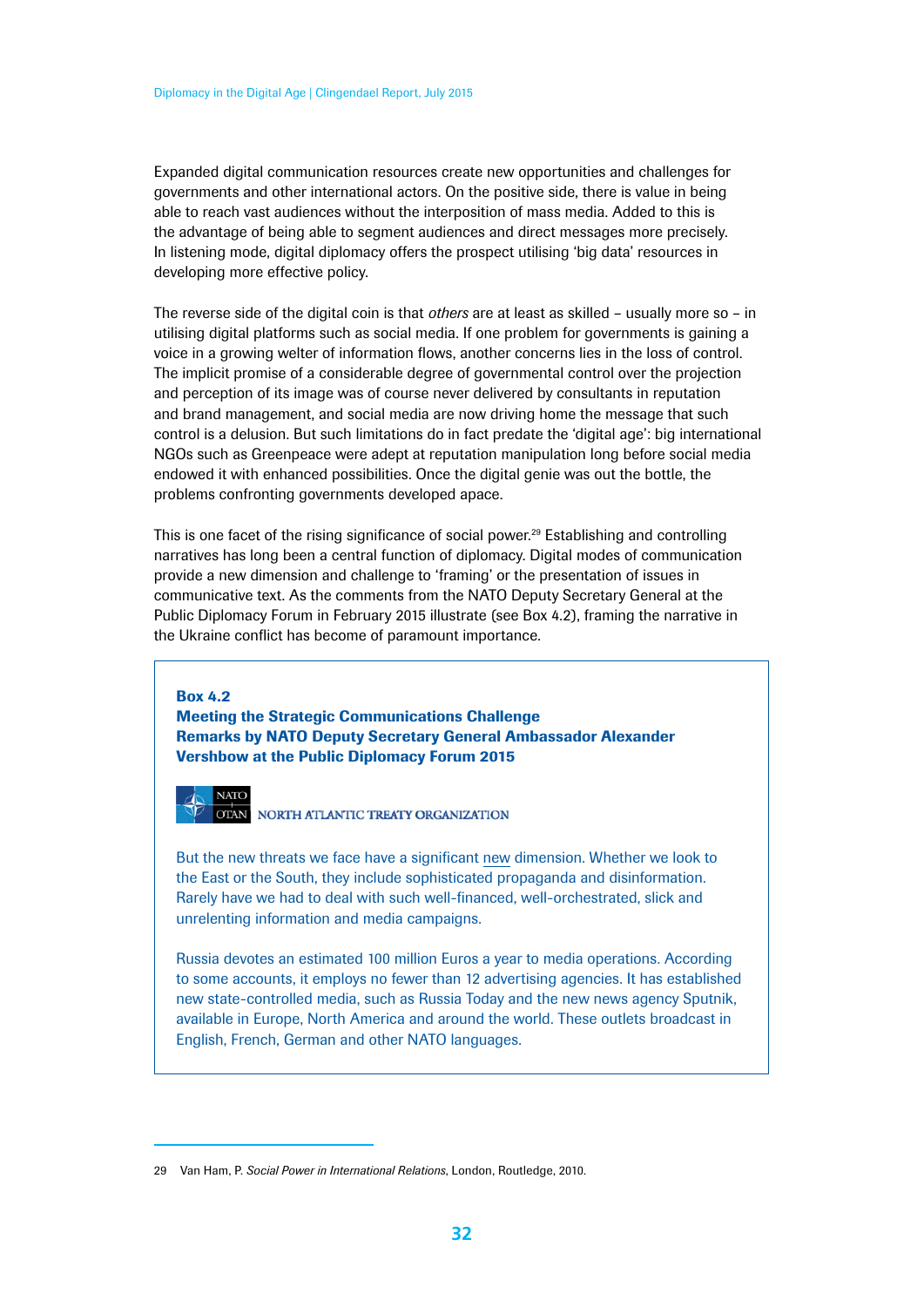And the message? That it is not Russia that is responsible for the violence in Ukraine, but the Ukrainian government and its western backers. That it's not Russia which has sent personnel, tanks, anti-aircraft missiles and weapons illegally into Eastern Ukraine, but that the Ukrainian army is some sort of mysterious "NATO legion". Although our measures are defensive and fully transparent, Russia describes them as an unprovoked and unjustified push to station NATO forces and infrastructure on Russia's borders.

we must continue to rebut Russian propaganda: not by engaging in tit-for-tat, but by *deconstructing propaganda, debunking Moscow's false historical narrative, by exposing the reality of Russia's actions, and by restating the international rules it is breaking. We must also continue to tell a compelling story about who we are, what we do, and why we do it*. (Emphasis added)

As Ilan Manor has argued, in the age of social media the ability of governments to frame agendas and the flow of events is challenged by changing realities in flows of communications. Older assumptions that framing develops in a hierarchical form – 'cascading' from government to publics and with the traditional media assuming a key mediating role – are challenged by the fact that social media exposes publics to a diversity of 'frames'. Even at the governmental level, people can follow rival foreign ministries each offering their own narrative, whilst local embassies can compete with host governments, tailoring messages to specific groups challenging the framing of events given by the host government. For example, at the time of Prime Minister Benjamin Netanyahu's controversial address to both US Houses of Congress in the spring of 2015, the Israeli Embassy in Washington DC was able to frame its take on events by using social networking sites like Twitter, where its number of followers amounted to 80,000+.

With text and visuals from all sorts of news organizations - ranging from bloggers to powerful media conglomerates – the arena in which issues are being framed has become much more complex. Their selection of what constitutes the news and their take on 'events' can be accessed cheaply and via multiple channels. At the same time the growth of social networking sites helps to create 'new gatekeepers' to rival the traditional role of the media. Private bloggers and social media leaders can attract mass audiences and so become influential interpreters of reality.<sup>30</sup> How are diplomats responding to these challenges? Manor's conclusion is that on the whole, MFAs adhere to the older patterns of public diplomacy, using social media, for example, to broadcast messages rather than engaging in dialogue with an 'audience'.<sup>31</sup>

MFA activity in the social media is still fraught with questions, begging for more strategic thinking and managerial direction within foreign ministries. Diplomats are likely to experience tensions between traditional diplomatic norms and the requirements of operating in an

<sup>30</sup> Manor, I. 'In light of Digital Diplomacy – are we in need of new communication models?' *Exploring Digital Diplomacy*, 17 February 2015.

<sup>31</sup> Manor, I. 'Between Digital Diplomacy and Diplomacy 2.0', *Public Diplomat* website, 3 February 2015. See also: Manor. I., R. Kampf and E. Segev, 'Digital Diplomacy 2.0? A Cross-National Comparison of Public Engagement in Facebook and Twitter', *The Hague Journal of Diplomacy* 10/4 (2015), forthcoming.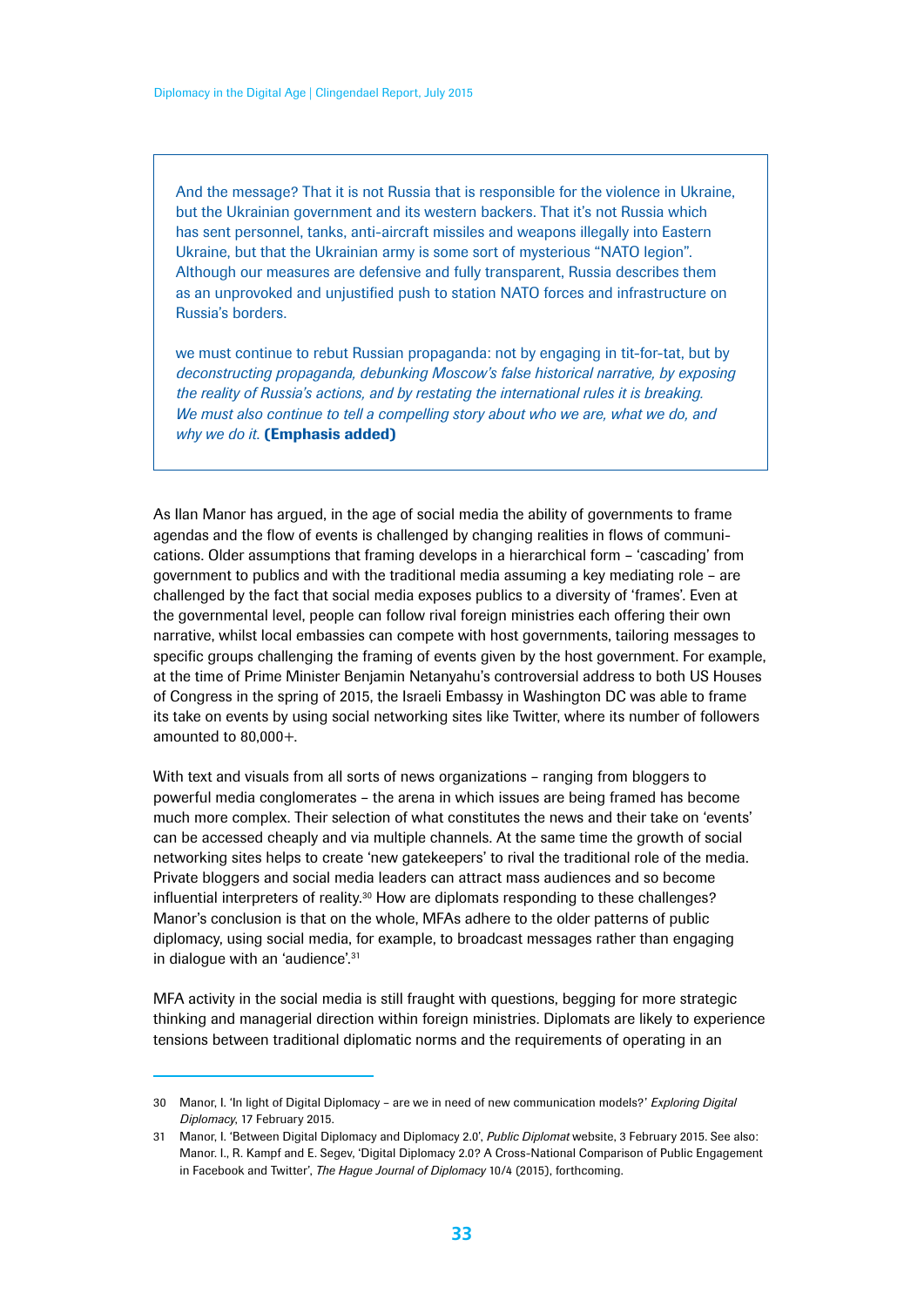<span id="page-33-0"></span>increasingly digitalized environment redefining their roles. Notions about the sharing of information aligned with the principles underpinning digital networking, for instance, run against the diplomatic wisdom that information is power. This is pointing to the need to adapt the conventional diplomatic wisdom to changing norms. As far as it is true that diplomats' behaviour in the social media is still largely characterized by old-style public diplomacy practices, this calls for social media strategies at lower levels within the organization and an upgrading of 'analogue' routines.

### **Managing knowledge**

Part of the broader sweep of the 'digital age', as noted in Chapter 2s, is the exponential growth of the 'big data' phenomenon. Historically, a key function of diplomacy has been the generation, management and utilisation of knowledge. As we have seen, the changing character of the international policy agenda has assigned growing importance to ideas and their insertion into the global agenda. In the broader setting of networked diplomacy, 'thought leadership' depends on access to and utilisation of knowledge in establishing and defining agendas and framing the discourses that develop around them. But if knowledge is (potential) power then it poses a number of problems, including efficiency issues and legitimacy aspects of knowledge management. These concerns have long standing in the practice of diplomacy and a history in the longer-term evolution of ICT before digitalization arrived on the scene.

What kinds of information are needed and how can these best be generated? This question was traditionally fashioned around the need for traditional structures of intelligence gathering through diplomatic missions' reporting to the MFA. Arguments concerning the so-called 'CNN effect' were predicated on the belief that these forms of diplomatic reporting were now redundant. In reality, rather than supplanting diplomatic intelligence gathering, the mass media changed its objectives and forms.<sup>32</sup> There was and remains a continuing role for deep and focused analysis on the ground rather than generalized information transmission. The rise of digitalization has added to the complexities of this picture. Social media have enhanced resources for policy management and, at the same time, created an increasingly dense and fragmented information environment which has to be 'managed'. This offers diplomats added resources – as in the public diplomacy sphere. Yet, it also strengthens the hand of others now able to gain an effective voice in the global arena.

Digitalization has also impacted on the legitimacy aspects of diplomatic knowledge management processes. This takes us to a key question confronting the contemporary diplomat: if transparency is now a key principle underscored by demands for enhanced participation, how does this relate to the principle of confidentiality which has been central to the practice of much diplomatic activity? The 2011 WikiLeaks episode did not offer any definitive answer to the conundrum of the limits of the domain of the confidential in an era where the demands for openness frequently trump other considerations. The emergence of twiplomacy, i.e. the use of Twitter and other social media platforms by political leaders, seems likely to confuse the picture even more as the roles of diplomats and politicians become even less distinct.

<sup>32</sup> Camilleri, V. 'Diplomatic reporting in the Internet era', paper delivered to the conference on Diplomatic Reporting in the Internet Era' 9 February 2011. Geneva, DiploFoundation eDiplomacy Papers, <http://www.diplomacy.edu/resources/general/diplomatic-reporting-internet-era>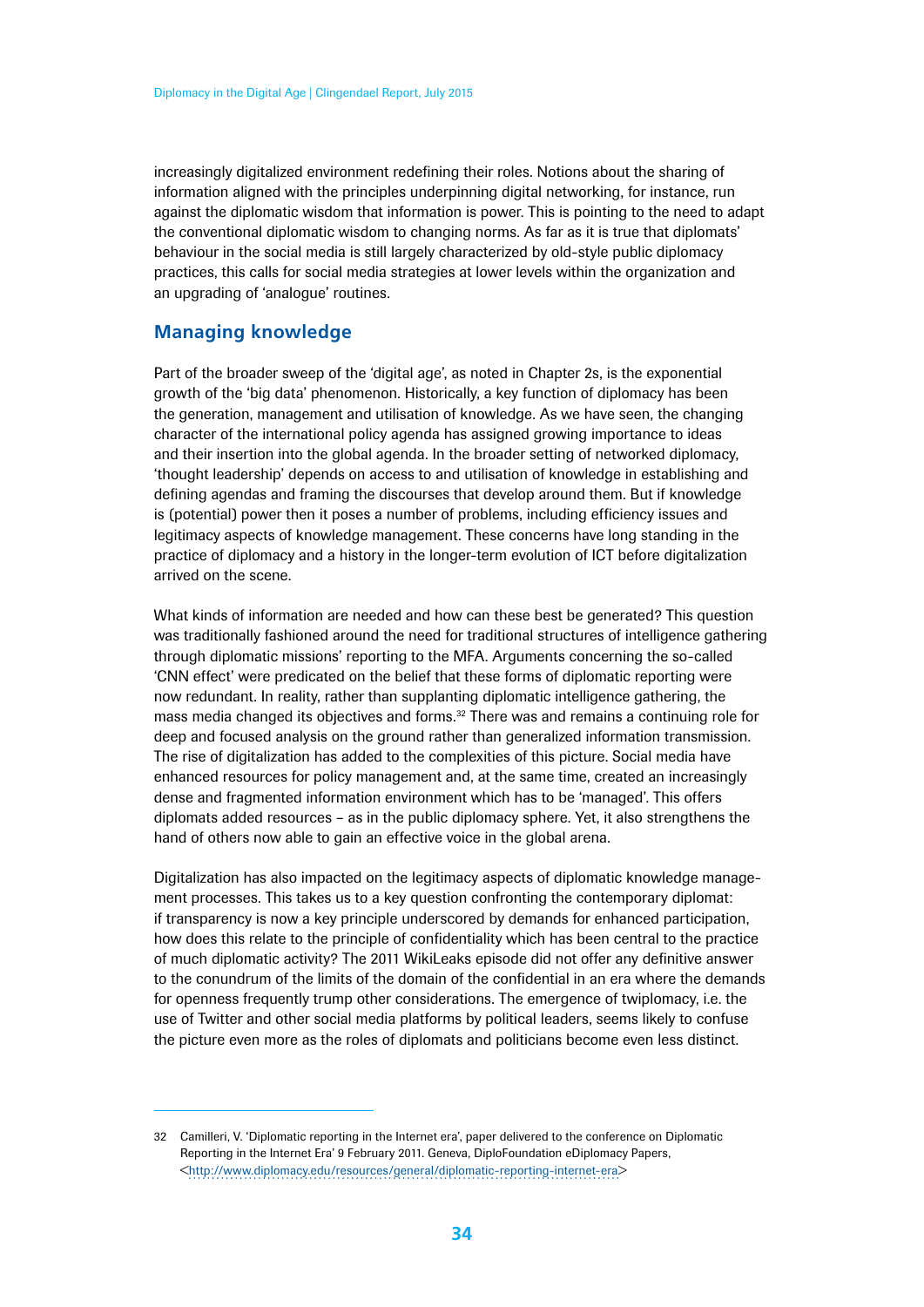<span id="page-34-0"></span>A management concern that will be touched upon briefly in our discussion is that digitalization presents problems related to the administration of knowledge to public and private sector organisations. Noting that this was the first digital challenge in the State Department, Hanson identifies the key issues as: locating knowledge resources within the organisation; identifying centres of excellence; promoting knowledge transfer and reducing knowledge wastage through movement of personnel; and maximizing resources by alerting managers to waste and duplication. In the case of the State Department, the Office of eDiplomacy is one of the key units working on knowledge management through a range of platforms and programmes.<sup>33</sup>

### **Policy management and negotiation**

The digital revolution has been accompanied by fundamental changes in international negotiation. Alongside traditional agendas and procedures, negotiation also embraces knowledge construction and framing discourses on key events. In many situations it has become a process in which the objective is to define a problem and identify ways through which it can be managed, rather than rational convergence of negotiators towards a solution as in classical round-the-table talks. The wider and indeed public context in which international talks take place has become more prominent, thus making prenegotiations or what Harold Saunders termed 'circum-negotiations' more important.<sup>34</sup> Whilst digital technologies have not created these instances of diplomatic transformation, they are now key elements in the ways in which they evolve and, crucially, they have created more opportunities for outside influences on state-to-state talks.

What is the right mix between 'online' and 'offline' diplomatic activities? Hybridity blurs the distinction between these two forms. Nonetheless, there is a debate to be had as to the utility of, for example, social media in specific diplomatic domains. What are the risks and rewards of their use? In viewing the key function of diplomacy as 'change management', Holmes identifies two forms of social media involvement in negotiations: the first is a result of top down 'exogenous shocks' – as with major geopolitical/geo-economic crises. The second is associated with bottom-up incremental change – as witnessed in human rights and environmental agendas, for example.<sup>35</sup> The first category is much more likely to involve problems of human relationships and, therefore, of trust. On the one hand, in digital settings access to online resources permitting face-to-face interaction is diminished, which makes it harder to 'read' interlocutors and measure their sincerity. Digital technologies such as videoconferencing raise questions regarding their impact on trust. Research on digital behavior in negotiations – such as using smart phones for texting during the deliberations – suggests that 'multi-tasking negotiators' achieve lower payoffs and are seen as less professional and trustworthy.36

On the other hand, social media are hugely valuable in diplomatic domains where the objectives are complex policy management and incremental change. Digital tools excel in

<sup>33</sup> Hanson, *Baked in and Wired*, pp. 30-31.

<sup>34</sup> Saunders, H. 'Prenegotiation and Circum-negotiation: Arenas of the Peace Process', in: Chester Crocker, Fen Hampson and Pamela Aall, *Managing Global Chaos*, Washington D.C.: United States Institute of Peace Press, 1996.

<sup>35</sup> Holmes, 'What is e-Diplomacy?' pp. 18-20.

<sup>36</sup> Krishnan, A., T. Kurtzberg and C. Naquin, 'The Curse of the Smartphone: Electronic Multitasking in Negotiations', *Negotiation Journal*, April 2014: pp. 191-208.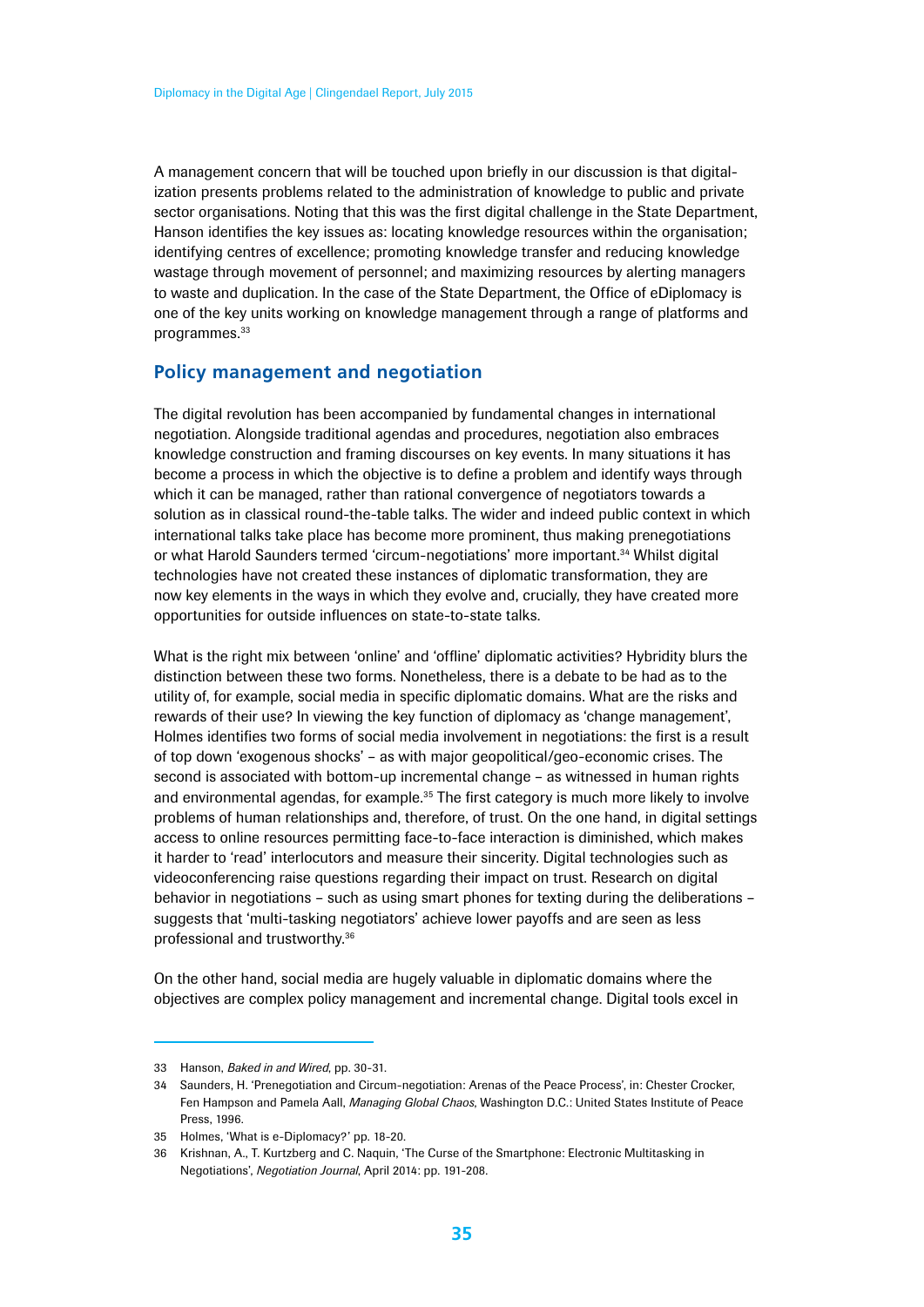the fields of data gathering and analysis and provide the resources for virtual collaboration. Ali Fisher and others have argued that incorporating big data into 'data-driven diplomacy' can be advantageous.<sup>37</sup> Fisher sees the future as one for fruitful collaboration between diplomats and data science.

The potential of data science is to draw large data sets into the study and practice of diplomacy, and allow diplomats and scholars to become comfortable engaging with and analyzing increasingly large and unstructured data… However, the use of data science must maintain a focus on issues meaningful for diplomacy – and provide insights relevant to diplomacy. The emphasis must be on the diplomatic rather than the data challenges.<sup>38</sup>

To illustrate the ways in which some of these issues play out in practice, we focus on three cases providing images of how online and offline diplomacy functions in different contexts.

#### *1. The Iran nuclear negotiations*

The experience of the ongoing Iran nuclear talks fits most closely with traditional foreign policy. It focuses on the military security agenda and the processes surrounding the P5+1 negotiations which privilege confidentiality over transparency. The pattern of the Lausanne phase of the negotiations in March 2015 was marked by the usual practice of deadlines regularly missed, imminent departures and last minute 'breakthroughs'. The 600+ journalists accredited to the talks had limited access to the hotel where the negotiations were held. Digital technology made an appearance in the shape of secure videoconferencing between President Obama and the US negotiators.

Surprisingly, a key role was performed by a very traditional mode of communications technology: the mobile whiteboard. Under-secretary of State Wendy Sherman hit on the idea of the whiteboard as a means of illustrating what she called the 'Rubik's cube' of complexity comprising the negotiations. The whiteboard was wheeled around the negotiating rooms as she and John Kerry met Iranian Foreign Minister Zarif and his team. This had an advantage for the Iranians as it avoided paper documents which had to be taken back to Tehran. But it also showed its dangers when a US negotiator inadvertently used a permanent marker to write down classified calculations.<sup>39</sup>

Whilst tweeting was a feature of the talks, the principal role for social media was in 'selling' the outcome of the negotiations to domestic audiences. The 2013 talks were also marked by Foreign Minister Zarif's embrace of social networks and the creation of a new website, Nuclearenergy.ir, which aimed at explaining the history and motives of Iran's nuclear programme. Zarif used social media platforms extensively on his return to Tehran – both to defend the deal at home and to 'frame' it from an Iranian perspective for an international audience. As one observer noted: 'Twitter diplomacy has helped President Rouhani maintain public support, bolstering his leadership image abroad. The contrast to his predecessor could not be starker<sup>'40</sup>

<sup>37</sup> Fisher, A. 'Incorporating Big Data: one giant leap for diplomacy', *CPD Blog*, USC Center on Public Diplomacy', 30 September 2014; Fisher, A. 'Data-driven diplomacy: a practical guide', *CPD Blog*, USC Center on Public Diplomacy', 23 February 2015.

<sup>38</sup> Fisher, 'Data-driven diplomacy'.

<sup>39</sup> 'Whiteboard diplomacy: permanent marker sparks panic at Iran talks', *The Guardian*, 5 April 2015.

<sup>40</sup> Kabir, A. 'Twiplomacy and the Iran Nuclear Deal, *The Diplomat*, 11 December 2013.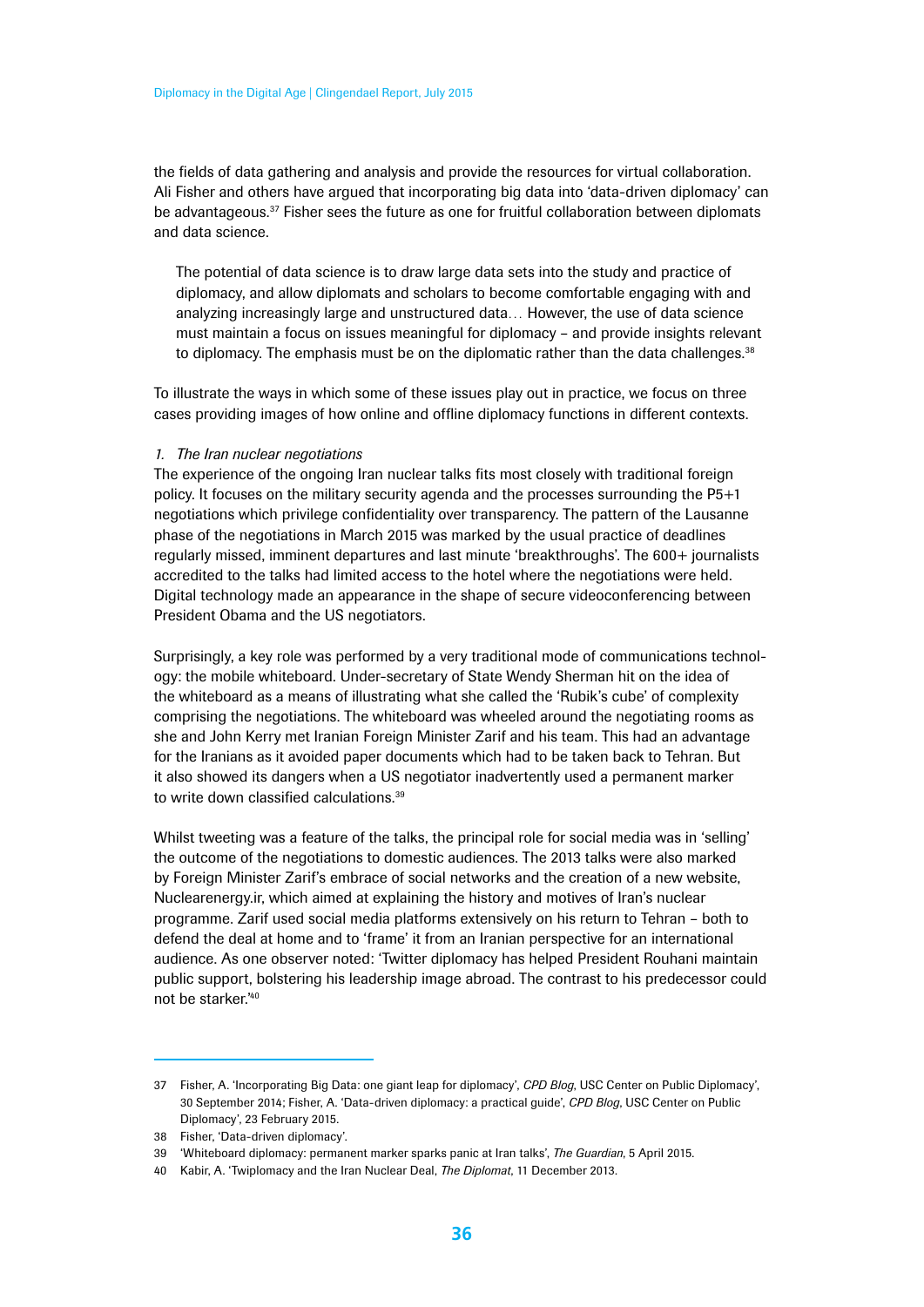#### *2. The Anti-Counterfeiting Trade Agreement (ACTA)*

Almost as soon as the negotiations which produced ACTA had been concluded, it fell apart amidst recriminations, claims and counter-claims regarding its nature and the way in which the negotiations had been conducted. In part this reflected what was perceived as a lack of transparency surrounding the talks – a factor in the problems surrounding the TTIP negotiations mentioned in chapter 3 of this report. The purpose of ACTA was to address the problem of the growing trade in counterfeit and pirated products and the challenges that this presents to intellectual property and to consumers from the sale of fake products. The Romanian prime minister couldn't explain why he had signed the agreement whilst the Polish prime minister announced that he would suspend ratification. This followed on the collapse of the US Stop Online Piracy Act (SOPA), a piece of Hollywood sponsored anti-piracy legislation which had attracted vociferous opposition.

Whilst both TTIP and ACTA shared a place on the trade diplomacy agendas, the latter touched on highly sensitive areas of cyber politics and diplomacy. In other words, digitalization – specifically aspects of Internet freedom such as the principle of 'net neutrality' – was both the issue and provided the resources for opposing the treaty. Opposition reflected concerns at the potential impact of ACTA on Internet freedom but also at what was seen as the closed nature of the negotiations. An EU Commission Vice-president recognised the failure of the EU to listen to the growing voices of opposition and to engage with them through social media: 'We saw how our absence in the world of social media on this particular topic caused us a lot of troubles. I think this is a lesson for all of us that we have to be much more active and in a much more communicative mood when it comes to such sensitive topics in the future'.<sup>41</sup> The Australian Government, one of the 37 countries involved in the negotiations, posted an 'ACTA Factsheet' on the Department of Foreign Affairs and Trade website seeking to rebut nine 'myths' about the agreement. This was too little, too late. By this stage, a global campaign conducted by a growing community of activists had framed the issue and generated overwhelming opposition to it.<sup>42</sup>

#### *3. The Prevention of Sexual Violence in Conflict Initiative*

If ACTA provided a case study in the consequences of the failure to use social media, the Prevention of Sexual Violence in Conflict Initiative (PSVI) has been taken as an example of their potential. Concern with the use of rape and sexual violence as a tactic in warfare and terrorism, and as a tool for ethnic cleansing has long been an issue of global concern but has generated little effective action. The picture changed in 2012 when the then British Foreign Secretary, William Hague, in conjunction with UNHCR special envoy Angelina Jolie, launched the PSVI. The overall goal was to end what was seen as a 'culture of impunity' whereby the perpetrators of mass rape – as in Bosnia, Rwanda, East Timor and Syria – went unpunished and the survivors received inadequate support.

In April 2013, during the UK G8 presidency, G8 foreign ministers agreed a landmark Declaration on Preventing Sexual Violence in Conflict followed by the adoption of a UN Security Council resolution later that year. During the  $68<sup>th</sup>$  session of the UN General Assembly, 155 countries endorsed the Declaration of Commitment to End Sexual Violence

<sup>41</sup> http://siliconangle.com/blog/2012/03/21/eu-admits-mistake-over-acta-as-internet-freedoms-are-debated/ (Quoted in Kurbalija, J. 'How institutions can effectively use social media?' Diplo blog 23 March 2012. http://www.diplomacy.edu/blog/how-institutions-can-effectively-use-social-media)

<sup>42</sup> ACTA up: protests across Europe may kill an anti-piracy treaty. *The Economist*, 11 February 2012.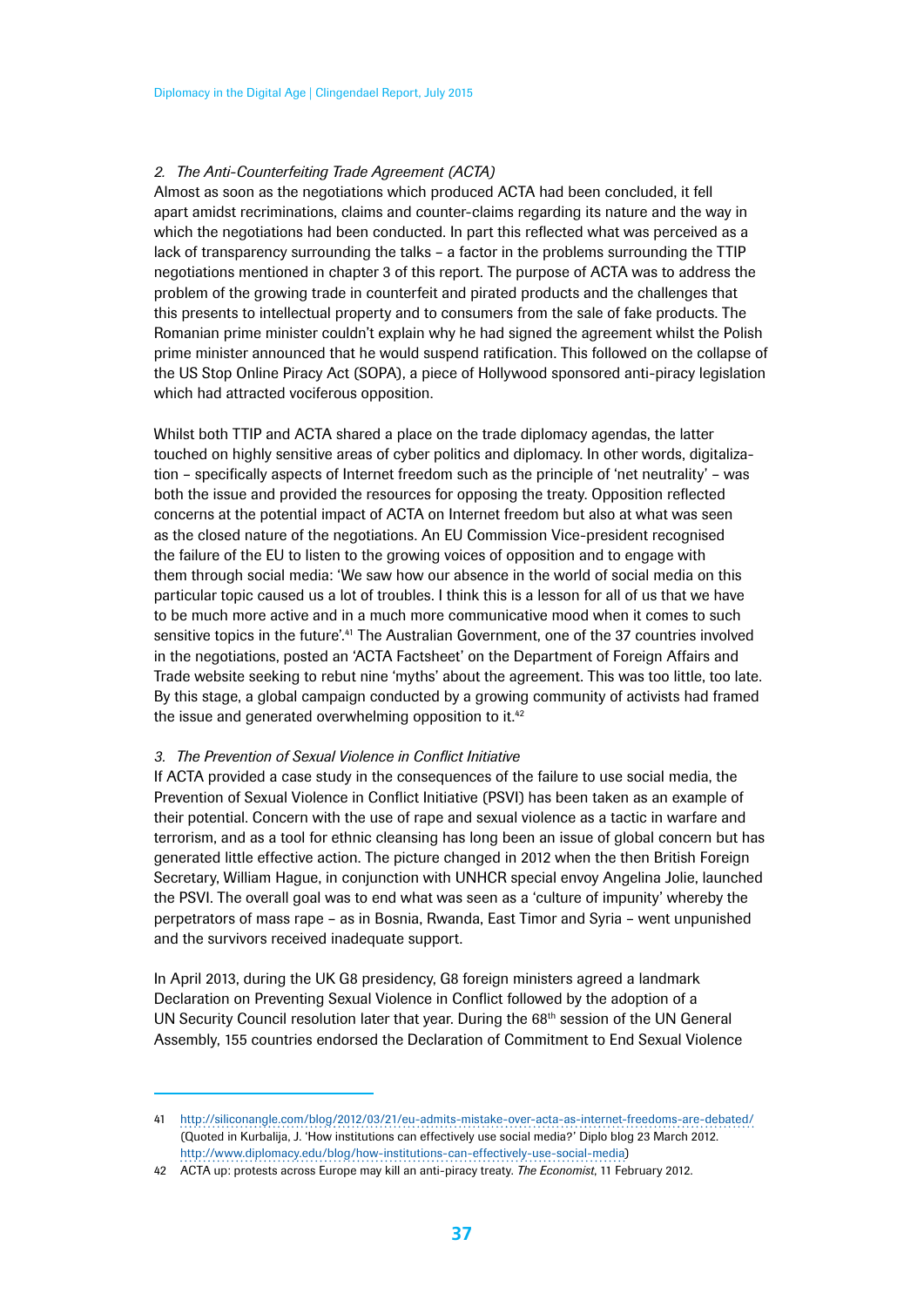in Conflict, agreeing that there should be no peace agreements giving amnesty to those involved in rape. This was followed by the Global Summit to End Sexual Violence in Conflict held in London in June 2014. The overall aim here (see Box 4.3) was to build awareness of the issue and to enhance the network of stakeholders that had coalesced around the issue: 125 country delegations, NGOs such as Amnesty International, Care International and War Child, survivors and activists in London, together with UK embassies around the world organising 84 hours of events to generate global support for the Initiative. Central to the digital strategy was the 'hackathon' bringing together participants from around the world. The DiploHack event (see Box 4.4) built on earlier experiments by the Dutch and Swedish MFAs focused on a range of issues.

#### Box 4.3 A digital campaign like no other: supporting the PSVI

燃 Foreign & Commonwealth Office

So how did the FCO's digital team help support the overall Summit communications effort?

#### We started by setting out some clear aims for our digital campaign.

- Engage people with the aims of the Summit and raise awareness of the issue
- Build a community of supporters and advocates
- Enable global 24/7 participation in the Summit
- Drive footfall to the free public events in the Summit Fringe
- Answer questions and provide information about the Summit

#### *Raising awareness*

We set up dedicated social media channels aimed at building a community of supporters. We were particularly keen to reach an audience in conflict affected countries, post conflict countries and influencers in the G8 countries.

In the space of a few months our End Sexual Violence in Conflict Facebook page attracted over 10,000 followers worldwide. Over half of the page followers were in the priority countries. We focused on creating visual content including infographics and 'photo quotes' featuring prominent personalities associated with the campaign. Content reached an audience of up to 247,000 people through sharing. Most impressive was the high level of engagement with the page, which received over 2,000 comments and 6,000 shares, with hugely positive debate on the UK's lead in tackling this issue.

Our  $@$  end svc twitter channel aimed to provide rolling updates for the NGOs, experts and charities attending the summit as well as explain and discuss the Preventing Sexual Violence Initiative. With nearly 9,000 followers, engagement was high and @end\_svc mentioned 47,000 times between March and June, reaching an audience of millions.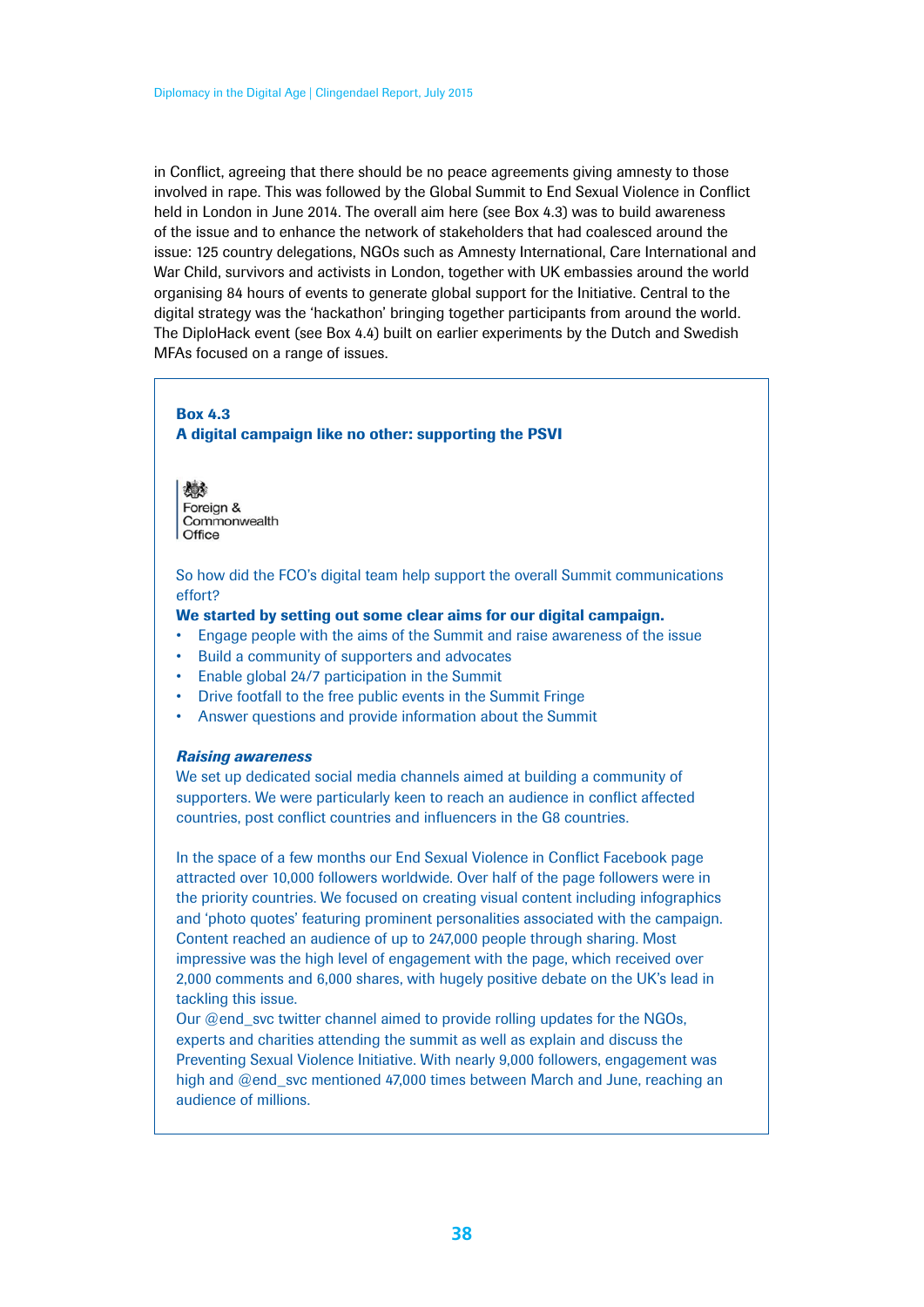*A. Daniels and R. Childs, 'A digital campaign like no other: supporting the Preventing Sexual Violence in Conflict Initiative, FCO 14 July 2014. http://blogs.fco.gov.uk/ digitaldiplomacy/2014/07/14/a-digital-campaign-like-no-other-supporting-thepreventing-sexual-violence-in-conflict-initiative/*

#### Box 4.4 #DiploHack and PSVI

#DiploHack combines the specific know-how and skill sets of diplomats, social entrepreneurs, tech developers and designers, along with that of journalists, academics, NGOs and businesses to 'hack' traditional diplomatic problems in start-up style groups. A #DiploHack can, for example, result in an app to help victims of sexual violence (#DiploHack London 2014) or a website that exposes the conflicting interests of politicians (#DiploHack Tallinn 2013). The most important outcome, however, is the raised awareness for a particular issue and the formation of a network of stakeholders that are committed to addressing the issue.

The greatest strength of #DiploHack is the unusual collaboration between very different stakeholders. #DiploHacks encourage diplomats and other stakeholders to step out of their comfort zone and work together on creative and innovate solutions to pressing public issues. In order to achieve this, #DiploHack events often consist of an *ideation* phase, in which the problem and some preliminary outlines for the solution are defined, and a *hackathon*, in which tech developers attempt to design the solution for the problem. However, this set-up can easily be modified, depending on the purpose of the event.

The first DiploHack was organised by the Dutch and Swedish embassy in London in 2013 to address issues regarding the sustainability of the food supply chain. The success of the first DiploHack inspired the Dutch embassies in Tallinn (#DiploHack Tallinn, 2013) and Tbilisi (DiploHack Tbilisi//UNDP Innovation Challenge, 2014), the Swedish ministry of foreign affairs (Stockholm Initiative for Digital Diplomacy, 2014) and the UK Foreign and Commonwealth Office (DiploHack to End Sexual Violence in Conflict. 2014) to organise similar events on a range of issues. Other embassies of the Dutch and Swedish ministries of foreign affairs are now also considering to organise #DiploHack events.

http://www.diplohack.org/

The PSVI provided an example of ways in which big data can be used in analysing the dynamics of digital diplomacy.43 Mapping the online conversations that developed around the Global Summit and applying transmedia engagement techniques helped to demonstrate

<sup>43</sup> Fisher, A. 'Incorporating Big Data: one giant leap for diplomacy'.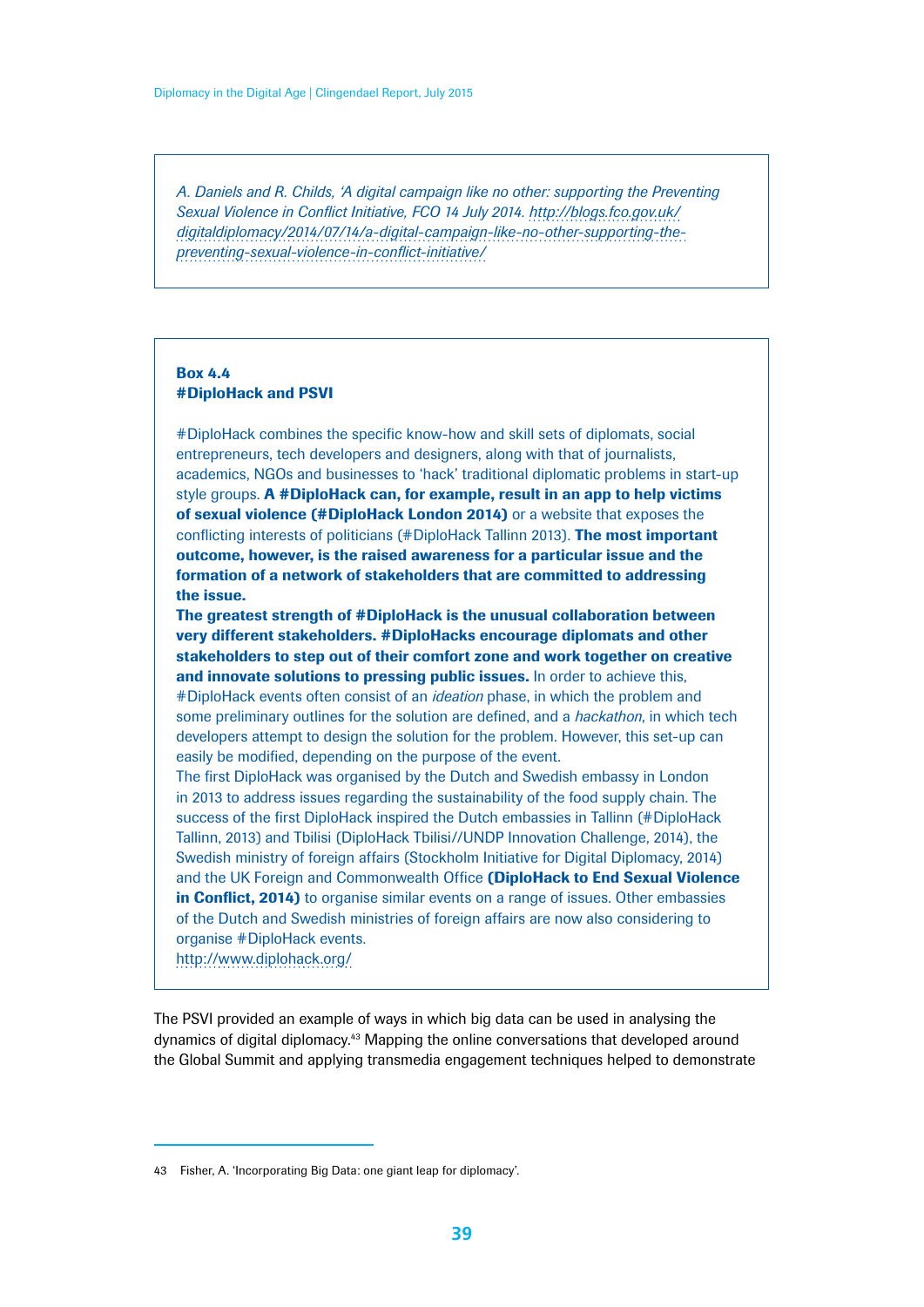how digital engagement can boost a campaign of this kind.<sup>44</sup> Analyzing communication flows via retweets around embassy networks helped FCO digital diplomacy analysts to evaluate how communities develop amongst embassy followers. Mapping the data demonstrated how engagement with leading figures such as Pope Francis may enhance campaigns and provide clues as to maximizing digital strategies.

In each of these three cases, communication flows were distinctive and reflected the character of the issues and the range of actors and interests involved. In many senses, the Iran nuclear negotiations and the PSVI were poles apart. In the first case, the negotiations accorded with more traditional images of diplomacy: at the same time, digital diplomacy was present in the management of domestic constituencies and has been credited with symbolizing changes in the overall Iranian stance. With PSVI, communications through social media gradually permeated the DNA of the negotiations. The entire process of establishing the agenda and assembling and monitoring the networks of interests on which it rested demanded the use of digital resources.

#### **Consular diplomacy**

The consular challenge is perhaps the most pressing one at the opening of the digital age, with citizens demanding help from government and services that meet both the technological standard set by society as well as the human touch that is essential to this form of diplomacy. The rather outmoded term 'consular affairs' no longer covers what is going on, and harks back to the image of a world that never existed: one in which consular matters and diplomatic affairs did not appear to intersect. Consular diplomacy overlaps with other areas of MFA activity such as economic diplomacy, public diplomacy, and development aid and consular controversies have the capacity to seriously affect overall bilateral relations. There are many examples of serious political frictions triggered by consular issues, and high-profile cases tend to attract a lot attention at home. What could be called the 'five P's' – public opinion, parliament, the press, principals within foreign ministries, and politicians - need no persuasion that consular services are a core task of government, and this is the area of diplomatic activity where the technological challenge is most palpable.

Inside MFAs consular work has come a long way, but now represents the highest volume of interaction with the public. In terms of the number of staff, consular departments are the largest sector within many if not most foreign ministries. In a 2013 survey of consular officials commissioned by the Global Consular Forum (GCF), an informal conference of foreign ministries, George Haynal, Michael Welsh and Mikayla Wicks sum up the challenge as follows:

"*More*" defines the consular landscape: *more* travelers, *more* overseas workers, *more* scrutiny, *more* complex case work, *more* emergencies, *more* exotic locations, and *more* expectations of a timely and personalized service. Technology is a major new factor, empowering governments, but also energizing clients more.<sup>45</sup>

<sup>44</sup> Butler, T. 'Mapping the online conversation of the Global Summit to End Sexual Violence in Conflict' 29 August 2014. 'http://blogs.fco.gov.uk/digitaldiplomacy/2014/08/29/mapping-the-online-conversation-of-the-globalsummit-to-end-sexual-violence-in-conflict/; James Pamment, 'Digital diplomacy as transmedia engagement: Aligning theories of participatory culture with international advocacy campaigns', *New Media & Society* 17/1 (2015).

<sup>45</sup> George Haynal, Michael Welsh, Louis Century & Sean Tyler *The Consular Function in the 21st Century*, Munk School of Global Affairs, University of Toronto, 27 March 2013. Underlining added.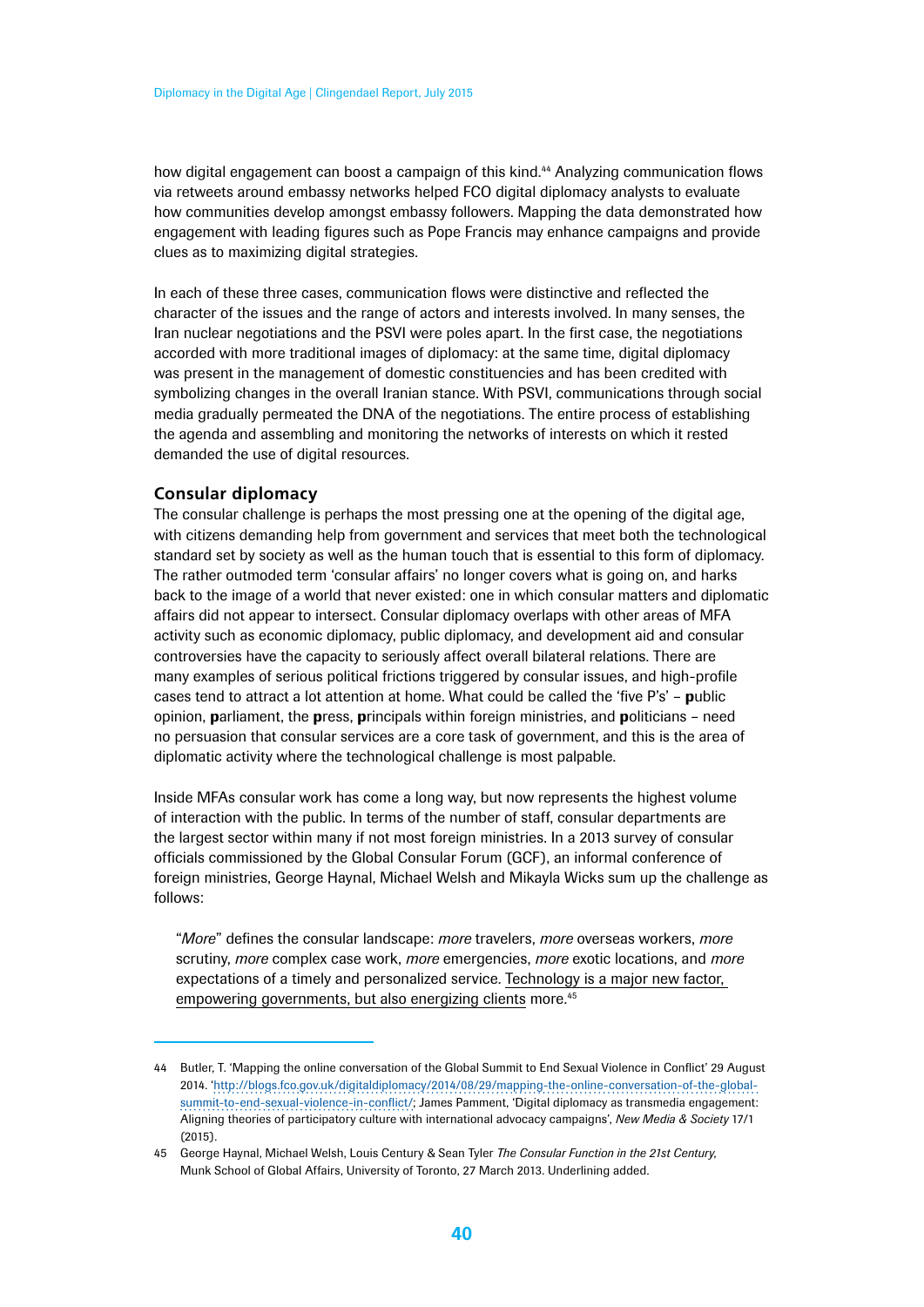With more complex patterns of global relations, the list of consular tasks and headaches is growing and the implications for diplomats are testing. Not only have demands on them increased, the provision of consular services has become a test of their legitimacy. Facing increasingly technologically enabled citizens, government failure to respond *immediately* to crisis situations and to satisfy public and media expectations of support for nationals caught up in them, is now a test of diplomatic effectiveness – and one that governments are acutely sensitive to.

Additionally, consular work places ever-greater demands on scarce diplomatic resources. Take a country with a small population like Norway, with just over 5 million residents, where between one third and half of the population is travelling abroad each year. In 2012, the UK FCO dealt with over 1 million general consular enquiries and 100,000 consular cases, 20,000 of which required consular assistance. These European figures may seem big, but are of course dwarfed by the sheer magnitude of consular work facing much more populous countries such as Indonesia or China, where the consular challenge features high on the agenda of government.

As the Global Consular Forum survey makes clear, MFAs fear that their consular departments are falling behind the expectations of society when it comes to the use of technology, in particular social media. One of the top-five pressures perceived by consular services is to keep up with rapidly evolving technology. The fear of technology failures also ranks high in consular crisis and emergency management scenario's – second to the lack of citizen engagement with their government. Due to the fast pace of technological change, it is hard for consular departments to plan for the long term. In the years ahead for many MFAs in Europe the challenge is that they have to cut their budget whilst not cutting their 'duty of care' to the degree that it would affect citizen satisfaction.

Faced with such dilemmas, MFAs see quick-wins for digitalization in the area of generic travel information as well as more tailor-made customer advice. The short-term consular solution is to have a good website, offer automated services for travelling citizens and make use of social networking sites in emergencies and crisis situations. In Australia, the Department of Foreign Affairs and Trade (DFAT) has developed its Smartraveller website on which it posts travel updates and revisions to travel advisories for 169 overseas destinations. In Finland, the MFA has created 'The World Surprises' map service which enables travellers to share travel experiences and to access MFA information on travel destinations.46 One of the aims of these developments is to sensitise the travelling public to possible dangers, but also to establish reasonable expectations as to what consular support people can receive overseas. In both the UK and Australia, this message has been reinforced through television documentaries ('The Embassy' on the Nine Network in Australia) that are focusing on consular work in embassies (Box 4.5).

A growing number of governments now offer 24/7 services and communicates via more traditional channels such as call centres and social networking sites like Twitter, Facebook and YouTube. Direct communication with citizens-turned-customers is now centred on the various options offered by smartphones. Mexico is one of the leading countries servicing its citizens with a sophisticated travel App – the Mexican *Secretaría* has fifty consulates in

<sup>46</sup> Ministry of Foreign Affairs of Finland, 'Did the world surprise you, too? http://formin.finland.fi/public/ Print.aspx?contentid=317925&nodeid=15148&culture=en-US&contentlan=2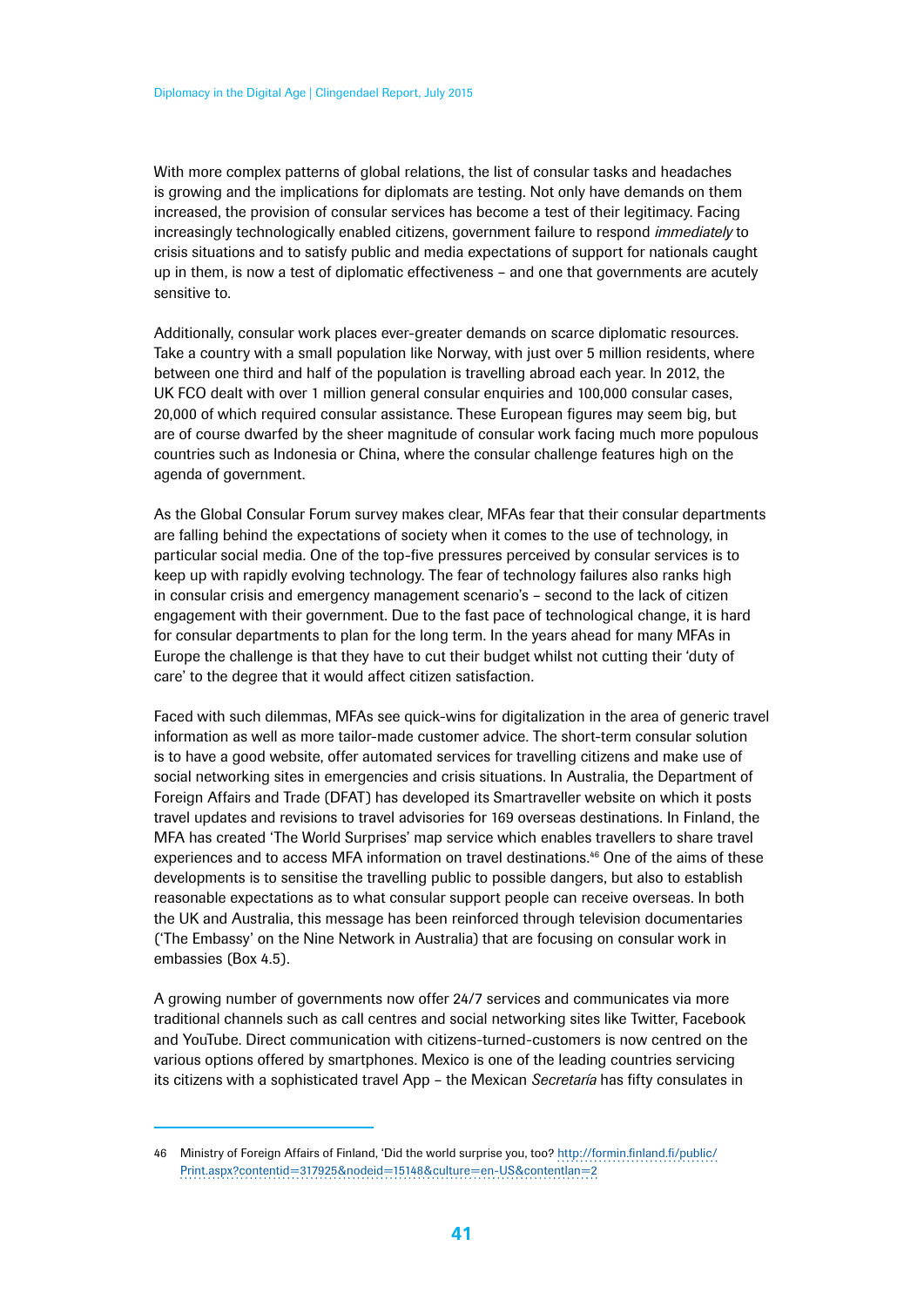one single country, the United States – whilst others are investing in online wizards offering advice varying from passport enquiries to traveling with children and emergency services. Blue sky thinking on consular services aided by developments in the field of big data includes future or futuristic scenarios with not only people but also their belongings being tracked down by means of GPS tracking. But with the current pace of technological change, predicting future developments is almost impossible.

Among the multiple digital challenges, it is worth noting two concerning communication and a third one indicative of the trend towards more collaborative diplomacy, mentioned in the report of a 2013 Wilton Park (UK) practitioners' conference on trends in consular practice. The first one is that of citizens' expectations regarding quick solutions and the ability to maximize the use of technology in providing consular services whilst providing face-to-face assistance when required. Here we see the repetition of a familiar theme, the trade-off between 'online' and 'offline' affecting a range of other areas of diplomacy in the digital age.

Next, consular officers expect that citizens will want to communicate with government representatives in the social media. We can already observe governments using for example Twitter in the case of natural disasters and other emergencies, but the other side of the coin is that individual consular officers helping people in distress are understandably reluctant to reveal their identity by using personal social media accounts in the line of duty. Broadly speaking, as the 2013 conference report states: "The challenge for MFAs is to move from a static 'registry' approach, to interactive, information on demand, flash organization and crowd-sourced intelligence. Structuring mobile applications that encourage people to add value to the applications as they use them can provide mutual benefits to the owners and the users of information. Two-way communication via social media enables MFAs to receive citizen innovations and insights and raise citizens' awareness of travel warnings, particularly in crisis."47

Another area of consular innovation is that of public-private partnerships. Earlier in this report we already mentioned the scope for collaboration with the private sector in the field of digital diplomacy. Starting from straightforward collaborative arrangements with mobile phone providers to using free or cheap services of internet giants such as Google and social networks like LinkedIn, it is clear that the private sector also sees business opportunities in consular diplomacy. The protection of citizens abroad requires ICT systems that exceed the capacities of small technological players like foreign ministries; they call for a degree digital literacy that cannot yet be taken for granted within many MFAs, and they require a round-the-clock sophisticated consular management operation that is very different from other fields of diplomatic activity. There are also ethical considerations, privacy concerns and a range of other issues that come with the digitalization of consular diplomacy. That reminds us of the wider societal dimensions and multiple effects of technological change on diplomacy – which has always been and will remain a social institution.

<sup>47</sup> Conference report, *Contemporary consular practice; trends and challenges*, 3-5 September 2013, Wilton Park.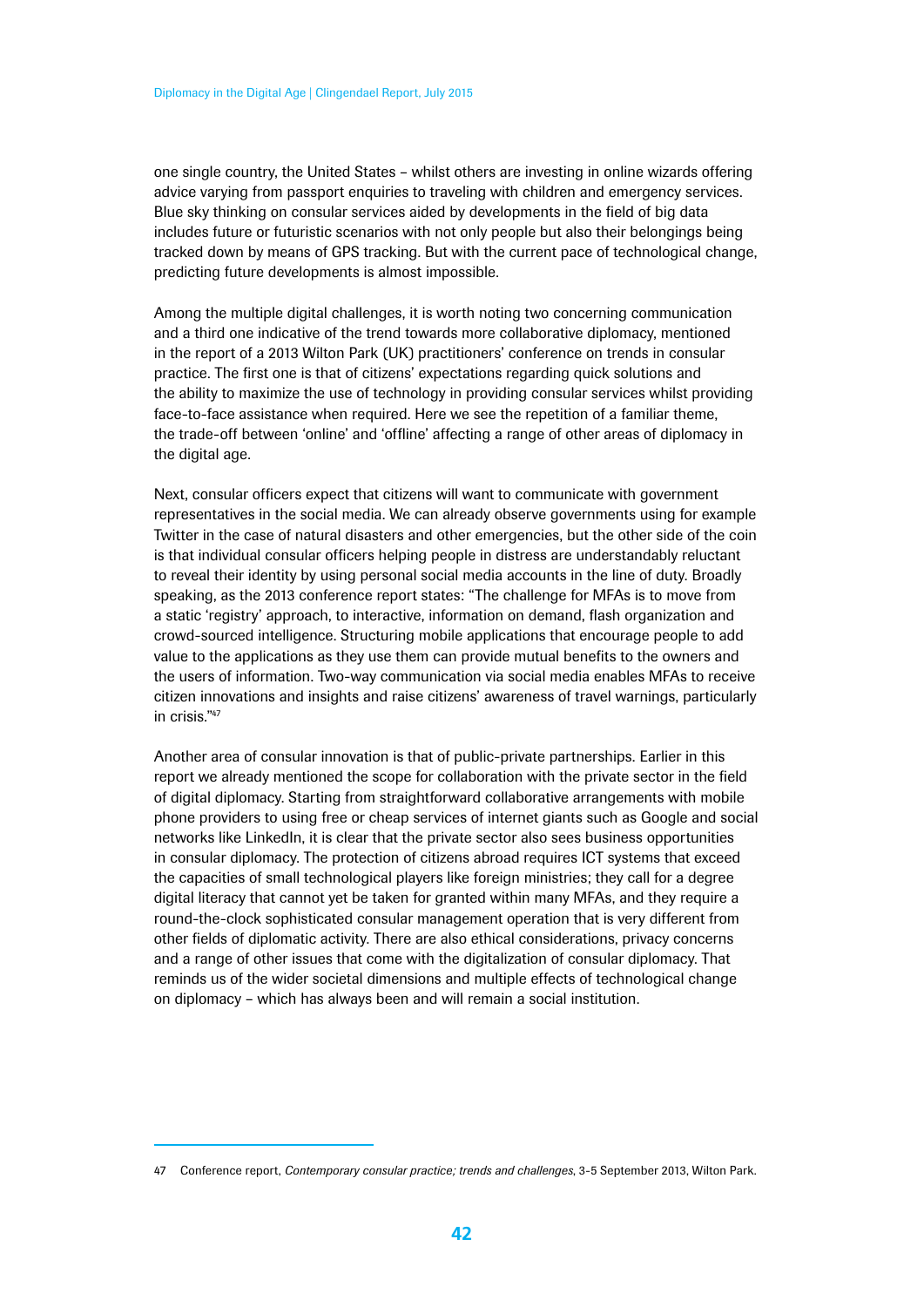#### <span id="page-42-0"></span>Box 4.5 Australia: mixing TV and social media in managing consular work

DFAT may once have been accused of being a social media 'dinosaur', but social media is now playing an increasing role in the way we communicate with travelling Australians. In another first, the Department hosted a 90-minute online forum on its Smartraveller Facebook page immediately after the third episode of 'The Embassy' last night. Departmental experts in consular matters, passports and travel advisories were on hand to answer questions from the public stemming from that night's episode – which dealt with a missing person, theft, scam, hospitalisation and an Australian facing criminal charges. We intend to host a number of such forums for targeted audiences, including students and travel agents. Along with ongoing outreach to key demographics, such as partnerships with universities and youth-focused organisations, we hope this will help better inform the Australian public about the consular role.

J. Brown "'The Embassy' and DFAT's consular role: Helping Australians travel smarter" the *interpreter*, Lowy Institute 3 November 2014.

#### **Diplomatic structures in the digital age**

Digitalization does not change the fundamental functions of diplomacy, but the texture of diplomacy is undergoing significant change. We have interpreted this in terms of our 'integrative diplomacy' model. The impact of developments in ICT has to be seen in the context of these broader evolutionary trends, and as a constituent part of a changing landscape in which diplomatic tools are reconfigured to meet the demands of changing processes (see the statement from the Stockholm Initiative for Digital Diplomacy, Box 4.6). This reshaped environment poses significant issues for the machinery of diplomacy at all levels – from multilateral agencies to the familiar forms of national diplomacy. The debate joins a long-running dialogue concerning the relevance of the foreign ministry in a policy milieu where the character of 'foreignness' is problematic. The utility, shape and functions of the network of diplomatic posts in an interdependent world are equally questioned. Clearly, digitalization complicates this argument: it can either be seen as lending strength to the 'diplomatic skeptics' for whom the logic of the MFA and diplomatic representation seems weak<sup>48</sup>, or as a significant resource in reasserting their relevance.

<sup>48</sup> See, for example, Dejevsky, M. 'In a globalised world, do we still need the Foreign Office?' *The Guardian*, 30 December 2013.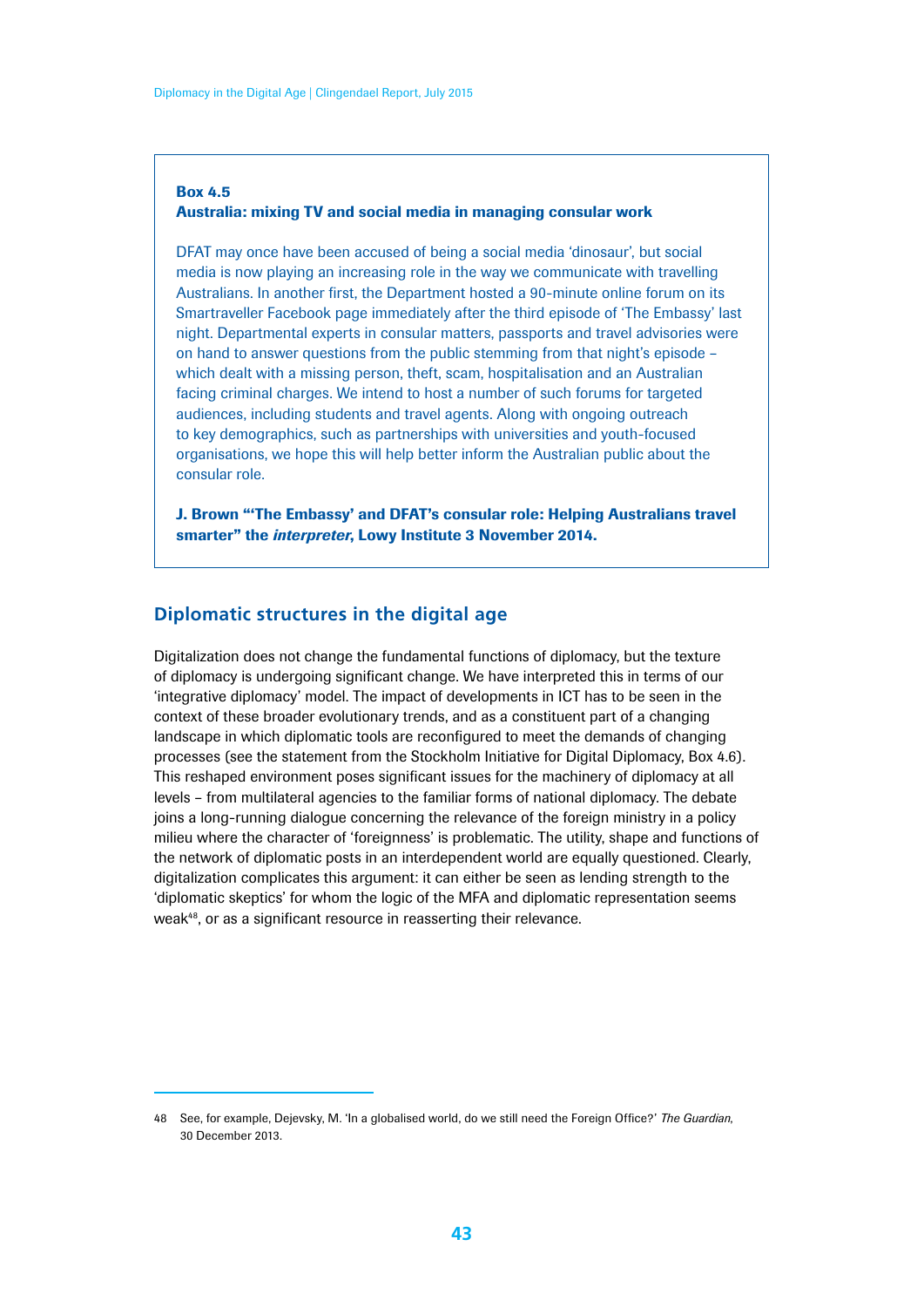#### <span id="page-43-0"></span>Box 4.6 Digital diplomacy

- Digital diplomacy is diplomacy equipped with a range of new tools. The main tasks of diplomacy are still to observe, analyse, report and act with the goal of promoting a country's interests.
- In short, digital diplomacy is about using the Internet to meet the goals of diplomacy. The task is still to gather and analyse information of importance to a country's foreign policy positions and communicate these, safeguard your own country's economic, political and commercial interests abroad and help your country's citizens in emergency situations. But the digital environment offers new ways to communicate and opportunities to express yourself.
- This requires a new approach and constant adaptation for everyone who works with diplomacy.
- Obtaining information, which traditionally takes place via embassies, permanent delegations and temporarily posted diplomats, can now be helped along by digital information sources, such as social networks, microblogs and search engines. Digital channels can also be used to inform governments, international organisations and others of a country's position on a certain issue.

*Stockholm Initiative for Digital Diplomacy March 2014.*

Adaptation to the digital age is bound up with the stories that diplomats tell themselves about their roles (and, of course, their importance) and, ultimately is likely to be a factor determining the future of the structures in which they operate. The impact and significance of digital diplomacy assumes two interconnected dimensions. The first relates to the needs of the contemporary international policy environment and how this impacts on the structures of government and diplomacy. The second derives from the character of MFAs as organisations and the nature of the diplomatic profession. Digitalization adds a layer to ongoing debates about the efficiency and legitimacy of diplomacy and its practitioners. As far as efficiency is concerned, digital diplomacy poses questions as to how new tools such as social media networks can enhance the performance of key diplomatic roles. This intersects with the question regarding legitimacy. It is easy to see that adaptation is not a matter of choice. A failure to adopt new technologies questions the standing of the MFA as a modern organization within the shifting structures of government and, in the final analysis, its continuing relevance.

### **Digitalization, the national diplomatic system and the MFA**

The debates about efficiency and legitimacy require that we look at the MFA in the broader context of the national diplomatic system (NDS) – that is the totality of departments and agencies involved in the shaping and implementation of international policy. The character of the NDS reflects two trends in foreign policy management: *fragmentation* as sectoral ministries acquire enhanced international functions and *concentration* reflecting the importance of central agencies, particularly prime ministerial and presidential offices. The MFA can thus be seen as a distinct *subsystem* of the NDS comprising two key elements: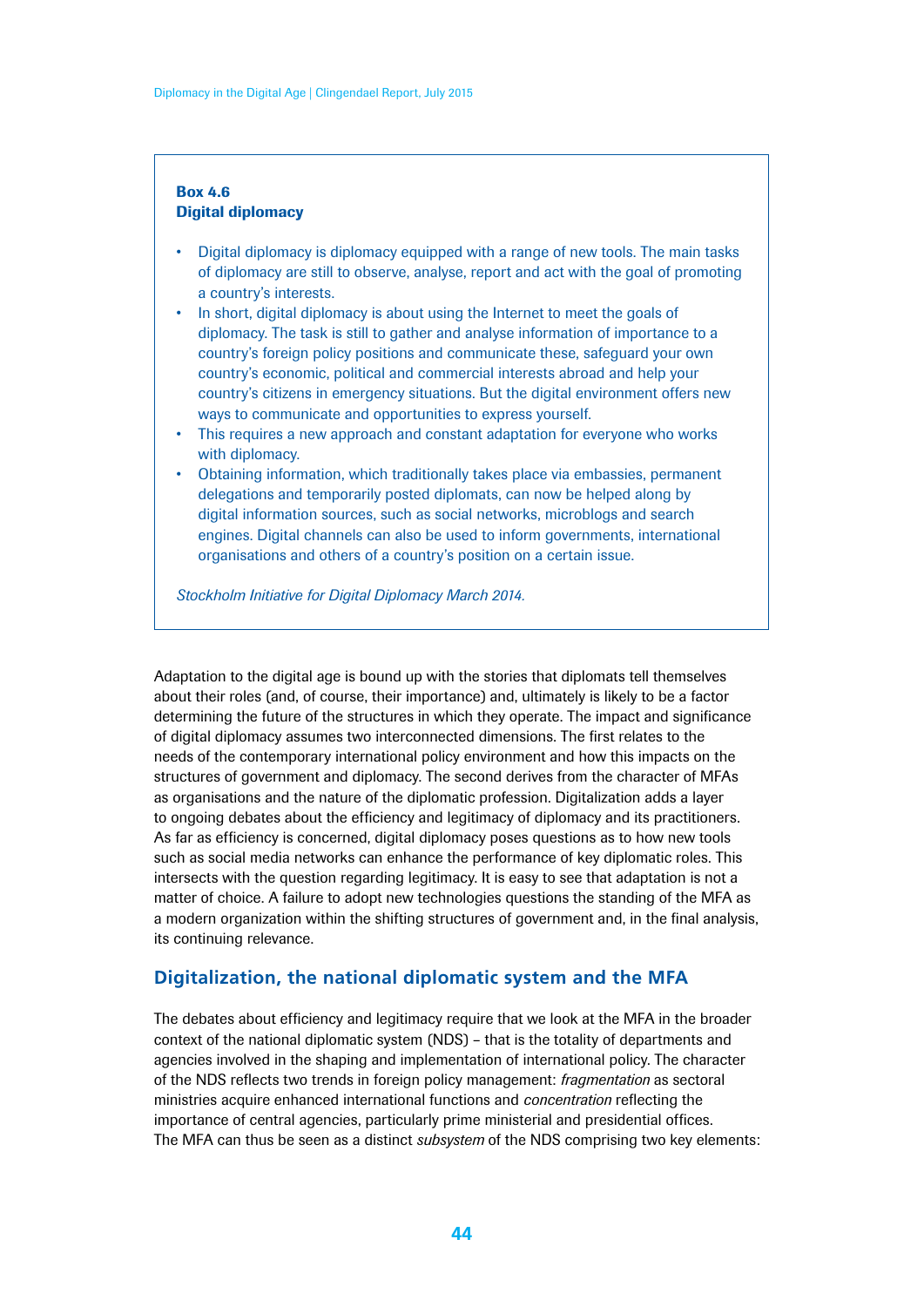the centre (the ministry 'HQ') and the diplomatic network – or 'peripheries'. How does digitalization fit into this image?

What are the responses to the problems and opportunities of digitalization by government as a whole? A recent OECD study paints an uneven picture of the responses of member governments to social media use, particularly the lack of an overall strategy:

…few national governments in OECD countries have a dedicated strategy or overarching plan for institutional use of social media. Among those governments that do, most consider social media as being mainly an additional tool to improve public communications. Only a few governments try to genuinely leverage social media for more advanced purposes like involving citizens in public policy processes of transforming and redesigning public service delivery.49

The problems of foreign policy management in a digital age reflect those confronting government as a whole. One of the accepted mantras of contemporary diplomacy – echoed in a paper from the Netherlands Ministry of Foreign Affairs (see Box 4.7) – is that it is increasingly a 'whole of government' activity. Consequently, digitalization carries with it implications for the relationships between the component elements of the NDS – not least diplomacy, development and defence. One issue for the MFA in its national setting is, therefore, its relationship with other components of government – an issue that predates digital agendas – and the impact that new communications technologies have on them. Digital tools facilitate linkages between key parts of the NDS, but in a fragmented foreign policy bureaucracy they also pose a more fundamental question: Who are the 'leaders' in deploying them to control global narratives. The Israeli Defence Forces, for example, have pioneered state engagement with social media, a position echoed in the US where the Defence Department is often portrayed as a more muscular and more effective player than the State Department. In the UK, the army has recently created a 'special force of Facebook warriors skilled in psychological operations and use of social media to engage in unconventional warfare in the information age.'50

<sup>49</sup> Mickoleit, A., (2014) 'Social media use by governments: a policy primer to discuss trends, identify policy opportunities and guide decision makers', *OECD Working Papers on Public Governance* no 26, OECD Publishing. <http://dx.doi.org/10.1787/5jxrcmghmk0s-en>

<sup>50</sup> MacAskill, E. 'Army sends tweet brigade into battle', *The Guardian*, 31 January 2015.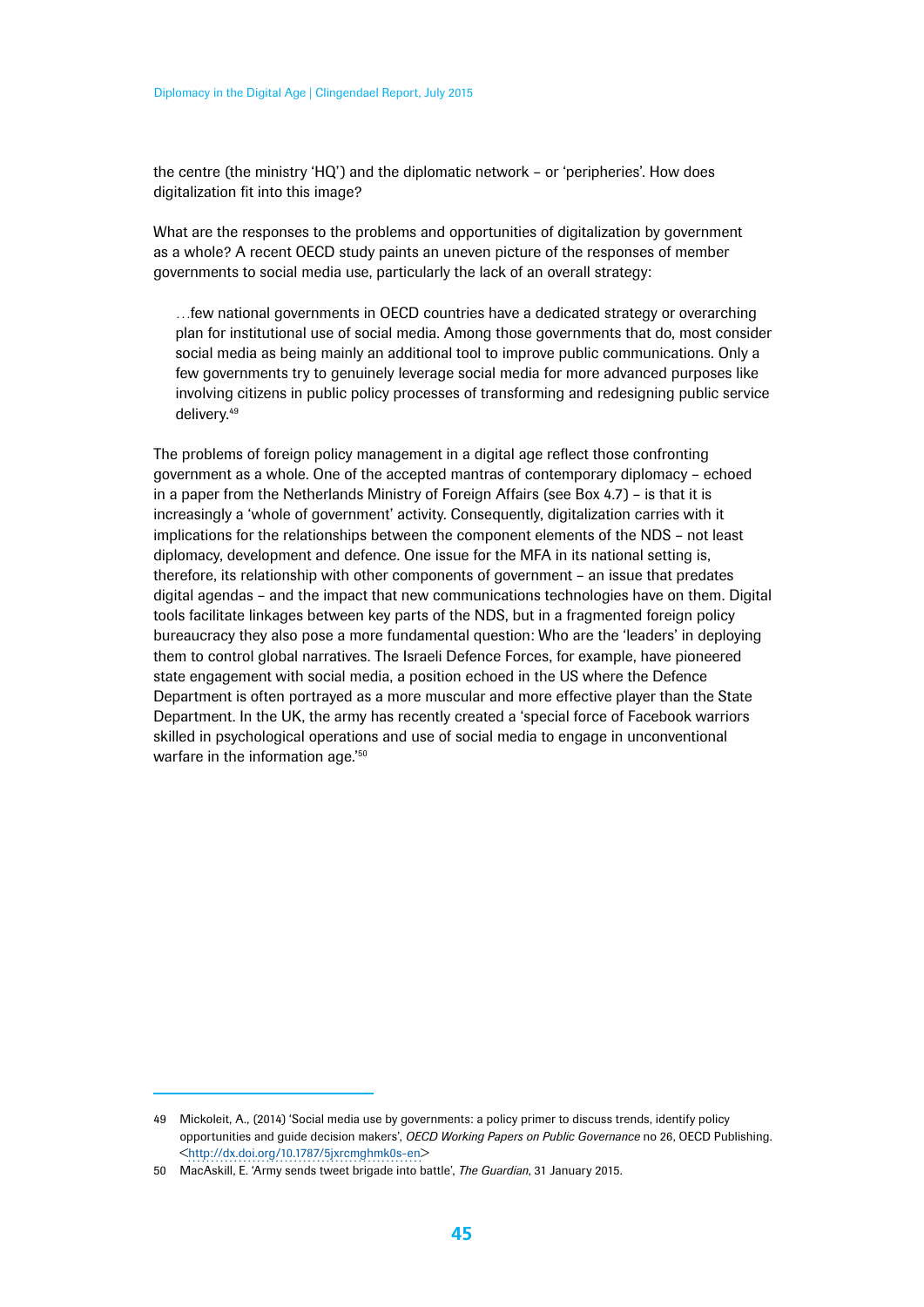#### <span id="page-45-0"></span>Box 4.7 Modernising the Netherlands diplomatic service

Modernising the diplomatic service is part of a wider reform of the civil service. The principles behind the reform process *apply to the government's entire international function. The basic principles of government service provision apply equally abroad*. Adaptability, involvement of civil society and the private sector in policymaking, investment in staff and reducing the internal decision-making and supervisory burden are paramount in improving the design and functioning of the Dutch government's international efforts. Throughout the government, elements of the international function are being merged for policy implementation and operational management purposes.

Ministry of Foreign Affairs of the Netherlands, *Working together for the Netherlands, Worldwide: Moving to the forefront of modern diplomacy*, 2013. <Netherlands MFA kamerbrief-280613-working-together-for-thenetherlands-worldwide copy> [Emphasis added]

### **Digitalization and the MFA subsystem**

It is hard to generalize about foreign ministries and their response to change, but it is obvious that communication structures and processes are the key resource for all MFAs and their diplomatic networks. How has digitalization impacted on the MFA subsystem within the broader national diplomatic system? It has distinctive characteristics that are a product of its historical evolution, culture, role perceptions and the mix of tasks that have accrued to it over time. As we have seen, in the nineteenth century the electric telegraph interacted with broader social, bureaucratic and political changes impacting on foreign ministries. Allowing for the obvious differences, there is a striking resemblance in the issues posed by digital technologies:

- Do they change the roles and relationships between the centre (MFA) and the peripheries (diplomatic posts) of the subsystem?
- What consequences do they have for the roles and role perceptions of professional diplomats?
- How are rules developed and risks managed in developing online diplomatic strategies?
- What are the emerging criteria for success in developing and evaluating digital capacity and performance?

Enter Hood and Margetts' principle of cybernetic systems.51 Their argument is that any system when relating to and managing its environment requires two sets of tools: '*detectors*' – all the instruments government uses for acquiring and processing information, and *effectors* – the range of tools available for making an impact on the outside world. The range of tools varies both between and within governments but comprises a broad set of categories:

- *Nodality:* the property of being a significant node in an information network.
- *Authority:* the possession of legal or official power relevant to the performance of functions.

<sup>51</sup> Hood, C and Margetts H., *The Tools of Government in the Digital Age*, Houndmills, Palgrave Macmillan, 2007.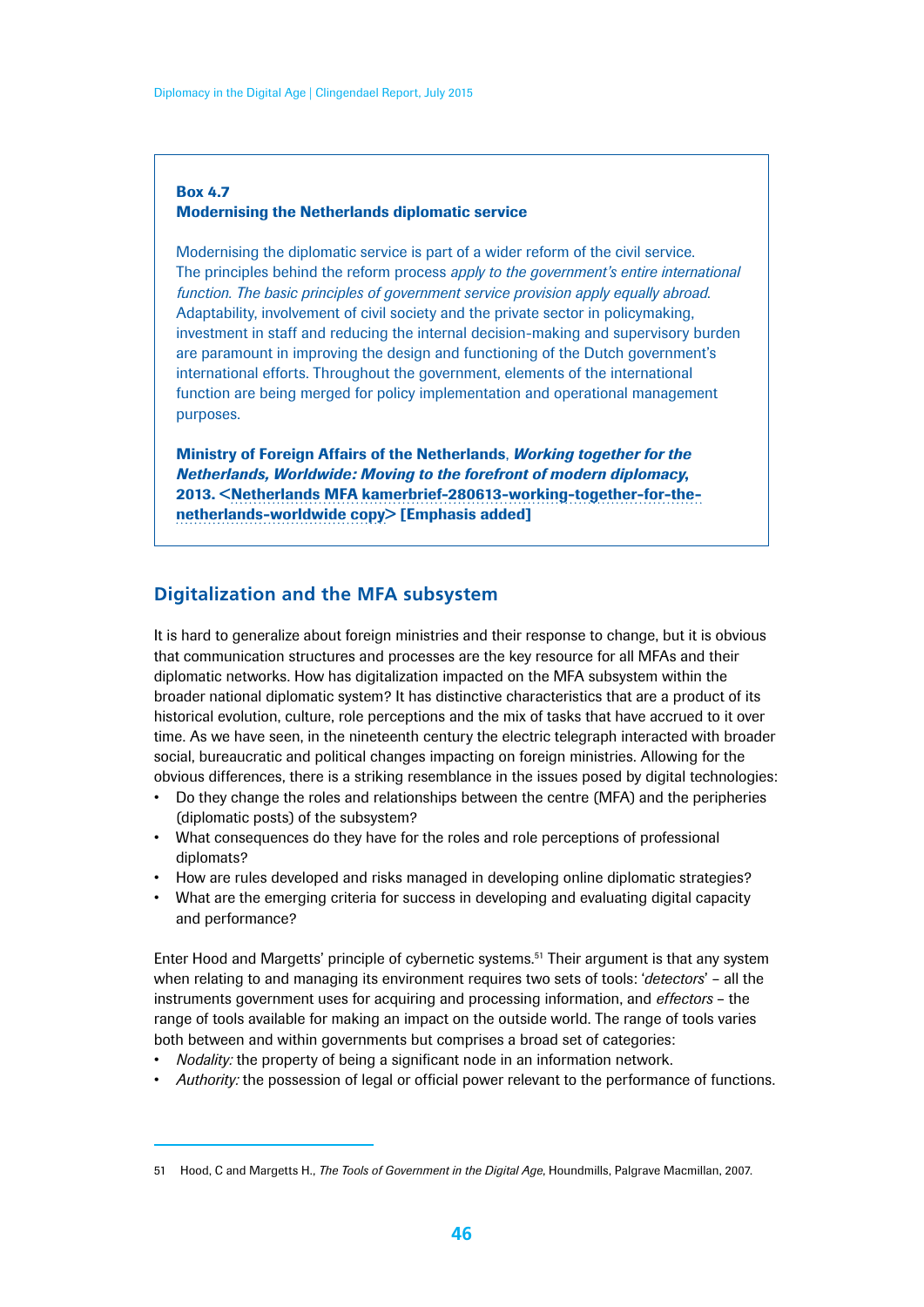- <span id="page-46-0"></span>• *Treasure:* the possession of financial resources employed in exercising influence and/or buying information
- *Organization:* a set of human skills and materials (buildings and equipment) related to the roles of government generally and its specific subsections.

When applied to the MFA subsystem, we can see that it is characterised by a particular configuration of 'effectors' and 'detectors' (see table 4.1). Nodality is the most important as the subsystem relies on its location within social and informational networks – both within the broader NDS and across the world – for acquiring information and exerting influence. Of the remaining three tools, organisation is the most significant: human and physical resources clearly determine the MFA's ability to capitalise on nodality.

#### **The MFA as node and digitalization**

How does digitalization impact on nodality? The first general point to make is that the state of digital diplomacy is, to use the term applied by one of its practitioners, 'messy'.52 Diplomacy is passing through one of its continuing transformational phases as it responds to exogenous and endogenous forces and digitalization is part of this picture.

The first, and obvious, point to be made is that digitalization is a two-edged sword. Claims that MFAs may have the role of information 'gatekeeper' can no longer be taken seriously. At the same time, digitalization in the shape of access to big data, crowdsourcing ideas and the development of knowledge management tools can strengthen MFA nodality in both its detector and effector roles. Furthermore, the current explosion of information and disinformation potentially enhances the value of the MFA's nodality in terms of its analytical capacity - that is using the skills of diplomacy to interpret data. In this light, it is not surprising that knowledge management was the earliest manifestation of digitalization in the US State Department.<sup>53</sup>

Knowing how and where to utilise and 'package' online and offline strategies is becoming a more telling task. Taking the Prevention of Sexual Violence issue discussed above as one example, British diplomats both in London and in posts experimented with different forms of social media blended with more traditional media-focused strategies – and found that Twitter provided an immediacy and a 'buzz' in relating to audiences whilst it was more challenging to find an audience through Facebook.<sup>54</sup> Digitalization offers the opportunity to strengthen general 'broadcast' messages whilst also providing the opportunity to target specific groups. The trick is to select the appropriate nodal tools and strategies for the job in hand.

### **The relationship between foreign ministries and embassies**

A key characteristic of the MFA as an integral diplomatic network, as noted earlier, is the distribution of roles between the 'hub' of the system and its 'peripheries'. This comprises one of the features of MFA's nodality: it gathers and transmits information, processes and employs it for goal attainment. Digitalization touches can provide an added resource for both elements of the system, and it can help to change the relationships between the two parts

<sup>52</sup> Sandre, A., *Twitter for Diplomats*, Geneva, DiploFoundation, 2013: p. 58.

<sup>53</sup> Hanson, F. *Baked in and Wired: eDiplomacy@State*, Foreign Policy Paper Series no 30, Washington D.C., Brookings Institution, 25 October 2012: pp. 30-38.

<sup>54</sup> Information provided in discussions in Geneva and London June-August 2014.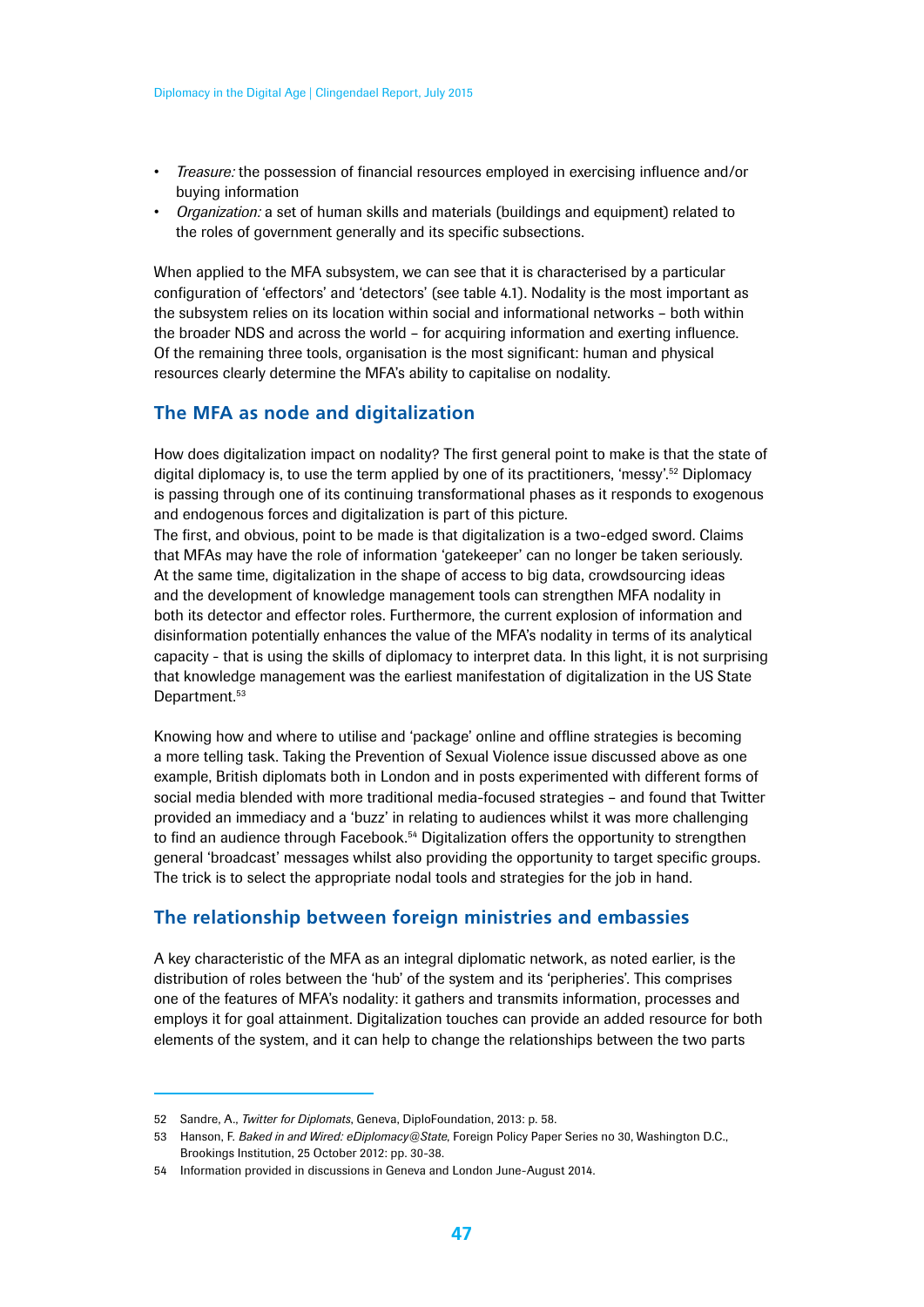of the subsystem and their roles within it. Digital technologies have had an impact on both dimensions. Significantly, they have also strengthened the linkage between them. The adoption of secure e-mail systems in the 1990s, for example, has been seen as providing an opportunity to redistribute policy making functions from the centre to the periphery, and to change established hierarchical patterns of information distribution. Consequently, the flow of information can become less a 'hub and spoke' and more a network-like or reticulated system in which the relationships between centre and peripheries are becoming closer and more complex. But the jury is still out as some diplomats claim that the more recent deployment of ICT has tended towards increasing micromanagement from the centre and reinforced hierarchical structures rather than what was the intention: enhanced operational effectiveness.

Associated with this, are the organisational resources available to MFAs in an era of growing scarcity. Again, this is not new. The concept of 'virtual diplomacy' in the 1990s was bound up with the call for expanded representation, resulting in greater demands on post-Cold War era diplomatic networks. Technology provided part of the answer as MFAs experimented with new means of establishing presence in more economical forms than the traditional embassy. Later developments in ICT have more profound implications as the purpose and forms of representation in maintaining diplomatic presence are questioned.

In the world of digital diplomacy, information flows within national diplomatic systems and between MFAs become more complex. Embassies embed themselves through social media in networks linking embassies, their own MFAs and other parts of their government, as well as host MFAs. Ilan Manor has examined this phenomenon in the context of the 'social network' of embassies in Israel (see Diagram 4.1). Noting that this is surprisingly limited with only eleven of the eighty-two embassies accredited to Israel with active Twitter accounts and a presence on Facebook, it nevertheless demonstrates the possibilities of social media in reinforcing nodality. Not only do embassies follow their own MFAs, they can create a social network of foreign embassies in a host country and follow its MFA. Manor notes the opportunities that such a network can offer:

If the ministry is followed by other embassies it is able to effectively disseminate foreign policy messages to other countries. Moreover, if it follows foreign embassies' digital diplomacy channels, the local MFA can gather information regarding foreign policy initiatives of other countries. In the case of Israel, the Israeli MFA is located at the very heart of the local diplomatic social network…55

There is however no one-size-fits all for communications strategies. As Archetti notes in her discussion of the deployment of social media by foreign diplomats based in London, the character of media strategies is not technologically determined. They reflect the environment in which such media are used and the role of diplomats as agents in their local settings. Facebook, Twitter and other digital tools may well be useful but outcomes are dependent on contexts and the behaviour of diplomats as social agents.56

<sup>55</sup> Manor, I., 'The Social Network of Foreign Embassies in Israel', *Exploring Digital Diplomacy*, 30 July 2014 <http://digdipblog.com/2014/07/30/the-social-network-of-foreign-embassies-in-israel/comment-page-1/>

<sup>56</sup> Archetti, C. 'The impact of new media on diplomatic practice: an evolutionary model of change', *Hague Journal of Diplomacy*, 7(2) 2012, pp. 181-206.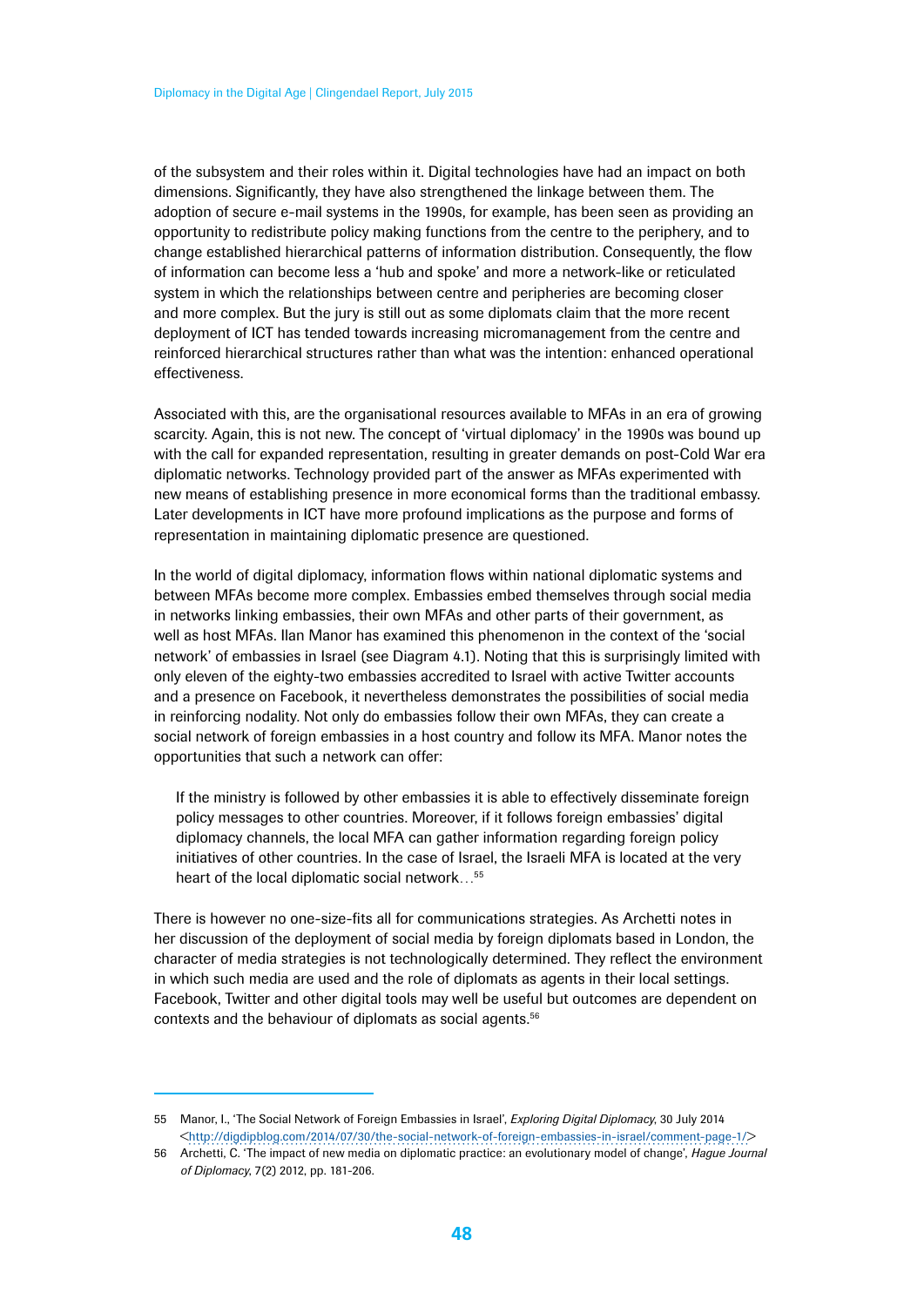<span id="page-48-0"></span>Attitudes of individual diplomats towards social media vary a great deal. Former US ambassador to Russia, Michael McFaul, is a case in point. McFaul (a Stanford academic) was rated amongst the 'Twitterati 100' for 2013, using social media to engage in a 'Twitter war' with the Russian MFA and to engage with the Russian public on both US foreign policy and his personal life.57 This appears to have changed somewhat following McFaul's' resignation and his replacement by a career diplomat, John Tefft. Unlike McFaul, Tefft has no personal Twitter or Facebook accounts, the embassy being represented on these social media platforms by standard organization accounts on Twitter and the US Embassy Moscow page on Facebook. The fact that as in this case, the individual performance of consecutive ambassadors is being monitored compared and reported in the same social media is new and will probably leave some diplomats worrying about the impact of social media on their day-to-day activities. This should equally apply to an initiative like Diplotwoops, a Twitter account claiming that it tweets all sent messages by individual diplomats across the world which, for one reason or another, they themselves have deleted.

### **Digitalization and foreign policy organization**

The significance of nodality is closely related to how the MFA is organized. What are the critical factors here? One obvious point to make is that digitalization, whilst it might result in cost savings, is not a cure-all for diminished organizational strength. The consequences of financial stringency in the wake of the global financial crisis, a feature of most MFAs, are unlikely to be reversed by digital strategies alone. There are four organisational factors that will determine the extent to which digitalization is embedded in the system and thus contribute to overall performance:

*1. Supportive internal structures.* Experience appears to demonstrate the importance of creating units to support digitalization within the MFA – as in the US State Department and the FCO Digital Transformation Unit established in 2013. As we have seen with public diplomacy, one task here is to spread the 'message' outside such units to the MFA as a whole. A no less critical concern is to keep the department's top-level management engaged in digital innovation, a sector of the MFA mostly inhabited by people who are outside the informal in-house circuit of career diplomats. Disseminating digital technologies and strategies can also be supported by engagement with international initiatives such as the Stockholm Initiative on Digital Diplomacy (SIDD).

*2. The presence of effective digital 'champions'.* The relatively short history of digitalization points to the importance of support at several levels. In the US, the role of Hillary Clinton in spreading the digital creed in the State Department, and her appointment of Alec Ross and Jared Cohen to further this, has been extensively discussed. Elsewhere, active politicians in 'twiplomacy' such as Carl Bildt in Sweden and Indian Prime Minister Modi provide significant political support. Equally, the presence of active, or hyper-active, champions within the MFAs itself seems to be important. Alongside former US ambassador McFaul, active promoters can be found in the form of Andreas Sandre in the Italian diplomatic service and Tom Fletcher, UK ambassador to Lebanon. But the definition of the effective digital diplomat is a matter of dispute. Are those tireless operators with thousands or even scores of thousands of followers by definition effective, that is working in the interests of agreed policy aims?

<sup>57</sup> Wright, W., 'America's digital diplomacy in Russia after Michael McFaul', *Global Voices* 22 January 2015 <https://globalvoicesonline.org/2015/01/22/americas-digital-diplomacy-in-russia-after-michael-mcfaul/>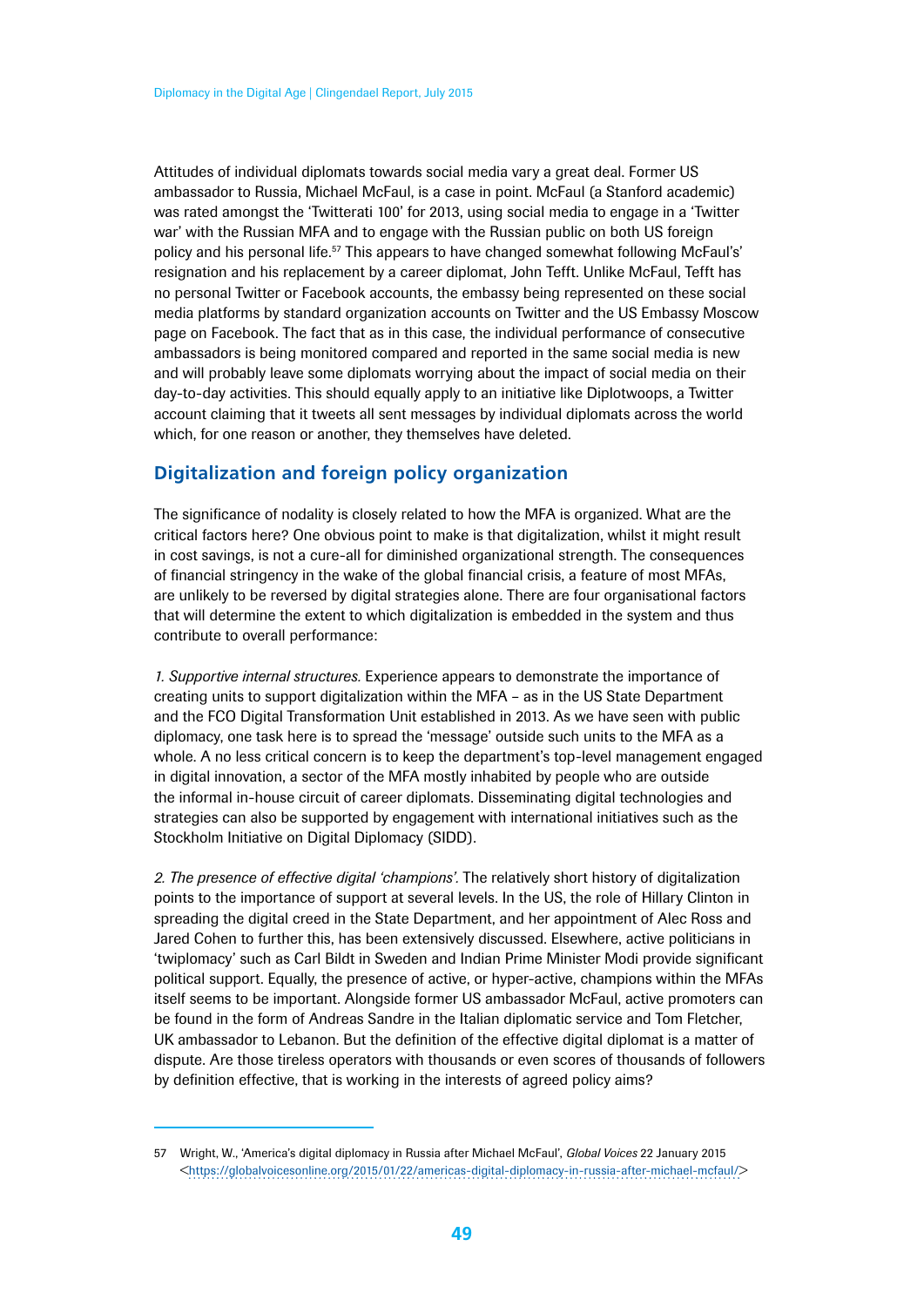*3. Roles and skills.* The emergence of digital diplomacy requires the development of the skills necessary for its effective use. Digital mainstreaming within the MFA subsystem is one of the key challenges just as it is for government more broadly. But this has to be seen in the general context of what diplomacy is for and how diplomats' roles are adapting and may need to adapt at a faster pace to a changing and more networked environment. This includes the importance of developing strategic visions of global agendas and understanding growing conflicts over norms and rules. It also includes the ability for individual diplomats to establish and manage networks in which they have more pronounced and more externally oriented roles as diplomatic entrepreneurs. In networking terminology, this includes them taking on roles as 'spanners' between diverse groups of actors and network 'weavers', whose business it is to create new interactions among stakeholders – in the pursuit of joint problem solving and co-creating solutions for complex policy challenges. All of these tasks and roles antedate the various conundrums of the digital age. Longer standing 'offline' issues cut across the challenges and opportunities presented by the advent of digital diplomacy. This takes us back to the comment by Secretary of State John Kerry quoted earlier: there is no such thing as digital diplomacy – only diplomacy. However true, this does raise management questions regarding the expectations surrounding an online presence by individual diplomats.

*4. Rules and risk management.* Every technological innovation brings with it risks. Those attendant on the use of social media by diplomats have received considerable coverage and are sometimes given as reasons why it should be used with extreme caution – although it is notable that the instances cited are limited, such as the experiences of the US embassy in Cairo during the Arab Spring. However, the point is that this is part of broader developments affecting diplomacy, government and society.

More open and diffuse communication patterns supported by technology such as the smartphone are now a feature of foreign policy as they are of politics. But for diplomacy, there is a particular challenge in the shape of the tension between the norms of confidentiality regarded as a functional element of the negotiating environment and the demands for transparency. These build on earlier problems linked to the development of public diplomacy and norms of non-involvement in the domestic affair of other countries. Host governments (as with China) may not respond favourably to embassy staff engaging directly with their populations.

At the other end of the MFA subsystem, governments and bureaucracies may find it hard to adapt to the demands of greater openness and a decreasing sense of control. To take Canada as an example, Roland Paris has argued that the main reason why the Department of Foreign Affairs, Trade and Development is 'lagging behind' in adopting digital diplomacy is the dominance in Ottawa of what he terms a 'message control regime' which runs counter to the logic of digitalization. $58$  The development of social media guidelines – which a growing number of MFAs now have in place – can offer help here but touch on age-old diplomatic norms as well as time-resistant elements of professional culture. Diplomacy's adaptation to the digital age is bound to take time whilst the compression of time is simultaneously the big issue, compounded by the fact that in the foreseeable future it will remain hard for MFAs to keep up with digital developments outside government.

<sup>58</sup> Paris, R. *The Digital Diplomacy Revolution: Why is Canada Lagging Behind?* Calgary, Canadian Defence & Foreign Affairs Institute, June 2013: p.10.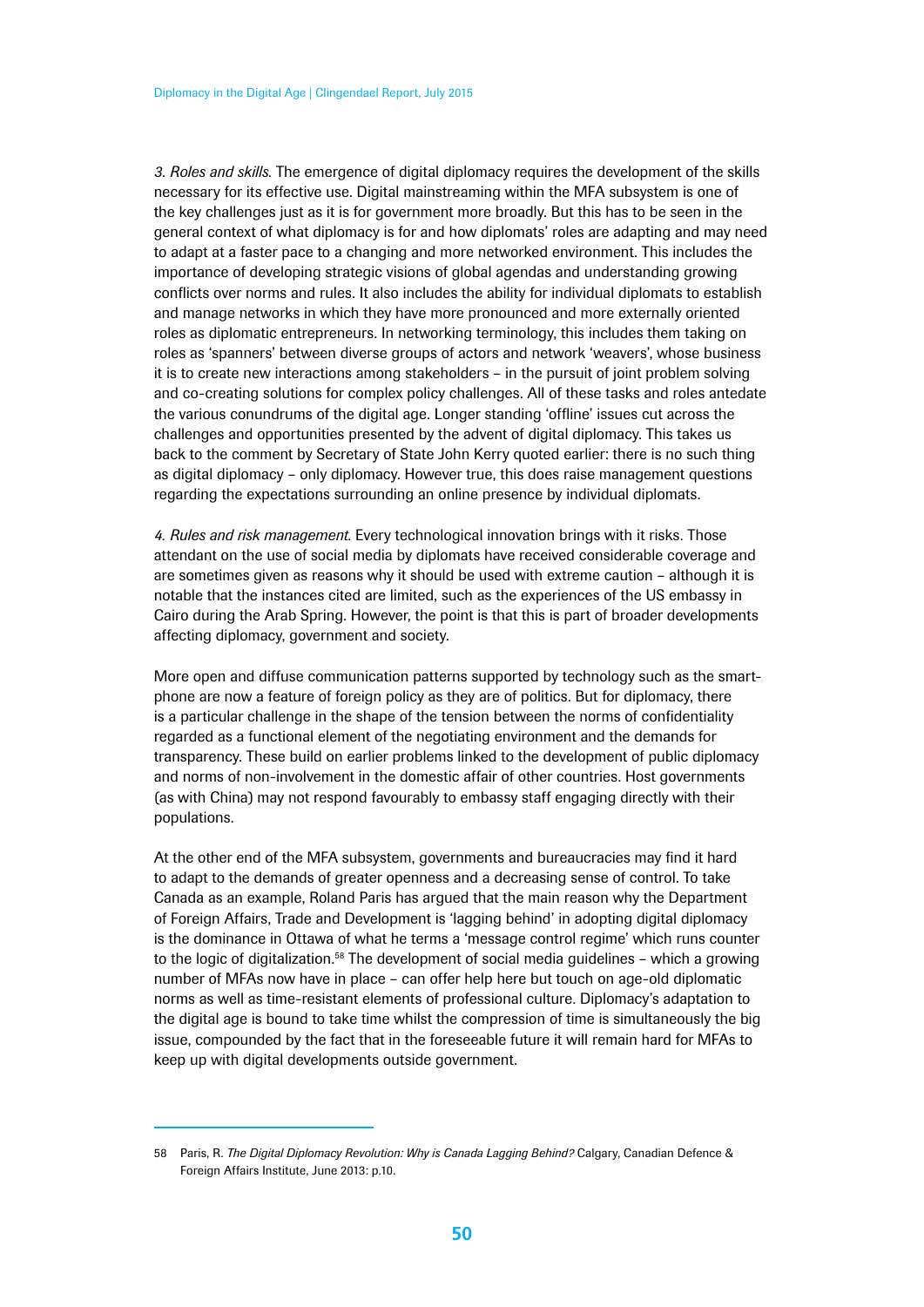# <span id="page-50-0"></span>**Conclusion**

The processes of diplomacy and the structures that exist to facilitate them are of course inextricably linked. Changes in the former require adaptation of the latter if the institutions of diplomacy (whether in their multilateral or national iterations) are to remain relevant to the needs of local and global communities. The consequences of digitalization in this context are complex. It is not simply the case that foreign ministries and other diplomatic agencies have to function online. The challenges are much greater. The DNA of diplomacy is changing. Blends of offline and online strategies have to develop to deal with the character of each set of issues that it confronts. Becoming a 'twiplomat' will not of itself guarantee success, but ignoring the meanings and significance of digitalization will prove to be equally misguided.

#### Table 4.1 The tools of the MFA subsystem and digitalization

| <b>Tools</b>     | <b>Forms</b>                                                                                                                                                                                                                                                                       | <b>Impact of digitalization</b>                                                                                                                                                                                                                                                                                                                                                                                                                                                                                                                                                                                                                                                                                                                                                                                                                                                                                       |
|------------------|------------------------------------------------------------------------------------------------------------------------------------------------------------------------------------------------------------------------------------------------------------------------------------|-----------------------------------------------------------------------------------------------------------------------------------------------------------------------------------------------------------------------------------------------------------------------------------------------------------------------------------------------------------------------------------------------------------------------------------------------------------------------------------------------------------------------------------------------------------------------------------------------------------------------------------------------------------------------------------------------------------------------------------------------------------------------------------------------------------------------------------------------------------------------------------------------------------------------|
| <b>Nodality</b>  | The key tool of the MFA subsystem reflecting<br>its strategic location in informational<br>networks. Based on sophisticated systems of<br>detecting and effecting tools linking the MFA,<br>diplomatic networks and other government<br>departments.                               | Challenges the place of the MFA in the<br>information environment. It is no longer the<br>privileged possessor of information in an<br>increasingly information rich and diffuse<br>information environment. No longer able to<br>lay claim to be an information 'gatekeeper'.                                                                                                                                                                                                                                                                                                                                                                                                                                                                                                                                                                                                                                        |
|                  | Information is the key resource in exerting<br>influence in the shaping and implementing of<br>international policy.<br>Institutional memory, information gathering<br>techniques and strategies and analytical<br>capacity are key facets of both detector and<br>effector tools. | Digital tools may enhance 'detector' capacity<br>to gather information and process it<br>through knowledge management tools, big<br>data analysis related to public diplomacy<br>strategies, and crowdsourcing ideas<br>Digital tools become 'effectors' in allowing<br>more sophisticated 'broadcast' information<br>strategies in consular work and crisis<br>management. New audiences can be reached<br>more effectively. Effective strategies are<br>required to determine which tools are most<br>appropriate in each case.<br>Digitalization can change the roles and<br>responsibilities of the hub and peripheries<br>of the MFA subsystem. Secure e-mail<br>allows policy functions to move overseas<br>and information may flow in a flatter, less<br>hierarchical fashion. The rationale for and<br>forms of overseas representation will change<br>as the logic of presence and access is<br>transformed |
| <b>Authority</b> | Authority derives from the place of the MFA<br>subsystem in the bureaucratic hierarchy.<br>Limited functional authority (perhaps in visas<br>and passports).                                                                                                                       | Unlikely to affect the MFA subsystem in terms<br>of its endowment with legal authority.<br>Failure to adapt to digitalisation will weaken<br>legitimacy and thereby non-legal authority<br>both domestically and internationally.                                                                                                                                                                                                                                                                                                                                                                                                                                                                                                                                                                                                                                                                                     |
| <b>Treasure</b>  | Limited. May be more significant where<br>development aid is a function of the MFA<br>subsystem and a major tool of foreign policy.                                                                                                                                                | Digitalisation unlikely to have a major impact.                                                                                                                                                                                                                                                                                                                                                                                                                                                                                                                                                                                                                                                                                                                                                                                                                                                                       |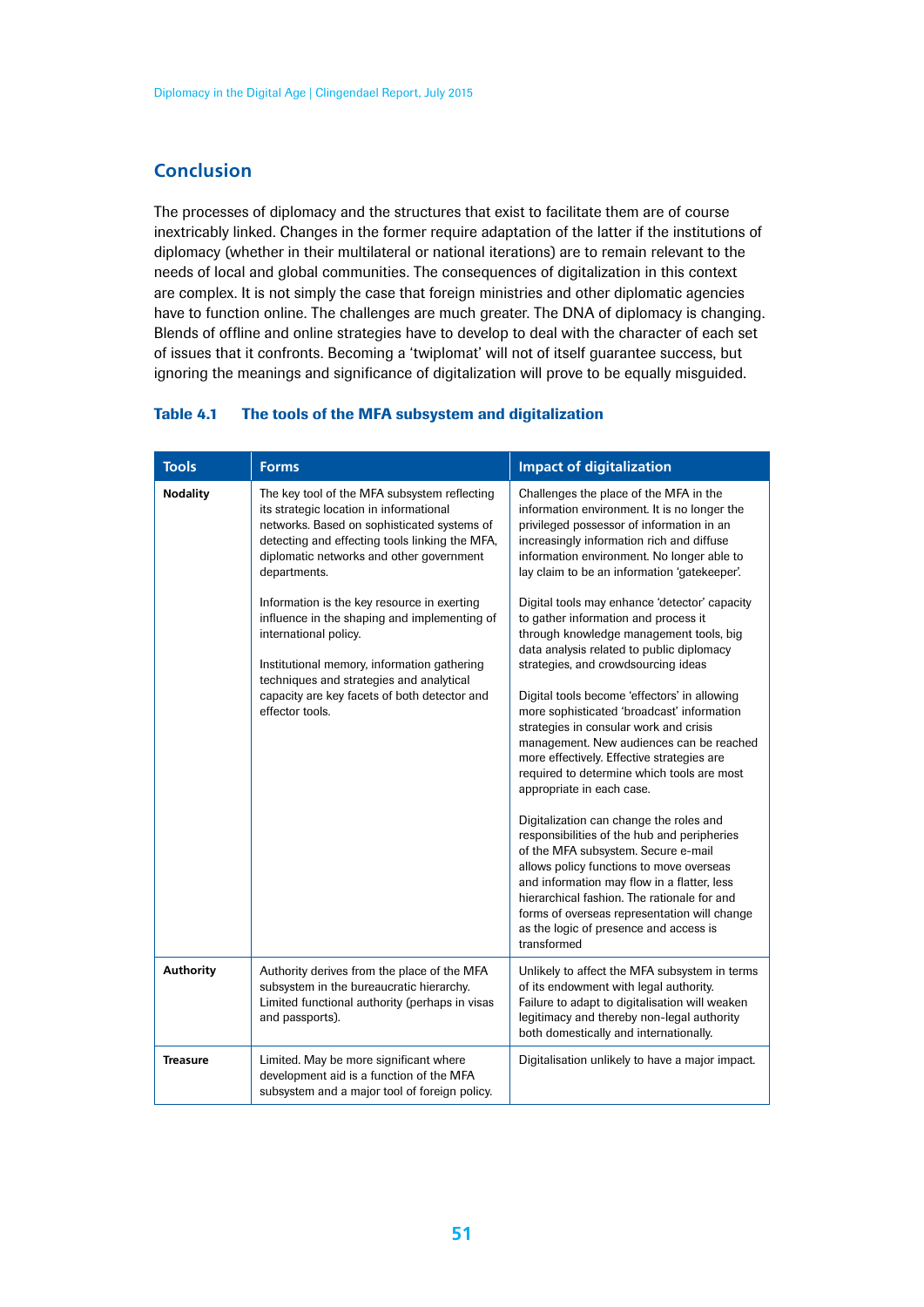#### Diplomacy in the Digital Age | Clingendael Report, July 2015

| <b>Tools</b> | <b>Forms</b>                                                                                                                                                                                                                                                                                                                | <b>Impact of digitalization</b>                                                                                                                                                                                                                                                                                                                                                      |
|--------------|-----------------------------------------------------------------------------------------------------------------------------------------------------------------------------------------------------------------------------------------------------------------------------------------------------------------------------|--------------------------------------------------------------------------------------------------------------------------------------------------------------------------------------------------------------------------------------------------------------------------------------------------------------------------------------------------------------------------------------|
| Organisation | Possession of a stock of skilled personnel<br>('generalists' and 'specialists') able to promote<br>the goals of the MFA subsystem. A stock<br>of 'goods' necessary to the detector and<br>effector processes in the form of 'hardware'<br>enabling a global presence and effective role<br>performance at the centre (MFA). | New digital tools such as e-mail and<br>videoconferencing and social media platforms<br>become potentially valuable resources in the<br>performance of specific roles.<br>Diplomatic role definitions may change as<br>tools such as social media help to rewrite<br>the script of diplomacy. Perception clashes<br>regarding norms of 'diplomatic behaviour' may                    |
|              |                                                                                                                                                                                                                                                                                                                             | occur and need to be managed.<br>Social media and other skills need to be<br>promoted and transmitted. Existence of<br>'digital champions' is critical to success<br>in embedding digitalization. Need for<br>organisational strategies and appropriate<br>training programmes.<br>Modes of managing reputational risk from<br>deployment of digital tools needs to be<br>developed. |



#### Diagram 4.1 Mapping the social network of foreign embassies in Israel

From: Manor, I., 'The Social Network of Foreign Embassies in Israel', *Exploring Digital Diplomacy*, 30 July 2014 <http://digdipblog.com/2014/07/30/the-social-network-of-foreign-embassies-in-israel/comment-page-1/>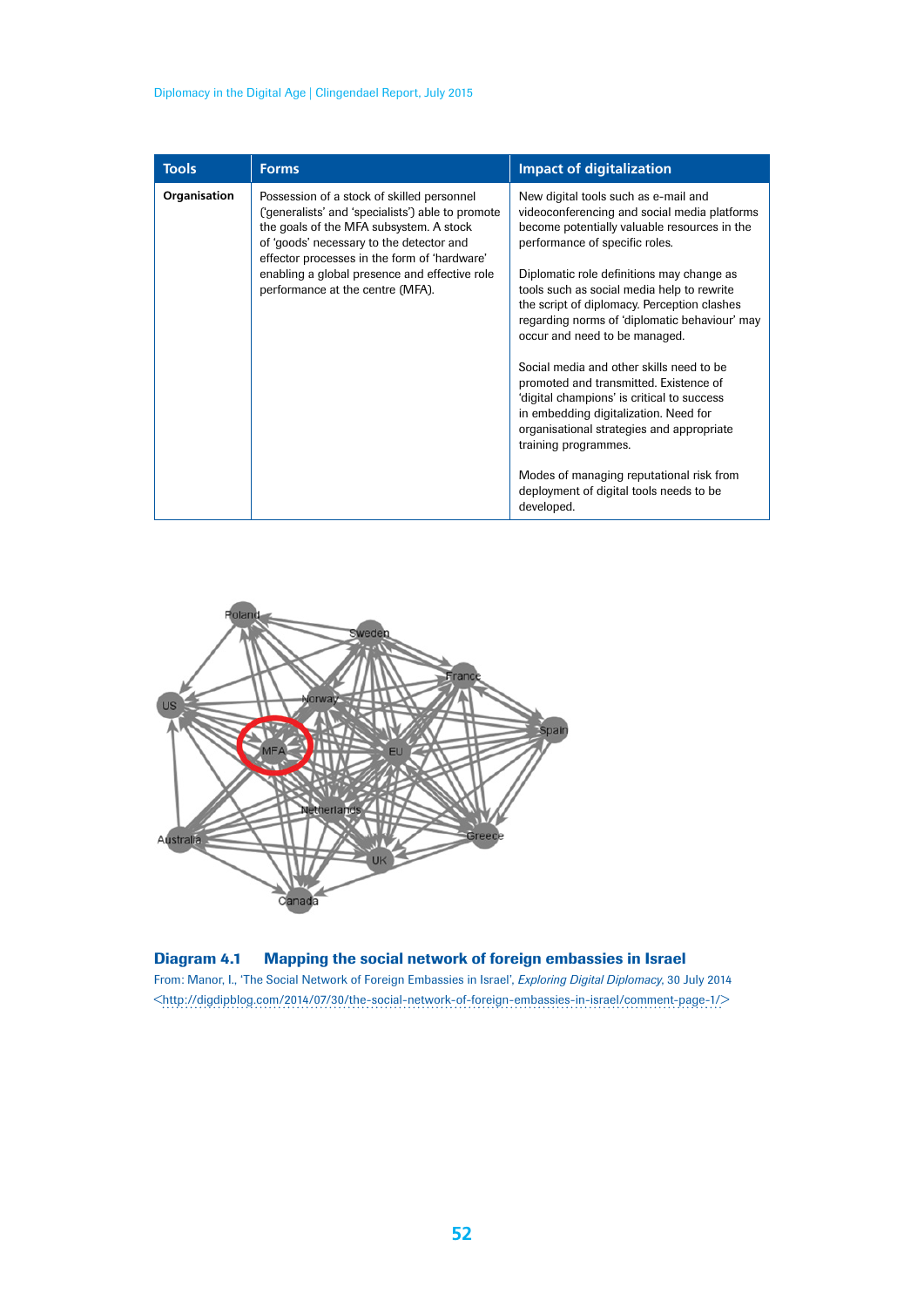# <span id="page-52-0"></span>**5 Conclusion**

# **Why interpreting the digital age and digital diplomacy matters for government**

- Digitalization is here to stay and so is diplomacy. For governments, reconciling the implications of digitalization with the functional performance of diplomacy is no small challenge, but is essential to achieving global and national needs.
- Foreign ministries should work out what they mean by 'digital diplomacy'. The term requires a greater degree of precision than is commonly given in government circles, which reminds of vague references to 'soft power' by political leaders and diplomats.
- Digital diplomacy is more than the application of social media to familiar diplomatic functions, even though the challenge of their use in diplomacy should not be underestimated. Many diplomats and foreign ministries still apply analogue habits and norms to a digital world.
- Understanding digital diplomacy starts with understanding the offline world. Digital diplomacy is a complex amalgam of developments in the 'offline' international policy environment (and a new 'online layer' which adds significant dimensions to each of these. Those who do for instance not understand the importance of networking as the basis of diplomatic practice, including the need of expanded actor participation, will not get very far in understanding diplomacy in the digital age.
- Digital diplomacy is closely linked to associated debates about e-participation and e-government but has its own distinctive agendas. Digitalization agendas focusing on issues such as cyber security and Internet freedom will become as significant for diplomacy as utilising the technologies on which they rest.
- Those in government should not be lured by explanations of the digital age that are rooted in technological determinism. Innovations in communications technologies depend above all on environmental factors.
- Diplomats will need to apply their skills to disentangling and interpreting key arguments about digitalization. Does it require rewriting the script of foreign policy or is its scope as more limited?

# **What digitalization will and will not do to diplomacy**

- Reactions to developments in communications technologies and interpretations of their implications for diplomacy generally move through several phases: from a mix of scepticism and hype to gradual acceptance and mainstreaming within organisations. Most foreign ministries are just entering the digital age and find themselves in the first phase.
- Diplomats will find the modalities of digitalization in constant flux and they therefore need to 'retool' on a continuous basis. Much of what is now regarded as revolutionary will soon be seen as commonplace or outdated.
- The gap between governments that do no invest in understanding the impact of digitalization on diplomacy and those that do will widen with the speed and velocity that are characteristic of the digital age.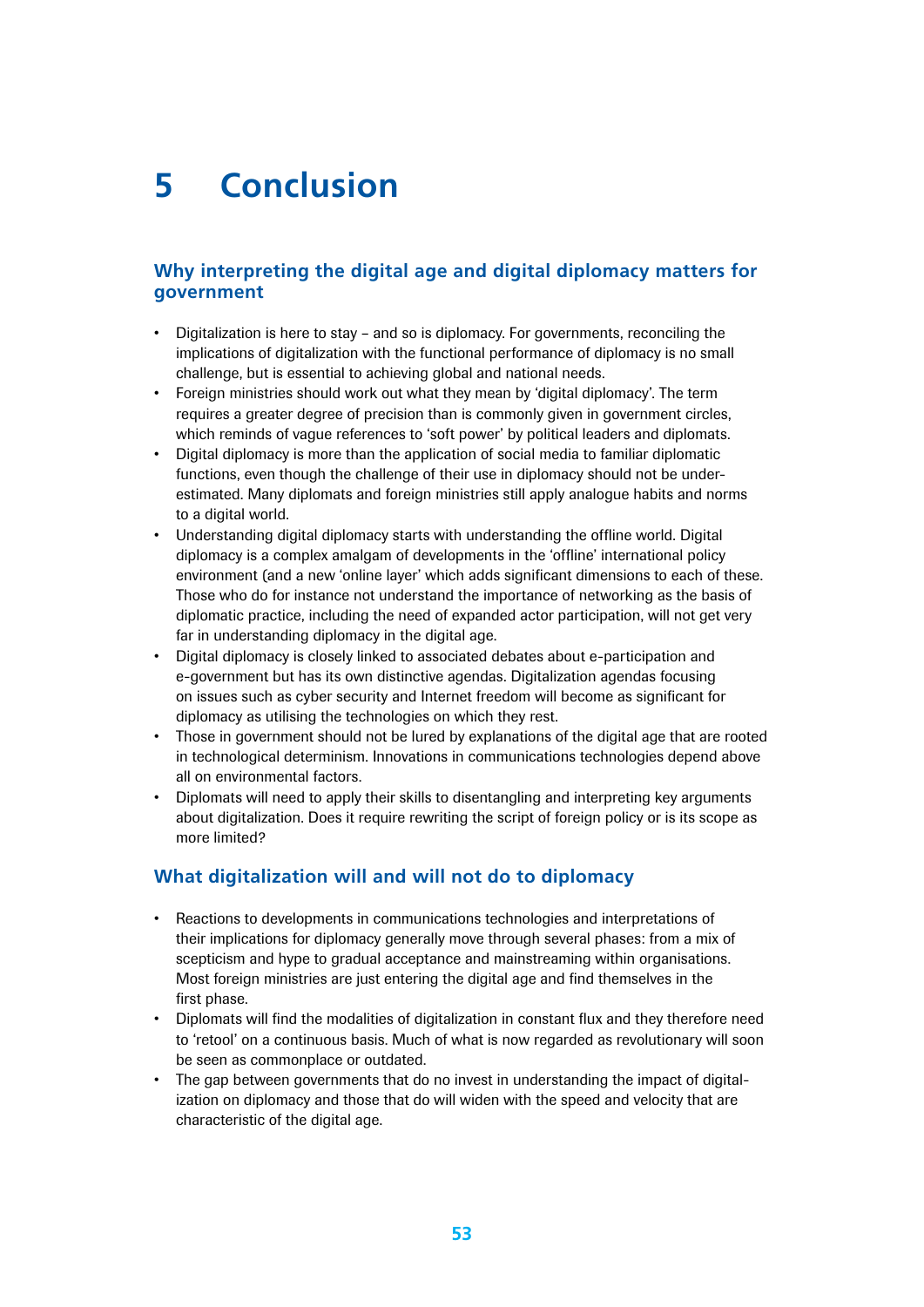- We can see three types of predictions regarding the impact of digital technologies, echoing responses to globalization from the 1980s onwards, but no single one is likely to dominate the diplomatic landscape in the future:
	- 1. Digital technologies may herald the withering away or 'deliguescence' of diplomacy. The traditional forms and processes of diplomacy will become meshed into broader patterns of global interaction – such as those surrounding global governance.
	- 2. Such technologies may reinforce the existing 'disintermediation' trend, whereby diplomats (and other agents) acting between the individual and policy arenas are challenged. The fragmenting information environment empowers non-diplomats claiming a role in complex policy milieus.
	- 3. Digitalization may result in de-institutionalised diplomacy: diplomatic *practice* becomes a *mode of behaviour* rather than a set of institutional structures and processes. In a networked diplomacy environment, performing a diplomatic role is more related to knowledge, capacity and capabilities and less to formal status.

# **Digital disruption and the crisis of diplomacy**

- Diplomacy is facing 'digital disruption' as new technologies and associated patterns of behaviour develop. These will percolate throughout diplomatic institutions, generating both acceptance and hostility.
- The conventional wisdom among diplomats is that digitalization does not change the fundamental objectives of diplomacy, but offers new ways through which these can be achieved. Governments need to take a more nuanced look, taking into account the different facets of diplomatic practice. Although digital diplomacy is for instance not synonymous with public diplomacy, it is obvious that the resources provided by big data and social media networks greatly enhance the strategies available here. And consular work and crisis management are increasingly impacted by digital technologies.
- Foreign ministries need to be aware of the fact that digitalization will put fundamental norms and rules of diplomacy to the test. The experience of public diplomacy over the last decade, for instance, is an indication of the points at which the 1961 Vienna Convention tested by the actions of diplomats on the ground.

# **Diplomacy will be simultaneously online and offline**

- The interpretation that governments and other diplomatic actors will need to develop online and offline foreign policies is mistaken. It replicates the errors of earlier dichotomies – not least those which separate the domains of governmental and non-governmental actors. The reality is that diplomats of all types will need to function in both environments.
- Differing blends of 'hybrid' diplomacy are needed. The Iran nuclear negotiations, whilst utilising digital resources in the implementation phase particularly, illustrate the continuing importance of face-to-face negotiations. Experience demonstrates the limits of digital technology in negotiating environments, evidenced by negative responses to the use of smartphones to text and tweet during negotiations. On the other hand, the entire history of the Prevention of Sexual Violence Initiative is bound up with extensive use of digital resources. Diplomats will have to reconcile conflicting demands for online communication and physical presence. In the consular sphere, publics will expect both and MFAs will have to meet these demands.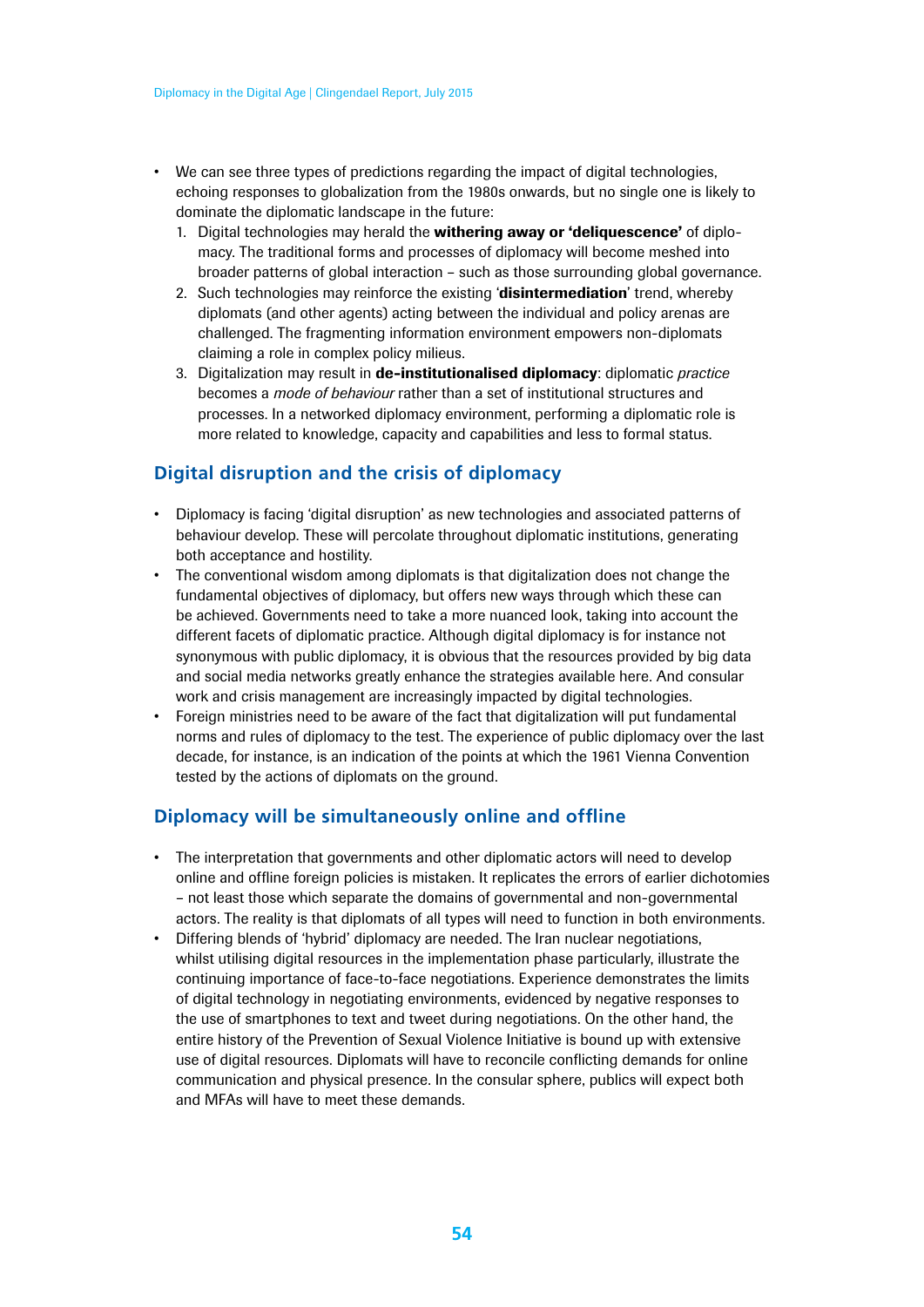# **Some but not all diplomatic work will be easier**

- No area of diplomacy will become redundant as a result of digitalization. Diplomatic functions will be re-defined to meet changing needs. The obvious example here is that of diplomatic reporting, which has changed fundamentally in the changing information environment of the last two decades.
- Gathering information may be easier for foreign ministries: processing and analysing it will be much more complex. Ironically, the enhanced information through social media platforms and big data gives added importance to the traditional diplomatic functions of information analysis and policy prediction.

# **Foreign ministries that don't go digital will not survive**

- As governments are adapting their structures for international policy management, the jury is still out as to whether digitalization enhances or lessens the significance of the MFA.
- MFAs have no choice but to develop digital strategies if they are to survive. They see themselves challenged in two senses: first in *efficiency* terms, namely their ability to perform functions effectively. Second, in *legitimacy* terms, that is the degree to which their role is acknowledged as valuable and an important component of the 'national diplomatic system'.
- Digitalization further erodes the claim that the MFA is a gatekeeper with privileged access to crucial bodies of information. Digitalization will enhance the need for MFAs to redefine their roles and to develop narratives to explain to their stakeholders and to themselves what they are for.

### **Digitalization will accelerate the changing balance between the MFA and its missions**

• The impact of early modes of digitalization suggests that the implications will be significant for the relationship between the foreign ministry and diplomatic posts that are taking on more prominent roles. The introduction of secure e-mail already changed the relationships between the MFA and missions, for example in patterns of information distribution and allocation of functions. This will increase dramatically as the implications of new technologies are better understood and exploited.

# **How MFAs should** *not* **respond to the challenges of the digital age**

- 'Following the herd' in proclaiming the adoption of digital diplomacy without clearly defining their objectives.
- Treating digital resources as another form of top-down communication rather than developing a policy dialogue with stakeholders.

# **The digital strategy checklist for MFA senior management**

There is no 'magic bullet'. As with all organisations confronting the challenges of the digital age, each MFA will need to define its own needs and responses in a radically changing environment. Here is our checklist:

• Developing a 'digital profile' which matches functions performed by the MFA and the potential for utilising digital technologies.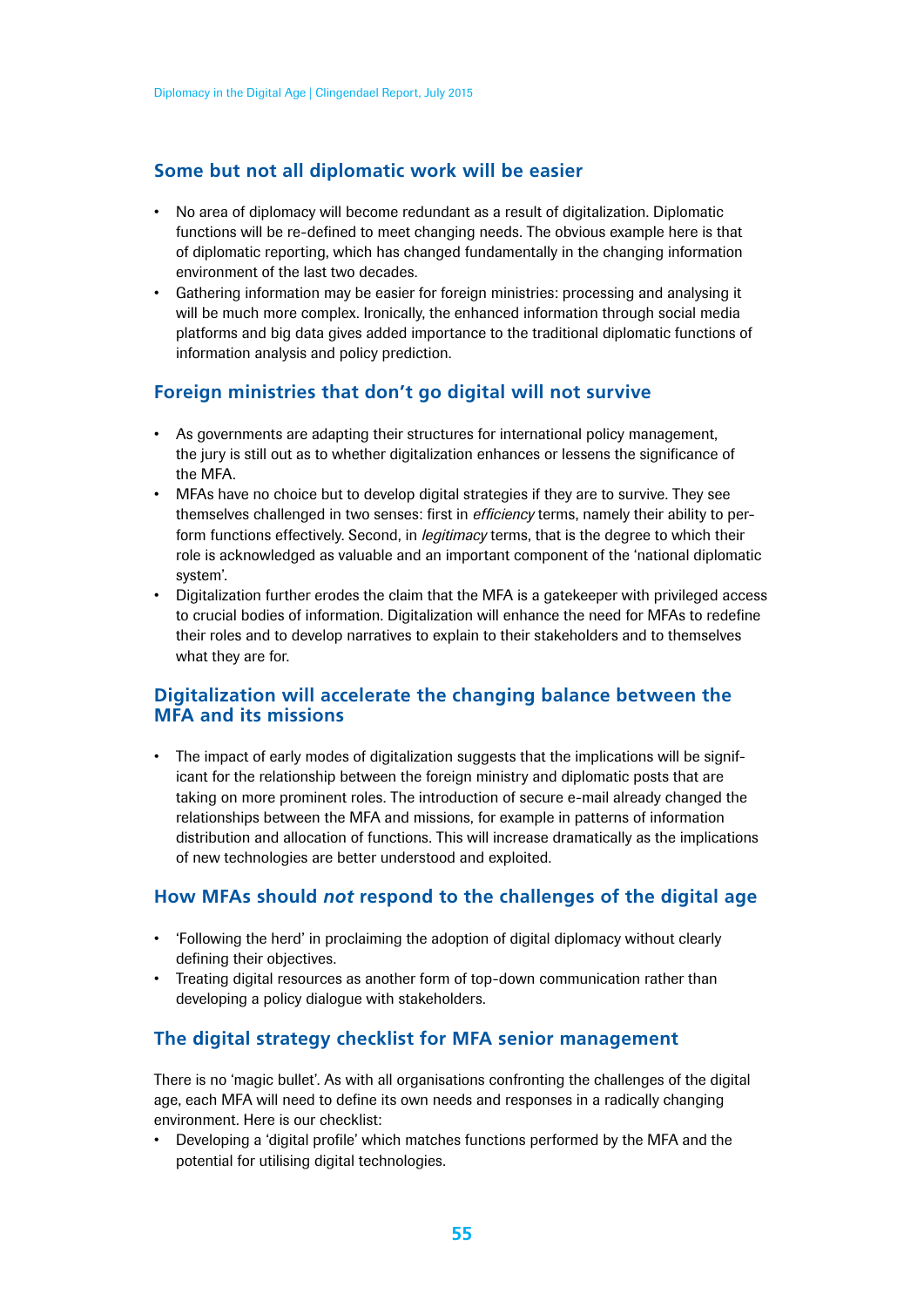- Evaluating key needs and resources in the digital field.
- Promoting supportive internal structures such as digital units.
- Establishing a 'mainstreaming' strategy whereby digitalization percolates throughout the organisation.
- Identifying and/or recruiting 'digital champions'.
- Determining the key skills needed and modes of training to promote them.
- Developing rules for using digital tools and guidelines on risk management.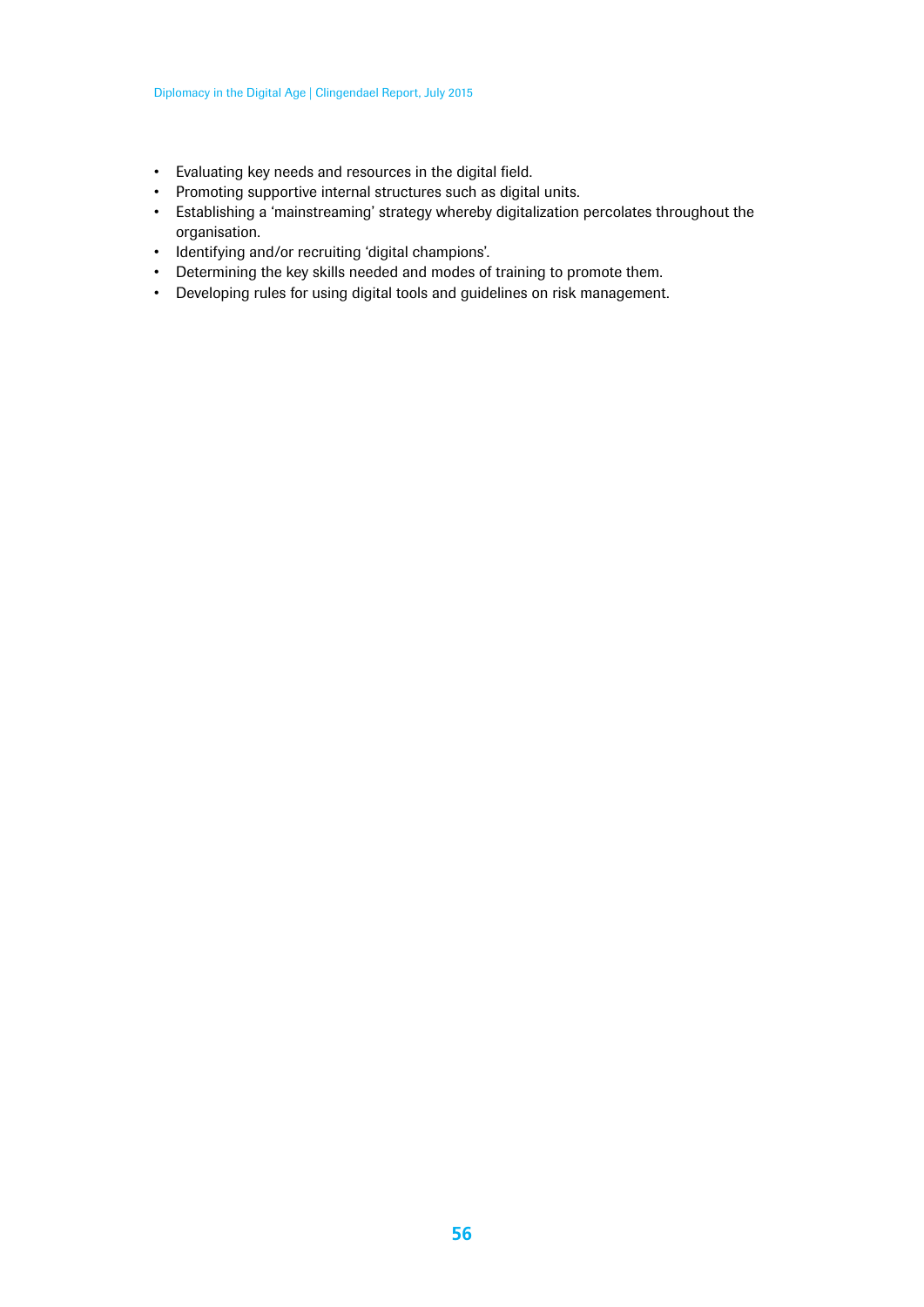# <span id="page-56-0"></span>**References**

- Archetti, C. 'The impact of new media on diplomatic practice: an evolutionary model of change', *Hague Journal of Diplomacy*, 7(2) 2012, pp. 181-206.
- Bjola, C. and Holmes, M. (eds) *Digital Diplomacy: Theory and Practice*, London, Routledge, 2015.
- Brown, R. *Public Relations and the Social Web: How to use social media and web 2.0 in communications*, London, Kogan Page, 2009.
- Butler, T. 'Mapping the online conversation of the Global Summit to End Sexual Violence in Conflict', 29 August 2014. 'http://blogs.fco.gov.uk/digitaldiplomacy/2014/08/29/mapping-the-online-conversation-of-the-globalsummit-to-end-sexual-violence-in-conflict/
- Camilleri, V. 'Diplomatic reporting in the Internet era', paper delivered to the conference on Diplomatic Reporting in the Internet Era', 9 February 2011. Geneva, DiploFoundation eDiplomacy Papers, <http://www.diplomacy.edu/ resources/general/diplomatic-reporting-internet-era>
- Castells, M. *Networks of Outrage and Networks of Hope': social movements in the Internet age*, Cambridge, Polity Press, 2012: p. 235.
- Chadwick, A. *The Hybrid Media System: Politics and Power*, Oxford, Oxford University Press 2013.
- Conference report, *Contemporary consular practice; trends and challenges*, 3-5 September 2013, Wilton Park.
- Copeland, D. 'Digital technology', in Cooper, A., Heine, J. and Thakur, R. (eds), *The Oxford Handbook of Modern Diplomacy*. Oxford: Oxford University Press 2013.
- Cukier, K. and V. Schönberger, 'The rise of big data: how it's changing the way we think about the world', *Foreign Affairs*, May/June 2013.

Dejevsky, M. 'In a globalised world, do we still need the Foreign Office?' *The Guardian*, 30 December 2013.

Deloitte Touche Tohmatsu, *Digital Disruption: short fuse, big bang?* Sydney, 2012. https://www2.deloitte.com/ content/dam/Deloitte/au/Documents/Building%20Lucky%20Country/deloitte-au-consulting-digitaldisruption-whitepaper-0912.pdf

- Deruda, A. *The Digital Diplomacy Handbook: how to use social media to engage with global audiences*, (no publisher), 2014.
- Fisher, A. 'Incorporating Big Data: one giant leap for diplomacy', *CPD Blog*, USC Center on Public Diplomacy', 30 September 2014; Fisher, A. 'Data-driven diplomacy: a practical guide', *CPD Blog*, USC Center on Public Diplomacy', 23 February 2015.
- Fisher, A. 'Incorporating Big Data: one giant leap for diplomacy'.
- Frey, C. B. 'Doing capitalism in the digital age', *Financial Times*, 2 October 2014.
- Hanson, F. *Baked in and Wired: eDiplomacy@State*, Foreign Policy Paper Series no 30, Washington D.C., Brookings Institution, 25 October 2012.
- Haynal, G., Michael Welsh, Louis Century & Sean Tyler *The Consular Function in the 21st Century*, Munk School of Global Affairs, University of Toronto, 27 March 2013.
- Hocking, B., J. Melissen, S. Riordan, P. Sharp, *Futures for Diplomacy: Integrative Diplomacy in the 21st Century*, The Hague, Netherlands Institute of International Relations, Clingendael, October 2012.
- Hocking, B., J. Melissen, S. Riordan, P. Sharp, 'Integrative Diplomacy in the 21st Century', *China International Strategy Review 2013*. Beijing: Foreign Languages University Press, 2013.
- Holmes, M. 'What is e-Diplomacy?' Paper presented at 7th European Consortium for Political Research General Conference, Bordeaux, 2013.
- Hood, C. and Margetts H., *The Tools of Government in the Digital Age*, Houndmills, Palgrave Macmillan, 2007.
- Huxley, A. *Discovering Digital Diplomacy: the Case of Mediatization in the Ministry for Foreign Affairs of Finland*.
- Dissertation: Master Programme in Social Sciences, Digital Media and Society, Uppsala University, August 2014. Kabir, A. 'Twiplomacy and the Iran Nuclear Deal, *The Diplomat*, 11 December 2013.
- Kantchev, G. 'Diplomats on Twitter: the good, the bad and the ugly', *Wall Street Journal*, 24 February 2015.
- Keen, A. *The Internet is not the Answer*, London, Atlantic Books, 2015.